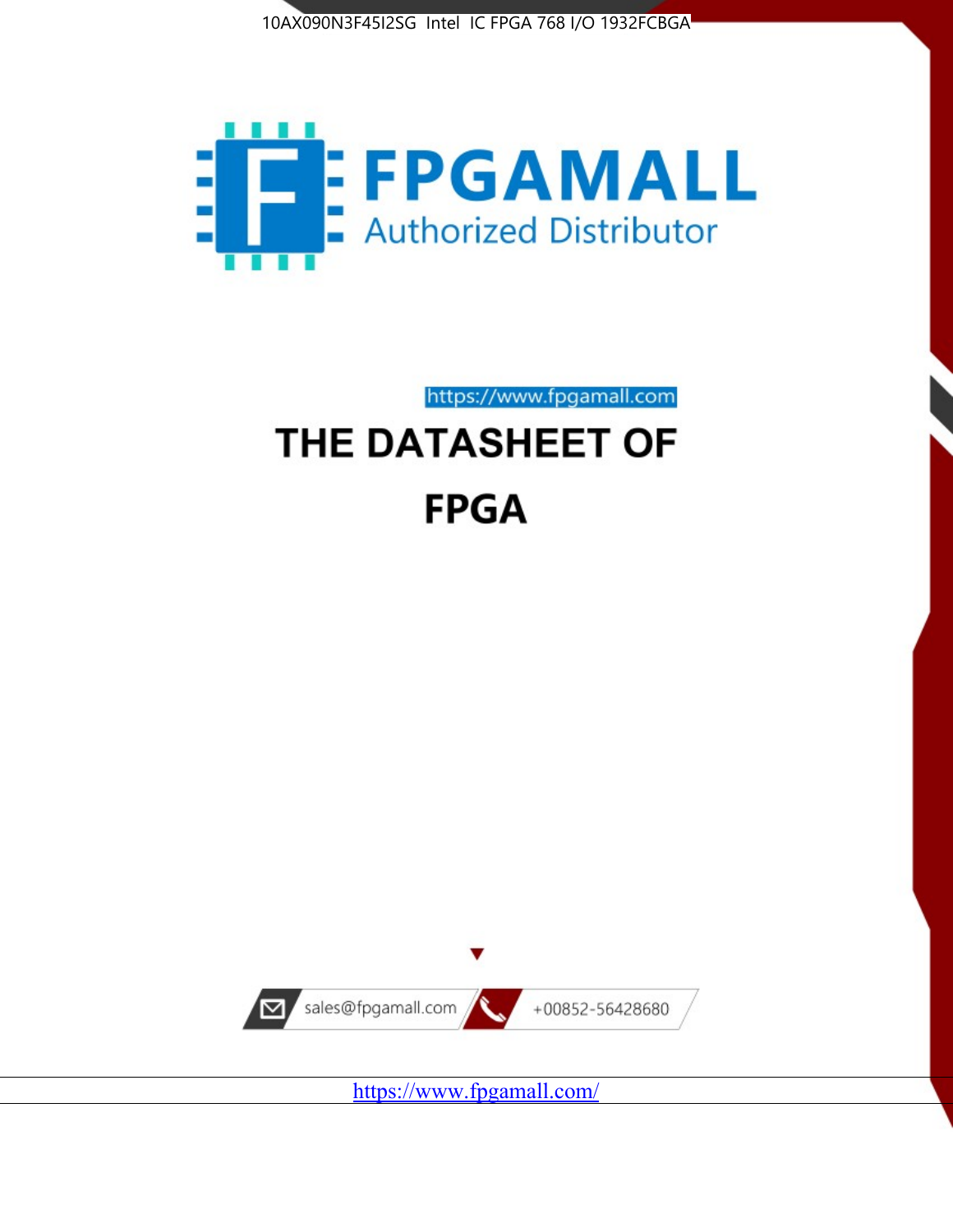10AX090N3F45I2SG Intel IC FPGA 768 I/O 1932FCBGA



# **Intel® Arria® 10 Device Overview**



**A10-OVERVIEW | 2018.12.06** Latest document on the web: **[PDF](https://www.intel.com/content/dam/www/programmable/us/en/pdfs/literature/hb/arria-10/a10_overview.pdf)** | **[HTML](https://www.intel.com/content/www/us/en/programmable/documentation/sam1403480274650.html)**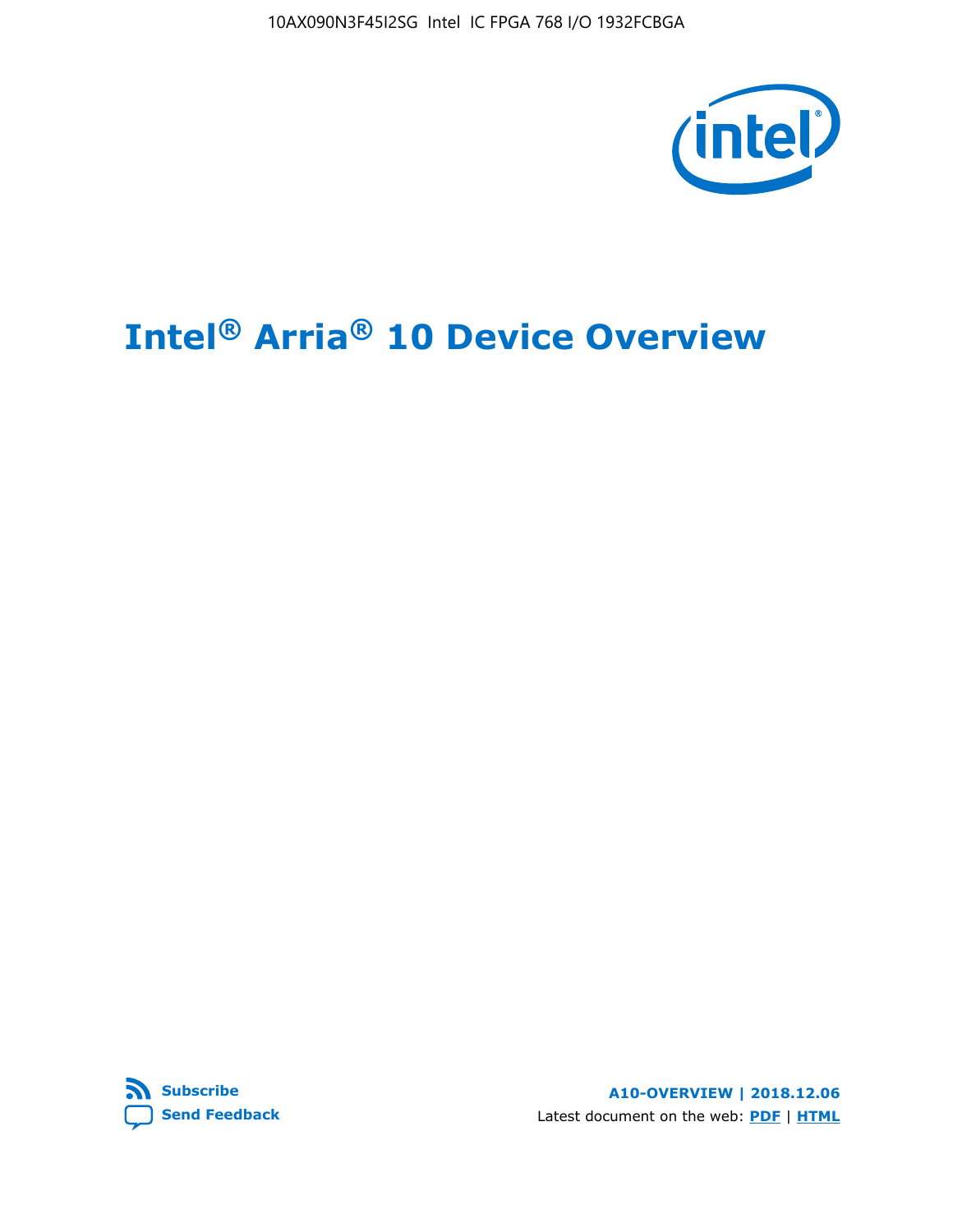

**Contents** 

# **Contents**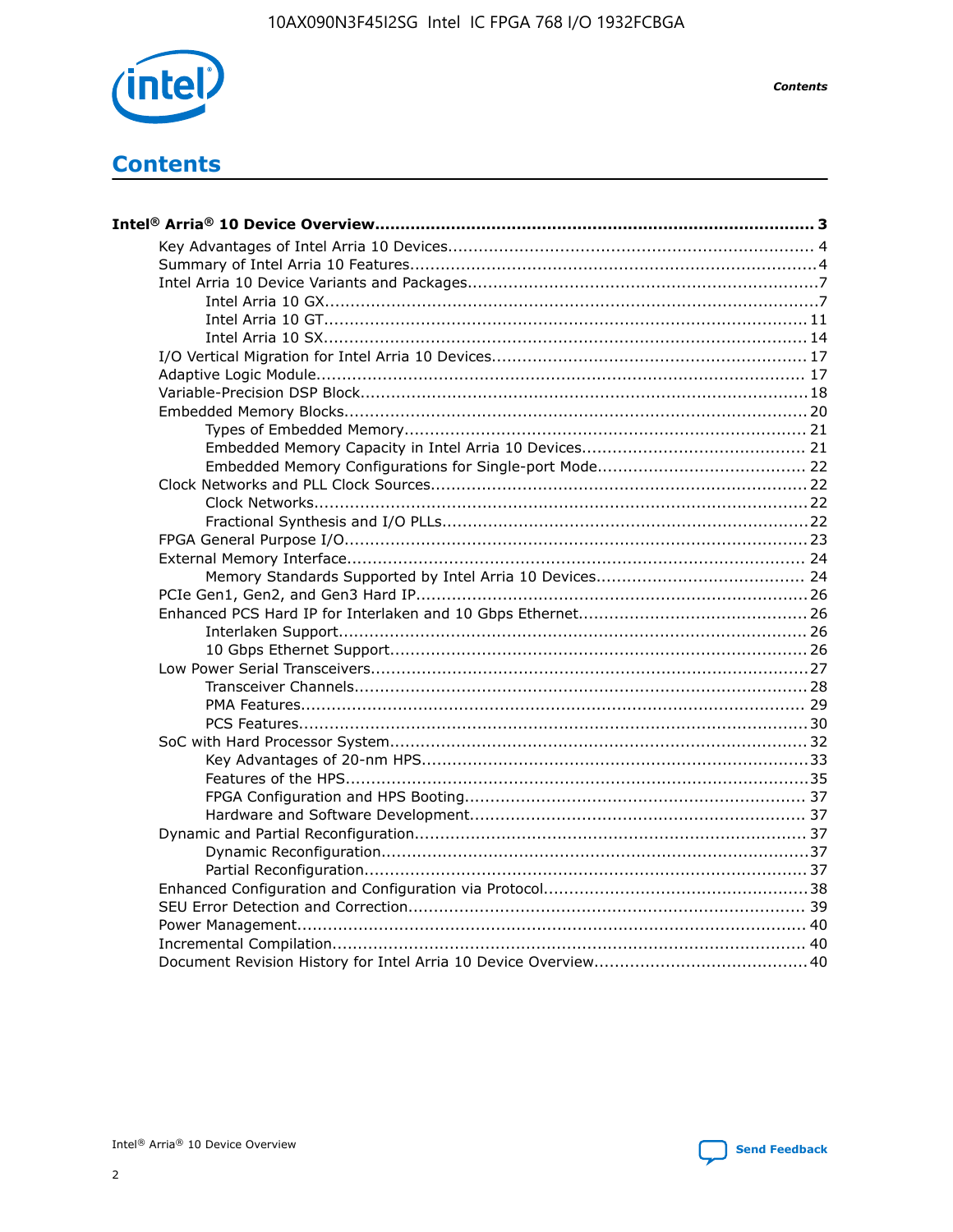**A10-OVERVIEW | 2018.12.06**

**[Send Feedback](mailto:FPGAtechdocfeedback@intel.com?subject=Feedback%20on%20Intel%20Arria%2010%20Device%20Overview%20(A10-OVERVIEW%202018.12.06)&body=We%20appreciate%20your%20feedback.%20In%20your%20comments,%20also%20specify%20the%20page%20number%20or%20paragraph.%20Thank%20you.)**



# **Intel® Arria® 10 Device Overview**

The Intel<sup>®</sup> Arria<sup>®</sup> 10 device family consists of high-performance and power-efficient 20 nm mid-range FPGAs and SoCs.

Intel Arria 10 device family delivers:

- Higher performance than the previous generation of mid-range and high-end FPGAs.
- Power efficiency attained through a comprehensive set of power-saving technologies.

The Intel Arria 10 devices are ideal for high performance, power-sensitive, midrange applications in diverse markets.

| <b>Market</b>         | <b>Applications</b>                                                                                               |
|-----------------------|-------------------------------------------------------------------------------------------------------------------|
| Wireless              | Channel and switch cards in remote radio heads<br>٠<br>Mobile backhaul<br>٠                                       |
| Wireline              | 40G/100G muxponders and transponders<br>٠<br>100G line cards<br>٠<br><b>Bridging</b><br>٠<br>Aggregation<br>٠     |
| <b>Broadcast</b>      | Studio switches<br>٠<br>Servers and transport<br>٠<br>Videoconferencing<br>٠<br>Professional audio and video<br>٠ |
| Computing and Storage | Flash cache<br>٠<br>Cloud computing servers<br>٠<br>Server acceleration<br>٠                                      |
| Medical               | Diagnostic scanners<br>٠<br>Diagnostic imaging<br>٠                                                               |
| Military              | Missile guidance and control<br>٠<br>Radar<br>٠<br>Electronic warfare<br>٠<br>Secure communications<br>٠          |

#### **Table 1. Sample Markets and Ideal Applications for Intel Arria 10 Devices**

#### **Related Information**

- [Intel Arria 10 Device Handbook: Known Issues](http://www.altera.com/support/kdb/solutions/rd07302013_646.html) Lists the planned updates to the *Intel Arria 10 Device Handbook* chapters.
- [Intel Arria 10 GX/GT Device Errata and Design Recommendations](https://www.intel.com/content/www/us/en/programmable/documentation/agz1493851706374.html#yqz1494433888646)
- [Intel Arria 10 SX Device Errata and Design Recommendations](https://www.intel.com/content/www/us/en/programmable/documentation/cru1462832385668.html#cru1462832558642)

Intel Corporation. All rights reserved. Intel, the Intel logo, Altera, Arria, Cyclone, Enpirion, MAX, Nios, Quartus and Stratix words and logos are trademarks of Intel Corporation or its subsidiaries in the U.S. and/or other countries. Intel warrants performance of its FPGA and semiconductor products to current specifications in accordance with Intel's standard warranty, but reserves the right to make changes to any products and services at any time without notice. Intel assumes no responsibility or liability arising out of the application or use of any information, product, or service described herein except as expressly agreed to in writing by Intel. Intel customers are advised to obtain the latest version of device specifications before relying on any published information and before placing orders for products or services. \*Other names and brands may be claimed as the property of others.

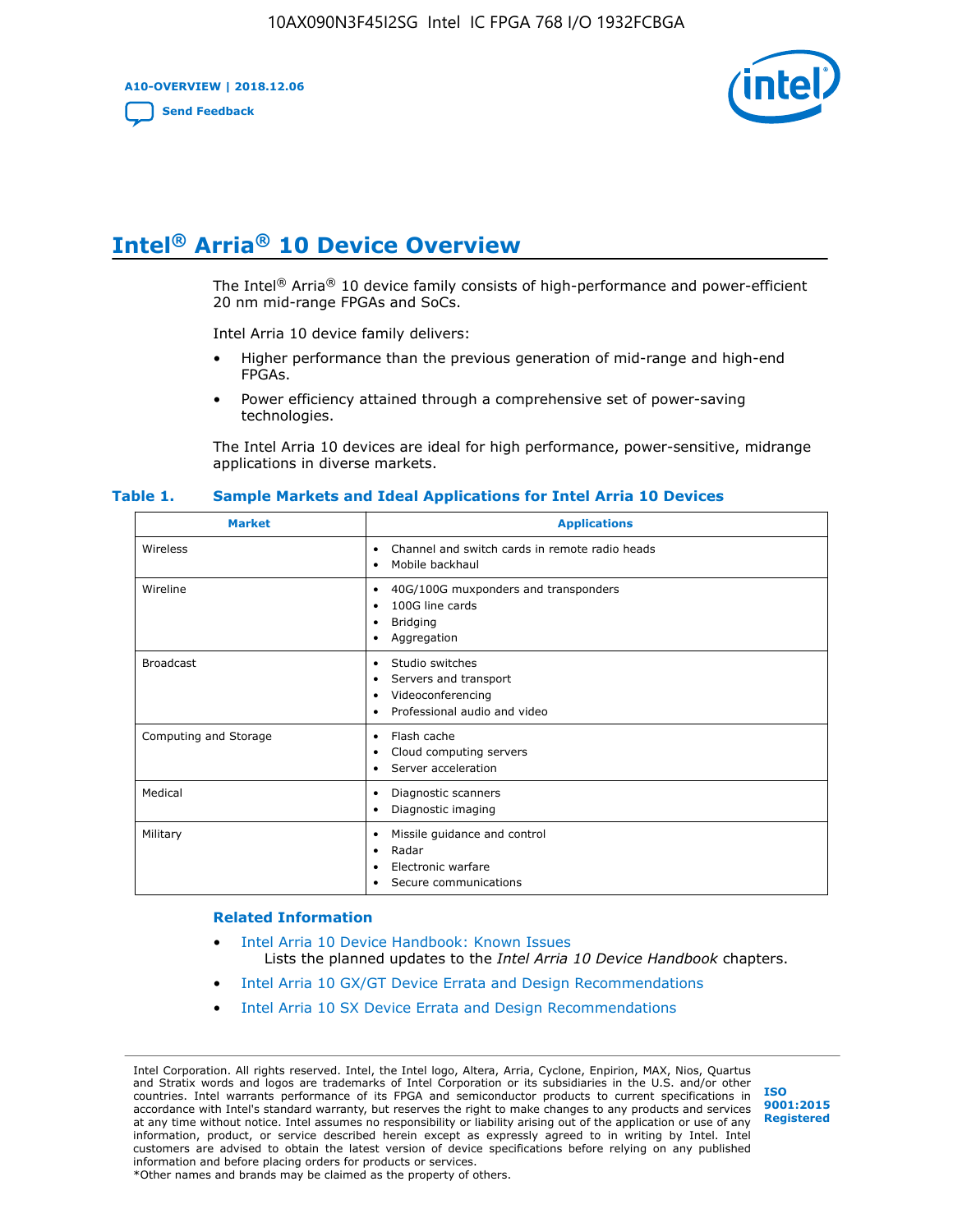

# **Key Advantages of Intel Arria 10 Devices**

# **Table 2. Key Advantages of the Intel Arria 10 Device Family**

| <b>Advantage</b>                                                                                          | <b>Supporting Feature</b>                                                                                                                                                                                                                                                                                                |  |  |  |  |  |
|-----------------------------------------------------------------------------------------------------------|--------------------------------------------------------------------------------------------------------------------------------------------------------------------------------------------------------------------------------------------------------------------------------------------------------------------------|--|--|--|--|--|
| Enhanced core architecture                                                                                | Built on TSMC's 20 nm process technology<br>٠<br>60% higher performance than the previous generation of mid-range FPGAs<br>٠<br>15% higher performance than the fastest previous-generation FPGA<br>٠                                                                                                                    |  |  |  |  |  |
| High-bandwidth integrated<br>transceivers                                                                 | Short-reach rates up to 25.8 Gigabits per second (Gbps)<br>٠<br>Backplane capability up to 12.5 Gbps<br>٠<br>Integrated 10GBASE-KR and 40GBASE-KR4 Forward Error Correction (FEC)<br>٠                                                                                                                                   |  |  |  |  |  |
| Improved logic integration and<br>hard IP blocks                                                          | 8-input adaptive logic module (ALM)<br>٠<br>Up to 65.6 megabits (Mb) of embedded memory<br>٠<br>Variable-precision digital signal processing (DSP) blocks<br>Fractional synthesis phase-locked loops (PLLs)<br>Hard PCI Express Gen3 IP blocks<br>Hard memory controllers and PHY up to 2,400 Megabits per second (Mbps) |  |  |  |  |  |
| Second generation hard<br>processor system (HPS) with<br>integrated ARM* Cortex*-A9*<br>MPCore* processor | Tight integration of a dual-core ARM Cortex-A9 MPCore processor, hard IP, and an<br>٠<br>FPGA in a single Intel Arria 10 system-on-a-chip (SoC)<br>Supports over 128 Gbps peak bandwidth with integrated data coherency between<br>$\bullet$<br>the processor and the FPGA fabric                                        |  |  |  |  |  |
| Advanced power savings                                                                                    | Comprehensive set of advanced power saving features<br>٠<br>Power-optimized MultiTrack routing and core architecture<br>٠<br>Up to 40% lower power compared to previous generation of mid-range FPGAs<br>Up to 60% lower power compared to previous generation of high-end FPGAs                                         |  |  |  |  |  |

# **Summary of Intel Arria 10 Features**

## **Table 3. Summary of Features for Intel Arria 10 Devices**

| <b>Feature</b>                  | <b>Description</b>                                                                                                                                                                                                                                                                                                                                                                                       |
|---------------------------------|----------------------------------------------------------------------------------------------------------------------------------------------------------------------------------------------------------------------------------------------------------------------------------------------------------------------------------------------------------------------------------------------------------|
| Technology                      | TSMC's 20-nm SoC process technology<br>٠<br>Allows operation at a lower $V_{\text{CC}}$ level of 0.82 V instead of the 0.9 V standard $V_{\text{CC}}$ core voltage                                                                                                                                                                                                                                       |
| Packaging                       | 1.0 mm ball-pitch Fineline BGA packaging<br>0.8 mm ball-pitch Ultra Fineline BGA packaging<br>Multiple devices with identical package footprints for seamless migration between different<br><b>FPGA</b> densities<br>Devices with compatible package footprints allow migration to next generation high-end<br>Stratix $\mathcal{R}$ 10 devices<br>RoHS, leaded $(1)$ , and lead-free (Pb-free) options |
| High-performance<br>FPGA fabric | Enhanced 8-input ALM with four registers<br>٠<br>Improved multi-track routing architecture to reduce congestion and improve compilation time<br>Hierarchical core clocking architecture<br>Fine-grained partial reconfiguration                                                                                                                                                                          |
| Internal memory<br>blocks       | M20K-20-Kb memory blocks with hard error correction code (ECC)<br>Memory logic array block (MLAB)-640-bit memory                                                                                                                                                                                                                                                                                         |
|                                 | continued                                                                                                                                                                                                                                                                                                                                                                                                |



<sup>(1)</sup> Contact Intel for availability.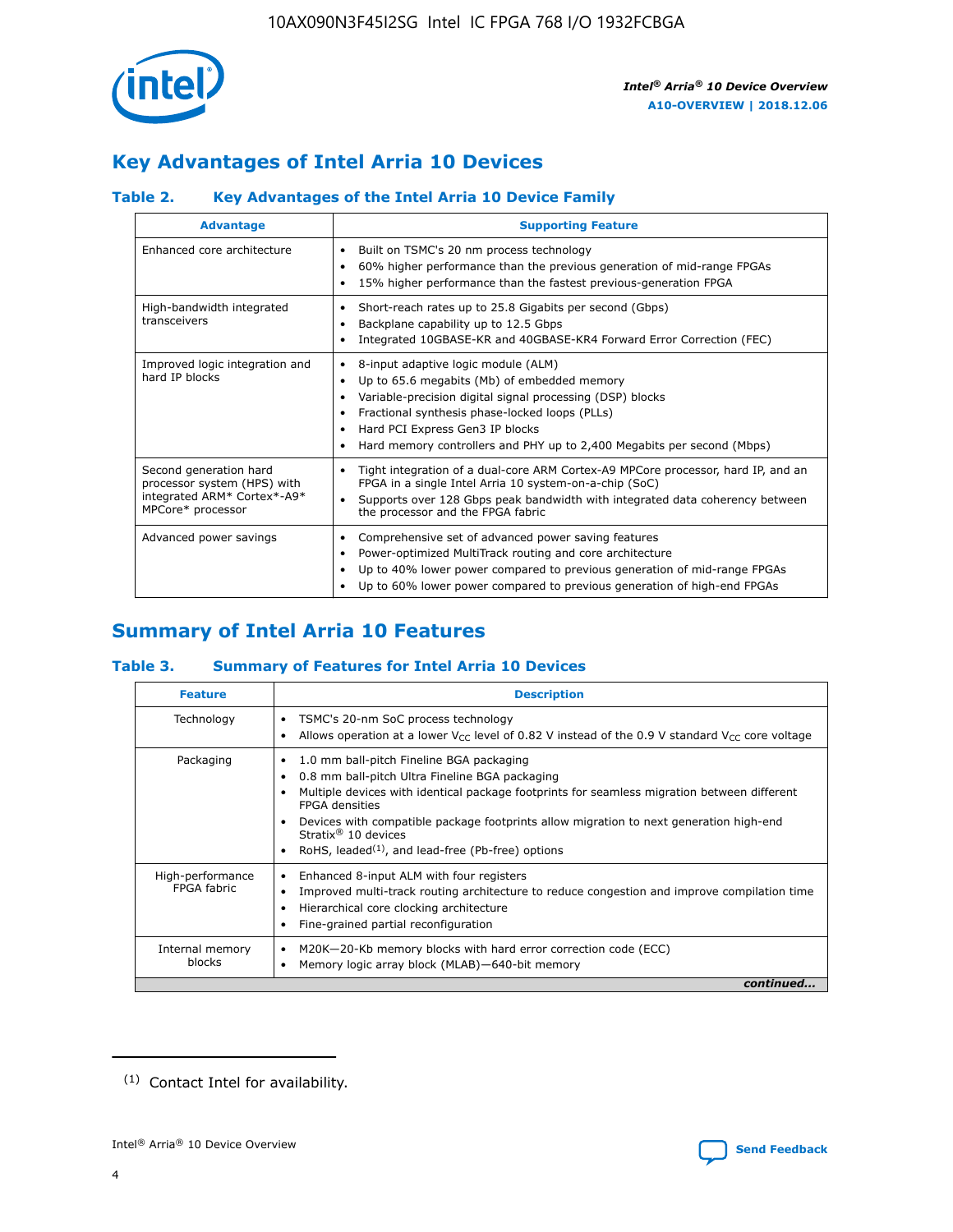r



| <b>Feature</b>                         |                                                                                                                | <b>Description</b>                                                                                                                                                                                                                                                                                                                                                                                                                                                                                                                                                                                                                                                                                                                                                                                                                                               |  |  |  |  |  |  |
|----------------------------------------|----------------------------------------------------------------------------------------------------------------|------------------------------------------------------------------------------------------------------------------------------------------------------------------------------------------------------------------------------------------------------------------------------------------------------------------------------------------------------------------------------------------------------------------------------------------------------------------------------------------------------------------------------------------------------------------------------------------------------------------------------------------------------------------------------------------------------------------------------------------------------------------------------------------------------------------------------------------------------------------|--|--|--|--|--|--|
| Embedded Hard IP<br>blocks             | Variable-precision DSP                                                                                         | Native support for signal processing precision levels from $18 \times 19$ to<br>$\bullet$<br>54 x 54<br>Native support for 27 x 27 multiplier mode<br>$\bullet$<br>64-bit accumulator and cascade for systolic finite impulse responses<br>(FIRs)<br>Internal coefficient memory banks<br>$\bullet$<br>Preadder/subtractor for improved efficiency<br>Additional pipeline register to increase performance and reduce<br>power<br>Supports floating point arithmetic:<br>- Perform multiplication, addition, subtraction, multiply-add,<br>multiply-subtract, and complex multiplication.<br>- Supports multiplication with accumulation capability, cascade<br>summation, and cascade subtraction capability.<br>- Dynamic accumulator reset control.<br>- Support direct vector dot and complex multiplication chaining<br>multiply floating point DSP blocks. |  |  |  |  |  |  |
|                                        | Memory controller                                                                                              | DDR4, DDR3, and DDR3L                                                                                                                                                                                                                                                                                                                                                                                                                                                                                                                                                                                                                                                                                                                                                                                                                                            |  |  |  |  |  |  |
|                                        | PCI Express*                                                                                                   | PCI Express (PCIe*) Gen3 (x1, x2, x4, or x8), Gen2 (x1, x2, x4, or x8)<br>and Gen1 (x1, x2, x4, or x8) hard IP with complete protocol stack,<br>endpoint, and root port                                                                                                                                                                                                                                                                                                                                                                                                                                                                                                                                                                                                                                                                                          |  |  |  |  |  |  |
|                                        | Transceiver I/O                                                                                                | 10GBASE-KR/40GBASE-KR4 Forward Error Correction (FEC)<br>PCS hard IPs that support:<br>- 10-Gbps Ethernet (10GbE)<br>- PCIe PIPE interface<br>- Interlaken<br>- Gbps Ethernet (GbE)<br>- Common Public Radio Interface (CPRI) with deterministic latency<br>support<br>- Gigabit-capable passive optical network (GPON) with fast lock-<br>time support<br>13.5G JESD204b<br>$\bullet$<br>8B/10B, 64B/66B, 64B/67B encoders and decoders<br>Custom mode support for proprietary protocols                                                                                                                                                                                                                                                                                                                                                                        |  |  |  |  |  |  |
| Core clock networks                    | $\bullet$                                                                                                      | Up to 800 MHz fabric clocking, depending on the application:<br>- 667 MHz external memory interface clocking with 2,400 Mbps DDR4 interface<br>- 800 MHz LVDS interface clocking with 1,600 Mbps LVDS interface<br>Global, regional, and peripheral clock networks<br>Clock networks that are not used can be gated to reduce dynamic power                                                                                                                                                                                                                                                                                                                                                                                                                                                                                                                      |  |  |  |  |  |  |
| Phase-locked loops<br>(PLLs)           | High-resolution fractional synthesis PLLs:<br>$\bullet$<br>Integer PLLs:<br>- Adjacent to general purpose I/Os | - Precision clock synthesis, clock delay compensation, and zero delay buffering (ZDB)<br>- Support integer mode and fractional mode<br>- Fractional mode support with third-order delta-sigma modulation<br>- Support external memory and LVDS interfaces                                                                                                                                                                                                                                                                                                                                                                                                                                                                                                                                                                                                        |  |  |  |  |  |  |
| FPGA General-purpose<br>$I/Os$ (GPIOs) | On-chip termination (OCT)<br>٠<br>$\bullet$                                                                    | 1.6 Gbps LVDS-every pair can be configured as receiver or transmitter                                                                                                                                                                                                                                                                                                                                                                                                                                                                                                                                                                                                                                                                                                                                                                                            |  |  |  |  |  |  |
| <b>External Memory</b><br>Interface    | $\bullet$                                                                                                      | 1.2 V to 3.0 V single-ended LVTTL/LVCMOS interfacing<br>Hard memory controller- DDR4, DDR3, and DDR3L support<br>$-$ DDR4-speeds up to 1,200 MHz/2,400 Mbps<br>- DDR3-speeds up to 1,067 MHz/2,133 Mbps<br>Soft memory controller—provides support for RLDRAM $3^{(2)}$ , QDR IV $^{(2)}$ , and QDR II+<br>continued                                                                                                                                                                                                                                                                                                                                                                                                                                                                                                                                             |  |  |  |  |  |  |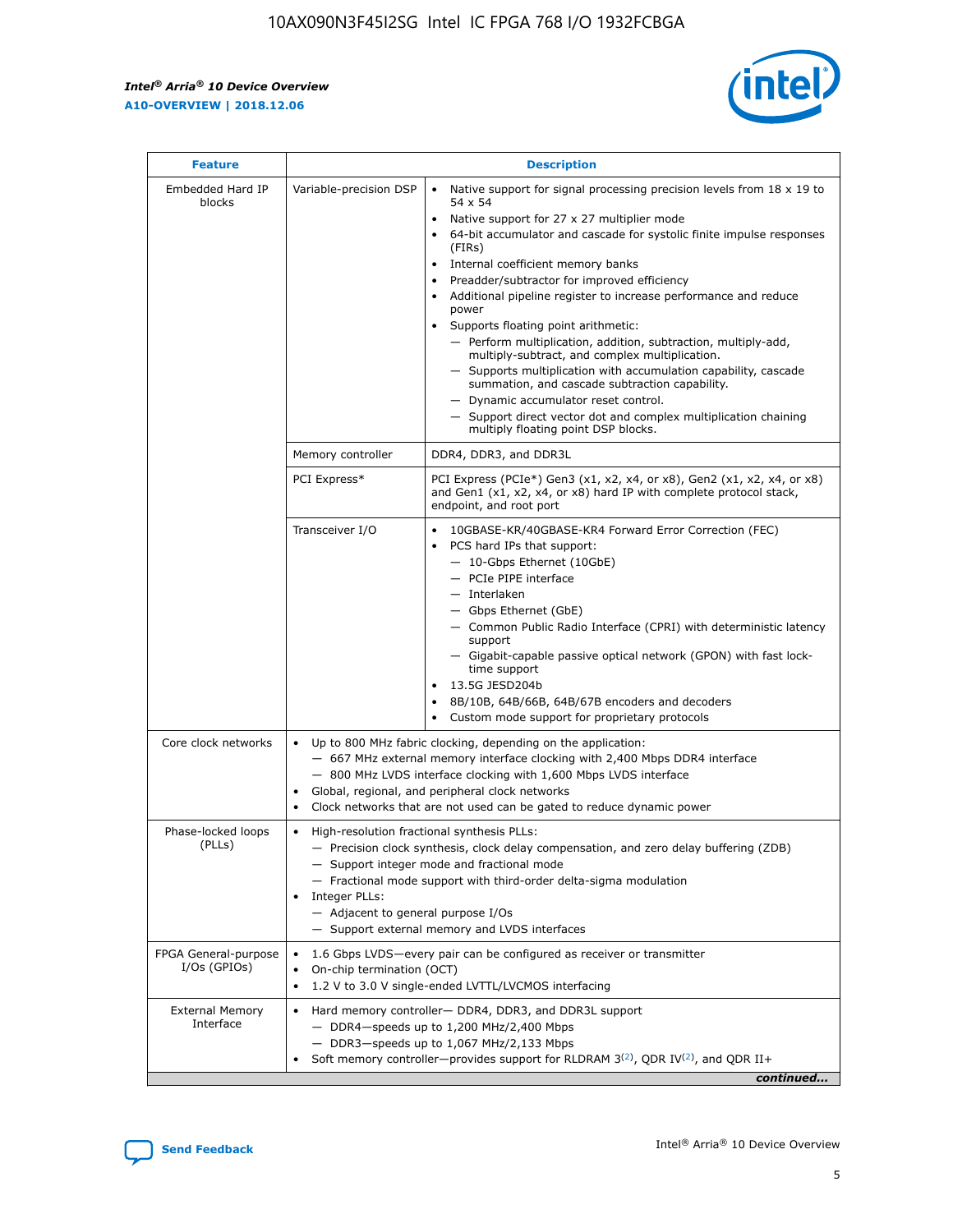

| <b>Feature</b>                                    | <b>Description</b>                                                                                                                                                                                                                                                                                                                                                                                                                                                                                                                                                                                                                             |  |  |  |  |  |  |  |
|---------------------------------------------------|------------------------------------------------------------------------------------------------------------------------------------------------------------------------------------------------------------------------------------------------------------------------------------------------------------------------------------------------------------------------------------------------------------------------------------------------------------------------------------------------------------------------------------------------------------------------------------------------------------------------------------------------|--|--|--|--|--|--|--|
| Low-power serial<br>transceivers                  | • Continuous operating range:<br>- Intel Arria 10 GX-1 Gbps to 17.4 Gbps<br>- Intel Arria 10 GT-1 Gbps to 25.8 Gbps<br>Backplane support:<br>$-$ Intel Arria 10 GX-up to 12.5<br>$-$ Intel Arria 10 GT-up to 12.5<br>Extended range down to 125 Mbps with oversampling<br>ATX transmit PLLs with user-configurable fractional synthesis capability<br>• Electronic Dispersion Compensation (EDC) support for XFP, SFP+, QSFP, and CFP optical<br>module<br>• Adaptive linear and decision feedback equalization<br>Transmitter pre-emphasis and de-emphasis<br>$\bullet$<br>Dynamic partial reconfiguration of individual transceiver channels |  |  |  |  |  |  |  |
| <b>HPS</b><br>(Intel Arria 10 SX<br>devices only) | Processor and system<br>Dual-core ARM Cortex-A9 MPCore processor-1.2 GHz CPU with<br>$\bullet$<br>1.5 GHz overdrive capability<br>256 KB on-chip RAM and 64 KB on-chip ROM<br>$\bullet$<br>System peripherals-general-purpose timers, watchdog timers, direct<br>memory access (DMA) controller, FPGA configuration manager, and<br>clock and reset managers<br>• Security features—anti-tamper, secure boot, Advanced Encryption<br>Standard (AES) and authentication (SHA)<br>ARM CoreSight* JTAG debug access port, trace port, and on-chip<br>trace storage                                                                                |  |  |  |  |  |  |  |
|                                                   | <b>External interfaces</b><br>Hard memory interface—Hard memory controller (2,400 Mbps DDR4,<br>$\bullet$<br>and 2,133 Mbps DDR3), Quad serial peripheral interface (QSPI) flash<br>controller, NAND flash controller, direct memory access (DMA)<br>controller, Secure Digital/MultiMediaCard (SD/MMC) controller<br>Communication interface-10/100/1000 Ethernet media access<br>control (MAC), USB On-The-GO (OTG) controllers, I <sup>2</sup> C controllers,<br>UART 16550, serial peripheral interface (SPI), and up to 62<br>HPS GPIO interfaces (48 direct-share I/Os)                                                                  |  |  |  |  |  |  |  |
|                                                   | High-performance ARM AMBA* AXI bus bridges that support<br>Interconnects to core<br>$\bullet$<br>simultaneous read and write<br>HPS-FPGA bridges—include the FPGA-to-HPS, HPS-to-FPGA, and<br>$\bullet$<br>lightweight HPS-to-FPGA bridges that allow the FPGA fabric to issue<br>transactions to slaves in the HPS, and vice versa<br>Configuration bridge that allows HPS configuration manager to<br>configure the core logic via dedicated 32-bit configuration port<br>FPGA-to-HPS SDRAM controller bridge-provides configuration<br>interfaces for the multiport front end (MPFE) of the HPS SDRAM<br>controller                         |  |  |  |  |  |  |  |
| Configuration                                     | Tamper protection—comprehensive design protection to protect your valuable IP investments<br>Enhanced 256-bit advanced encryption standard (AES) design security with authentication<br>$\bullet$<br>Configuration via protocol (CvP) using PCIe Gen1, Gen2, or Gen3<br>continued                                                                                                                                                                                                                                                                                                                                                              |  |  |  |  |  |  |  |

<sup>(2)</sup> Intel Arria 10 devices support this external memory interface using hard PHY with soft memory controller.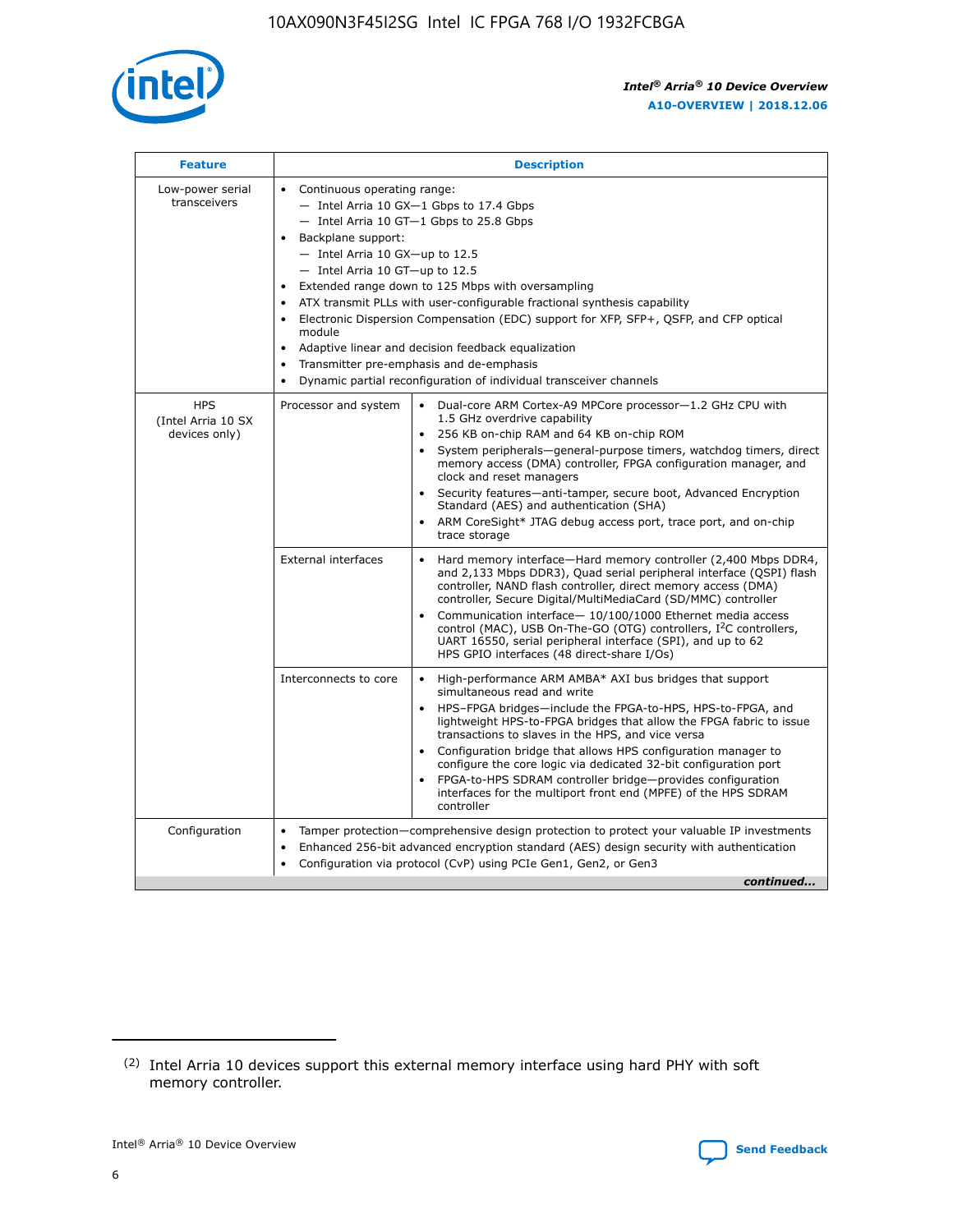

| <b>Feature</b>     | <b>Description</b>                                                                                                                                                                                               |
|--------------------|------------------------------------------------------------------------------------------------------------------------------------------------------------------------------------------------------------------|
|                    | Dynamic reconfiguration of the transceivers and PLLs<br>Fine-grained partial reconfiguration of the core fabric<br>Active Serial x4 Interface<br>$\bullet$                                                       |
| Power management   | SmartVID<br>Low static power device options<br>Programmable Power Technology<br>Intel Quartus <sup>®</sup> Prime integrated power analysis                                                                       |
| Software and tools | Intel Quartus Prime design suite<br>Transceiver toolkit<br>Platform Designer system integration tool<br>DSP Builder for Intel FPGAs<br>OpenCL <sup>™</sup> support<br>Intel SoC FPGA Embedded Design Suite (EDS) |

## **Related Information**

[Intel Arria 10 Transceiver PHY Overview](https://www.intel.com/content/www/us/en/programmable/documentation/nik1398707230472.html#nik1398706768037) Provides details on Intel Arria 10 transceivers.

# **Intel Arria 10 Device Variants and Packages**

#### **Table 4. Device Variants for the Intel Arria 10 Device Family**

| <b>Variant</b>    | <b>Description</b>                                                                                                                                                                                                     |
|-------------------|------------------------------------------------------------------------------------------------------------------------------------------------------------------------------------------------------------------------|
| Intel Arria 10 GX | FPGA featuring 17.4 Gbps transceivers for short reach applications with 12.5 backplane driving<br>capability.                                                                                                          |
| Intel Arria 10 GT | FPGA featuring:<br>17.4 Gbps transceivers for short reach applications with 12.5 backplane driving capability.<br>25.8 Gbps transceivers for supporting CAUI-4 and CEI-25G applications with CFP2 and CFP4<br>modules. |
| Intel Arria 10 SX | SoC integrating ARM-based HPS and FPGA featuring 17.4 Gbps transceivers for short reach<br>applications with 12.5 backplane driving capability.                                                                        |

# **Intel Arria 10 GX**

This section provides the available options, maximum resource counts, and package plan for the Intel Arria 10 GX devices.

The information in this section is correct at the time of publication. For the latest information and to get more details, refer to the Intel FPGA Product Selector.

#### **Related Information**

#### [Intel FPGA Product Selector](http://www.altera.com/products/selector/psg-selector.html) Provides the latest information on Intel products.

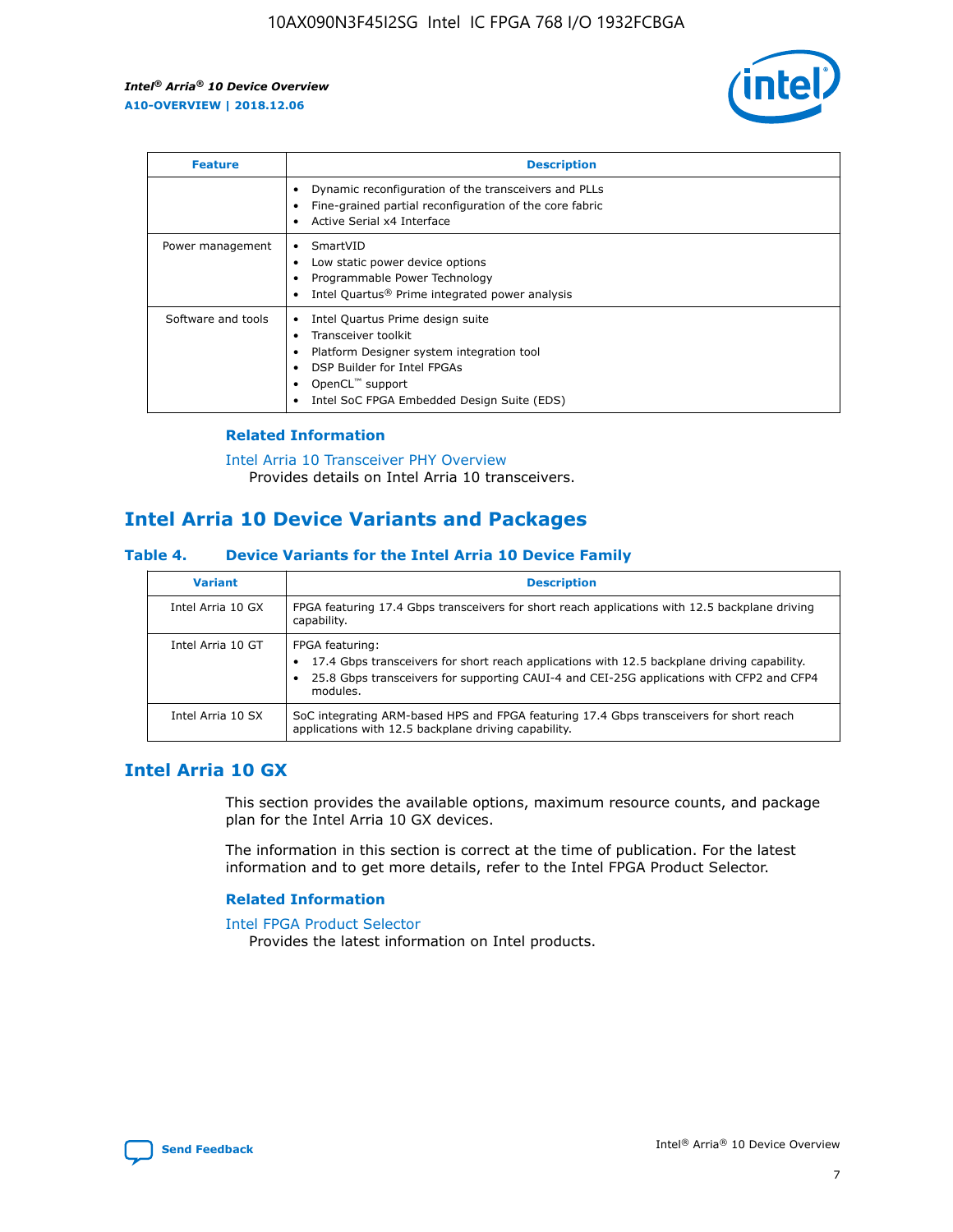

# **Available Options**





#### **Related Information**

[Transceiver Performance for Intel Arria 10 GX/SX Devices](https://www.intel.com/content/www/us/en/programmable/documentation/mcn1413182292568.html#mcn1413213965502) Provides more information about the transceiver speed grade.

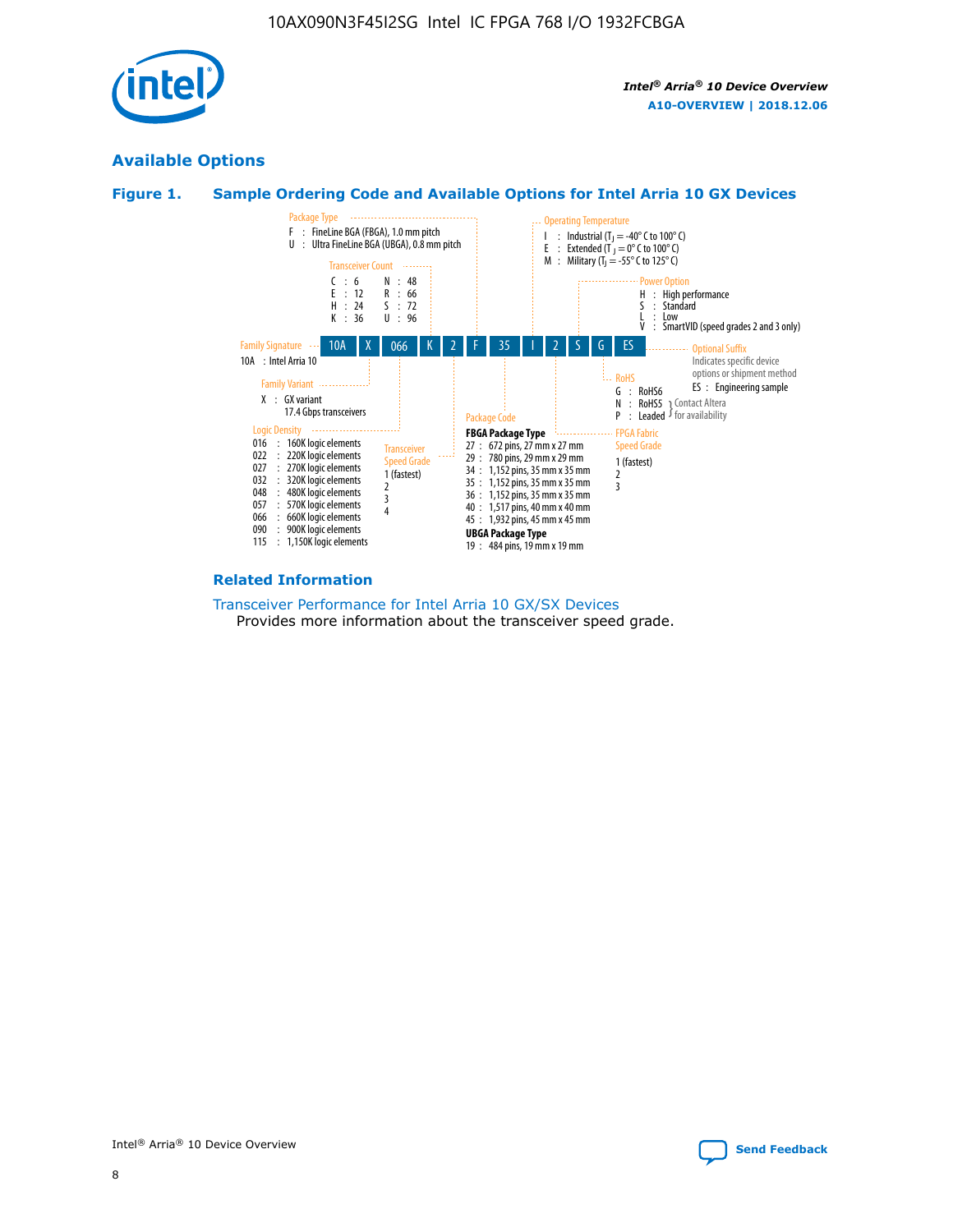

# **Maximum Resources**

#### **Table 5. Maximum Resource Counts for Intel Arria 10 GX Devices (GX 160, GX 220, GX 270, GX 320, and GX 480)**

| <b>Resource</b>         |                              | <b>Product Line</b> |                                                 |                |                |                |  |  |  |
|-------------------------|------------------------------|---------------------|-------------------------------------------------|----------------|----------------|----------------|--|--|--|
|                         |                              | <b>GX 160</b>       | <b>GX 220</b><br><b>GX 270</b><br><b>GX 320</b> |                |                | <b>GX 480</b>  |  |  |  |
| Logic Elements (LE) (K) |                              | 160                 | 220                                             | 270            | 320            | 480            |  |  |  |
| <b>ALM</b>              |                              | 61,510              | 80,330                                          | 101,620        | 119,900        | 183,590        |  |  |  |
| Register                |                              | 246,040             | 321,320                                         | 406,480        | 479,600        | 734,360        |  |  |  |
| Memory (Kb)             | M <sub>20</sub> K            | 8,800               | 11,740                                          | 15,000         | 17,820         | 28,620         |  |  |  |
|                         | <b>MLAB</b>                  | 1,050               | 1,690                                           | 2,452          | 2,727          | 4,164          |  |  |  |
|                         | Variable-precision DSP Block |                     | 192<br>830<br>985                               |                |                | 1,368          |  |  |  |
| 18 x 19 Multiplier      |                              | 312                 | 384                                             | 1,970<br>1,660 |                | 2,736          |  |  |  |
| PLL                     | Fractional<br>Synthesis      | 6                   | 6                                               | 8              | 8              | 12             |  |  |  |
|                         | I/O                          | 6                   | 6                                               | 8              | 8              | 12             |  |  |  |
| 17.4 Gbps Transceiver   |                              | 12                  | 12                                              | 24             | 24             | 36             |  |  |  |
| GPIO <sup>(3)</sup>     |                              | 288                 | 288                                             | 384<br>384     |                | 492            |  |  |  |
| LVDS Pair $(4)$         |                              | 120                 | 120                                             | 168            | 168            | 222            |  |  |  |
| PCIe Hard IP Block      |                              | 1                   | 1                                               | 2              | $\overline{2}$ | $\overline{2}$ |  |  |  |
| Hard Memory Controller  |                              | 6                   | 6                                               | 8              | 8              | 12             |  |  |  |

<sup>(4)</sup> Each LVDS I/O pair can be used as differential input or output.



<sup>(3)</sup> The number of GPIOs does not include transceiver I/Os. In the Intel Quartus Prime software, the number of user I/Os includes transceiver I/Os.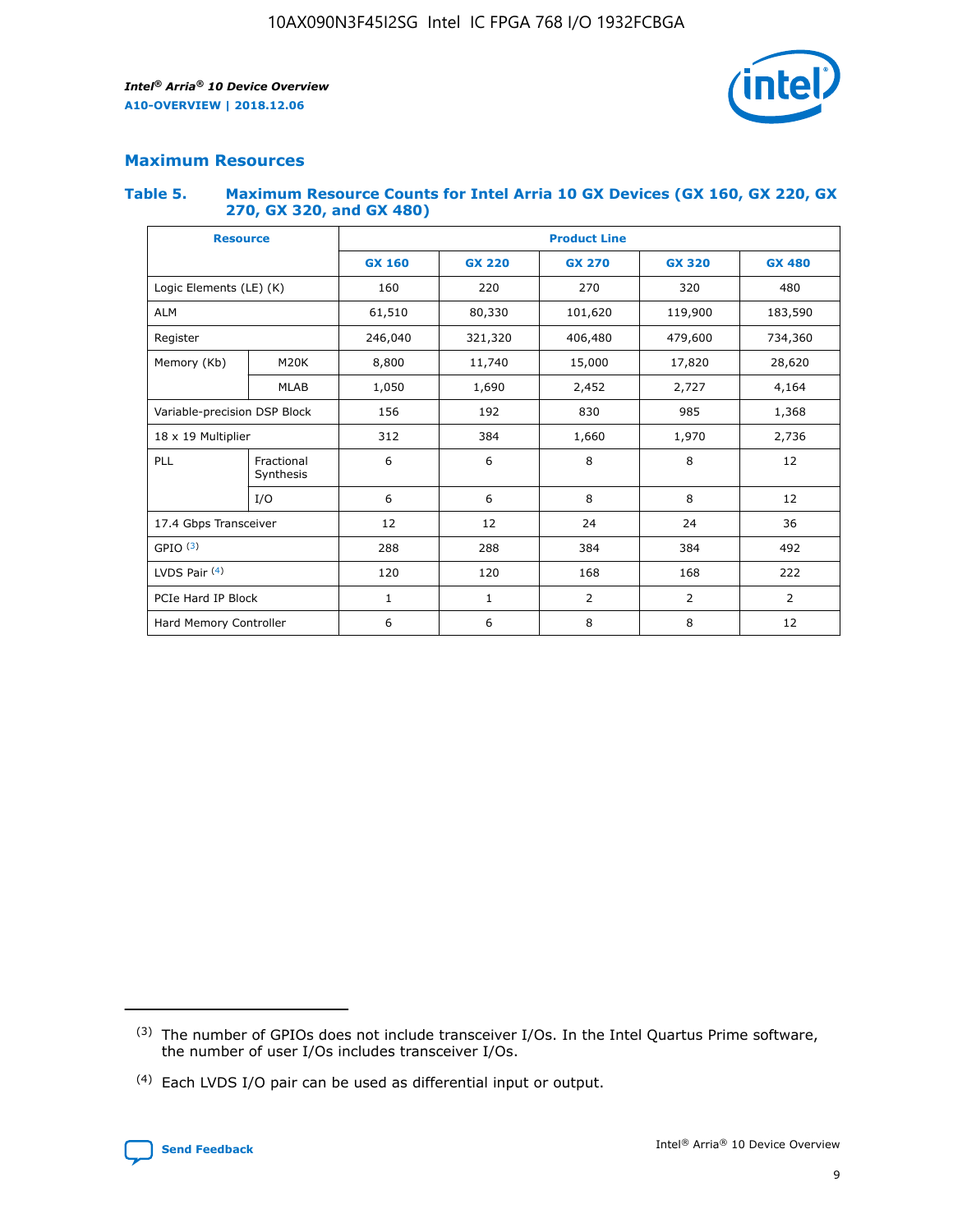

## **Table 6. Maximum Resource Counts for Intel Arria 10 GX Devices (GX 570, GX 660, GX 900, and GX 1150)**

|                              | <b>Resource</b>         | <b>Product Line</b> |                |                |                |  |  |  |
|------------------------------|-------------------------|---------------------|----------------|----------------|----------------|--|--|--|
|                              |                         | <b>GX 570</b>       | <b>GX 660</b>  | <b>GX 900</b>  | <b>GX 1150</b> |  |  |  |
| Logic Elements (LE) (K)      |                         | 570                 | 660            | 900            | 1,150          |  |  |  |
| <b>ALM</b>                   |                         | 217,080             | 251,680        | 339,620        | 427,200        |  |  |  |
| Register                     |                         | 868,320             | 1,006,720      | 1,358,480      | 1,708,800      |  |  |  |
| Memory (Kb)                  | <b>M20K</b>             | 36,000              | 42,620         | 48,460         | 54,260         |  |  |  |
|                              | <b>MLAB</b>             | 5,096               | 5,788          | 9,386          | 12,984         |  |  |  |
| Variable-precision DSP Block |                         | 1,523               | 1,687          | 1,518          | 1,518          |  |  |  |
| $18 \times 19$ Multiplier    |                         | 3,046               | 3,374          | 3,036          | 3,036          |  |  |  |
| PLL                          | Fractional<br>Synthesis | 16                  | 16             | 32             | 32             |  |  |  |
|                              | I/O                     | 16                  | 16             | 16             | 16             |  |  |  |
| 17.4 Gbps Transceiver        |                         | 48                  | 48             | 96             | 96             |  |  |  |
| GPIO <sup>(3)</sup>          |                         | 696                 | 696            | 768            | 768            |  |  |  |
| LVDS Pair $(4)$              |                         | 324                 | 324<br>384     |                | 384            |  |  |  |
| PCIe Hard IP Block           |                         | 2                   | $\overline{2}$ | $\overline{4}$ | 4              |  |  |  |
| Hard Memory Controller       |                         | 16                  | 16             | 16             | 16             |  |  |  |

# **Package Plan**

# **Table 7. Package Plan for Intel Arria 10 GX Devices (U19, F27, and F29)**

Refer to I/O and High Speed I/O in Intel Arria 10 Devices chapter for the number of 3 V I/O, LVDS I/O, and LVDS channels in each device package.

| <b>Product Line</b> | U <sub>19</sub><br>$(19 \text{ mm} \times 19 \text{ mm})$<br>484-pin UBGA) |          |             |         | <b>F27</b><br>(27 mm × 27 mm,<br>672-pin FBGA) |             | <b>F29</b><br>(29 mm × 29 mm,<br>780-pin FBGA) |          |             |  |
|---------------------|----------------------------------------------------------------------------|----------|-------------|---------|------------------------------------------------|-------------|------------------------------------------------|----------|-------------|--|
|                     | 3 V I/O                                                                    | LVDS I/O | <b>XCVR</b> | 3 V I/O | <b>LVDS I/O</b>                                | <b>XCVR</b> | 3 V I/O                                        | LVDS I/O | <b>XCVR</b> |  |
| GX 160              | 48                                                                         | 192      | 6           | 48      | 192                                            | 12          | 48                                             | 240      | 12          |  |
| GX 220              | 48                                                                         | 192      | 6           | 48      | 192                                            | 12          | 48                                             | 240      | 12          |  |
| GX 270              |                                                                            |          |             | 48      | 192                                            | 12          | 48                                             | 312      | 12          |  |
| GX 320              |                                                                            |          |             | 48      | 192                                            | 12          | 48                                             | 312      | 12          |  |
| GX 480              |                                                                            |          |             |         |                                                |             | 48                                             | 312      | 12          |  |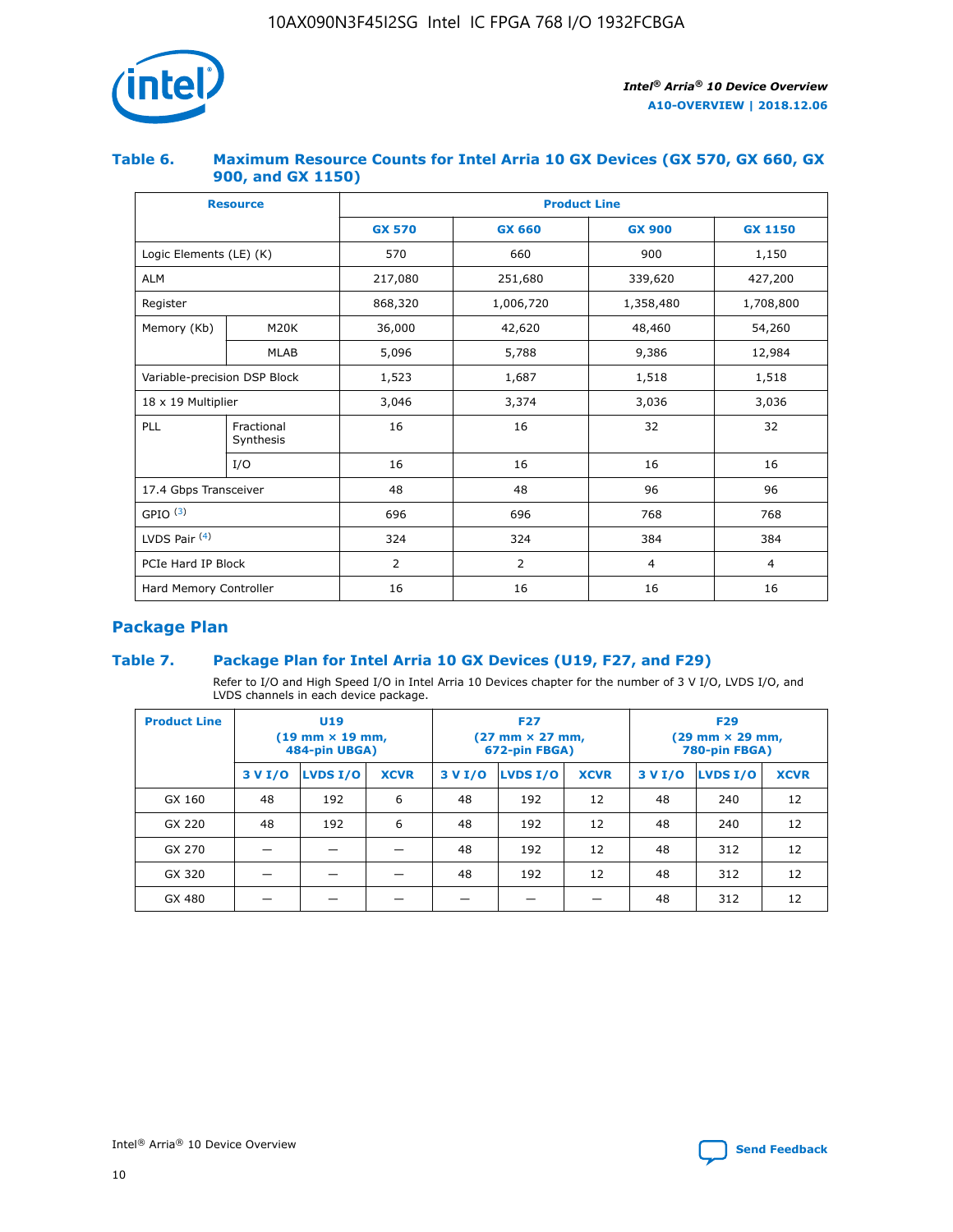

#### **Table 8. Package Plan for Intel Arria 10 GX Devices (F34, F35, NF40, and KF40)**

Refer to I/O and High Speed I/O in Intel Arria 10 Devices chapter for the number of 3 V I/O, LVDS I/O, and LVDS channels in each device package.

| <b>Product Line</b> | <b>F34</b><br>$(35 \text{ mm} \times 35 \text{ mm})$<br><b>1152-pin FBGA)</b> |                    | <b>F35</b><br>$(35 \text{ mm} \times 35 \text{ mm})$<br><b>1152-pin FBGA)</b> |           | <b>KF40</b><br>$(40$ mm $\times$ 40 mm,<br><b>1517-pin FBGA)</b> |             |           | <b>NF40</b><br>$(40 \text{ mm} \times 40 \text{ mm})$<br>1517-pin FBGA) |             |           |                    |             |
|---------------------|-------------------------------------------------------------------------------|--------------------|-------------------------------------------------------------------------------|-----------|------------------------------------------------------------------|-------------|-----------|-------------------------------------------------------------------------|-------------|-----------|--------------------|-------------|
|                     | 3V<br>I/O                                                                     | <b>LVDS</b><br>I/O | <b>XCVR</b>                                                                   | 3V<br>I/O | <b>LVDS</b><br>I/O                                               | <b>XCVR</b> | 3V<br>I/O | <b>LVDS</b><br>I/O                                                      | <b>XCVR</b> | 3V<br>I/O | <b>LVDS</b><br>I/O | <b>XCVR</b> |
| GX 270              | 48                                                                            | 336                | 24                                                                            | 48        | 336                                                              | 24          |           |                                                                         |             |           |                    |             |
| GX 320              | 48                                                                            | 336                | 24                                                                            | 48        | 336                                                              | 24          |           |                                                                         |             |           |                    |             |
| GX 480              | 48                                                                            | 444                | 24                                                                            | 48        | 348                                                              | 36          |           |                                                                         |             |           |                    |             |
| GX 570              | 48                                                                            | 444                | 24                                                                            | 48        | 348                                                              | 36          | 96        | 600                                                                     | 36          | 48        | 540                | 48          |
| GX 660              | 48                                                                            | 444                | 24                                                                            | 48        | 348                                                              | 36          | 96        | 600                                                                     | 36          | 48        | 540                | 48          |
| GX 900              |                                                                               | 504                | 24                                                                            | —         |                                                                  | -           |           |                                                                         |             |           | 600                | 48          |
| GX 1150             |                                                                               | 504                | 24                                                                            |           |                                                                  |             |           |                                                                         |             |           | 600                | 48          |

#### **Table 9. Package Plan for Intel Arria 10 GX Devices (RF40, NF45, SF45, and UF45)**

Refer to I/O and High Speed I/O in Intel Arria 10 Devices chapter for the number of 3 V I/O, LVDS I/O, and LVDS channels in each device package.

| <b>Product Line</b> | <b>RF40</b><br>$(40$ mm $\times$ 40 mm,<br>1517-pin FBGA) |                    |             | <b>NF45</b><br>$(45 \text{ mm} \times 45 \text{ mm})$<br><b>1932-pin FBGA)</b> |                    |             | <b>SF45</b><br>$(45 \text{ mm} \times 45 \text{ mm})$<br><b>1932-pin FBGA)</b> |                    |             | <b>UF45</b><br>$(45 \text{ mm} \times 45 \text{ mm})$<br><b>1932-pin FBGA)</b> |                    |             |
|---------------------|-----------------------------------------------------------|--------------------|-------------|--------------------------------------------------------------------------------|--------------------|-------------|--------------------------------------------------------------------------------|--------------------|-------------|--------------------------------------------------------------------------------|--------------------|-------------|
|                     | 3V<br>I/O                                                 | <b>LVDS</b><br>I/O | <b>XCVR</b> | 3 V<br>I/O                                                                     | <b>LVDS</b><br>I/O | <b>XCVR</b> | 3 V<br>I/O                                                                     | <b>LVDS</b><br>I/O | <b>XCVR</b> | 3V<br>I/O                                                                      | <b>LVDS</b><br>I/O | <b>XCVR</b> |
| GX 900              |                                                           | 342                | 66          | _                                                                              | 768                | 48          |                                                                                | 624                | 72          |                                                                                | 480                | 96          |
| GX 1150             |                                                           | 342                | 66          | _                                                                              | 768                | 48          |                                                                                | 624                | 72          |                                                                                | 480                | 96          |

## **Related Information**

[I/O and High-Speed Differential I/O Interfaces in Intel Arria 10 Devices chapter, Intel](https://www.intel.com/content/www/us/en/programmable/documentation/sam1403482614086.html#sam1403482030321) [Arria 10 Device Handbook](https://www.intel.com/content/www/us/en/programmable/documentation/sam1403482614086.html#sam1403482030321)

Provides the number of 3 V and LVDS I/Os, and LVDS channels for each Intel Arria 10 device package.

# **Intel Arria 10 GT**

This section provides the available options, maximum resource counts, and package plan for the Intel Arria 10 GT devices.

The information in this section is correct at the time of publication. For the latest information and to get more details, refer to the Intel FPGA Product Selector.

#### **Related Information**

#### [Intel FPGA Product Selector](http://www.altera.com/products/selector/psg-selector.html)

Provides the latest information on Intel products.

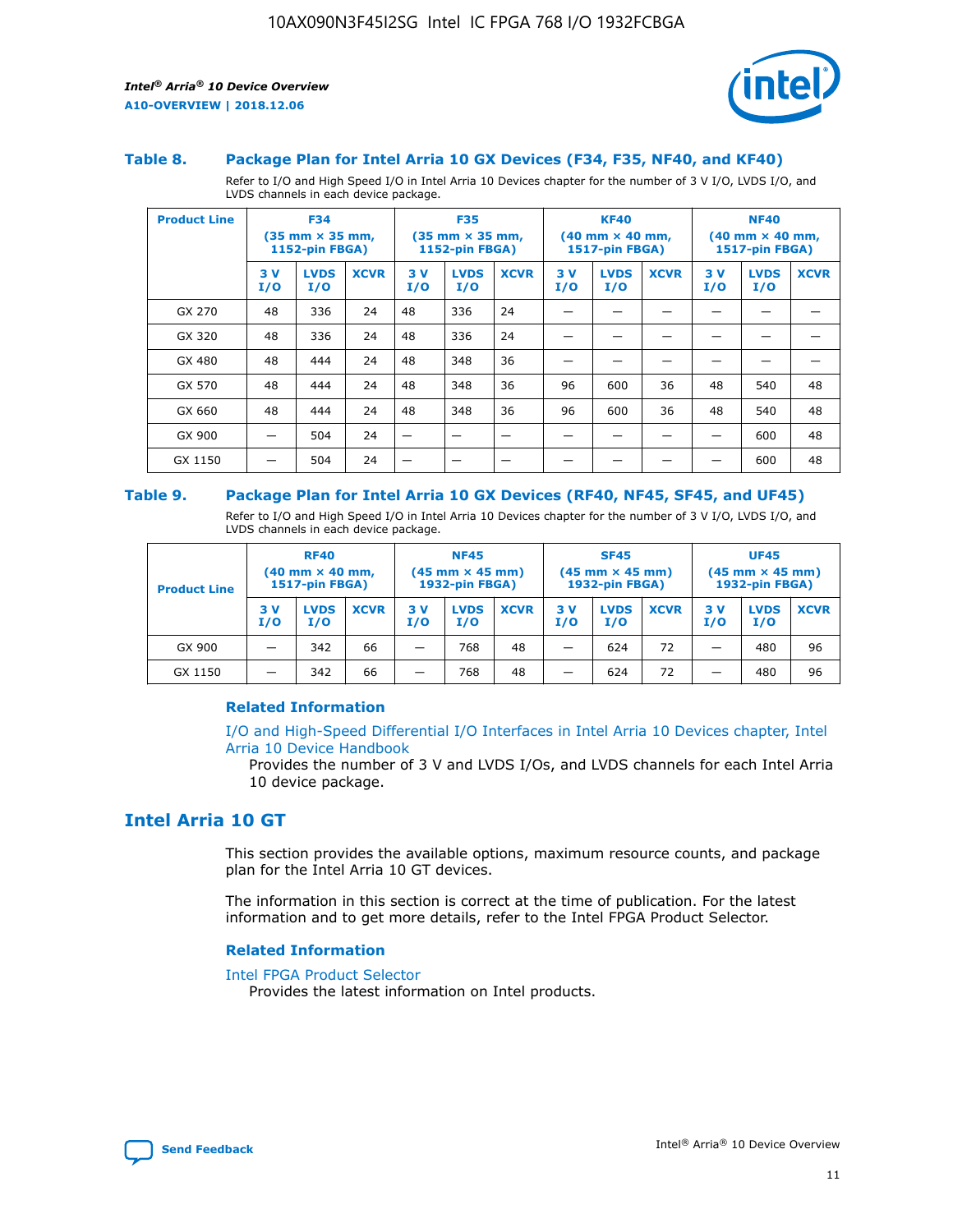

# **Available Options**

# **Figure 2. Sample Ordering Code and Available Options for Intel Arria 10 GT Devices**

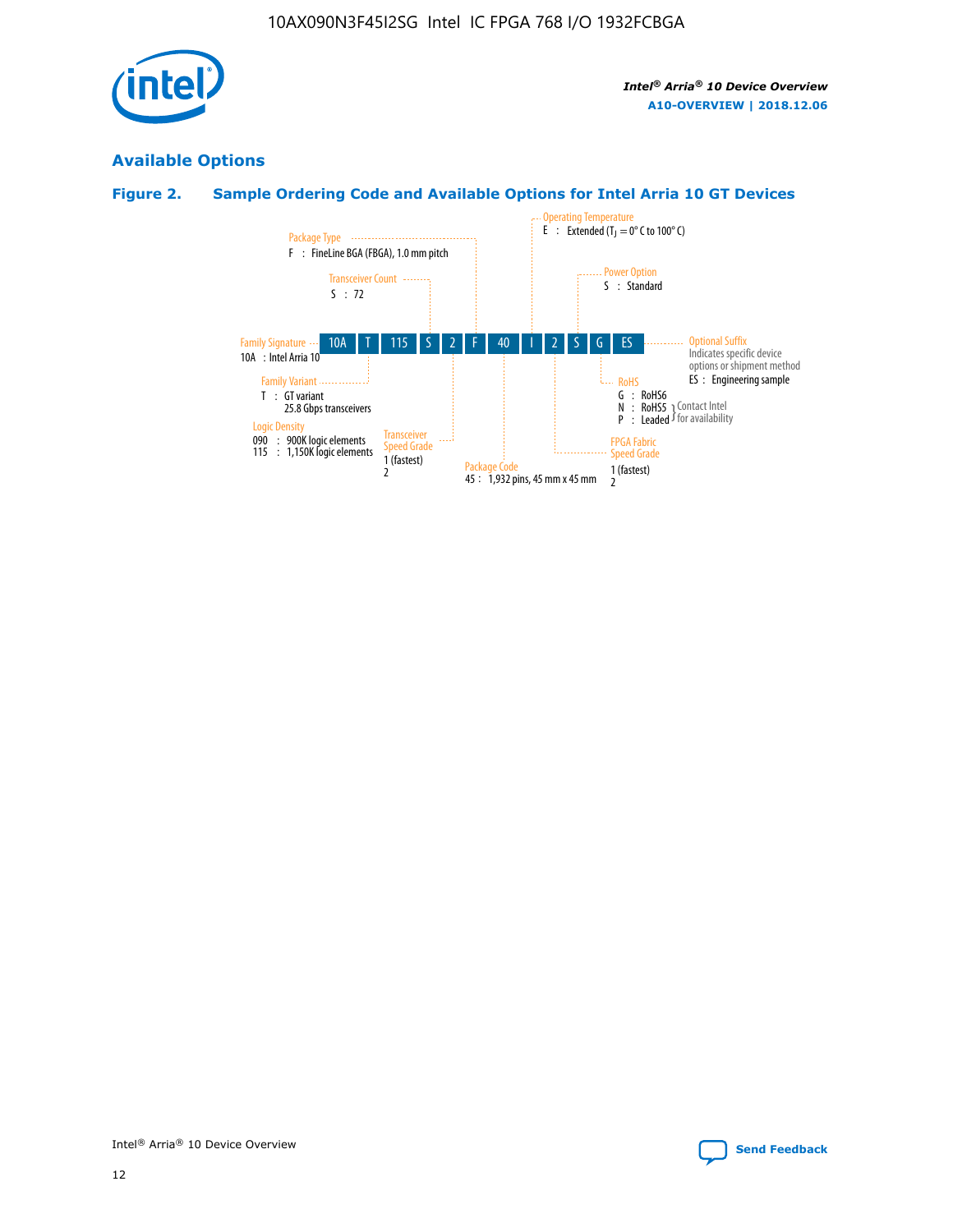

# **Maximum Resources**

#### **Table 10. Maximum Resource Counts for Intel Arria 10 GT Devices**

| <b>Resource</b>              |                      |                | <b>Product Line</b> |  |
|------------------------------|----------------------|----------------|---------------------|--|
|                              |                      | <b>GT 900</b>  | GT 1150             |  |
| Logic Elements (LE) (K)      |                      | 900            | 1,150               |  |
| <b>ALM</b>                   |                      | 339,620        | 427,200             |  |
| Register                     |                      | 1,358,480      | 1,708,800           |  |
| Memory (Kb)                  | M <sub>20</sub> K    | 48,460         | 54,260              |  |
|                              | <b>MLAB</b>          | 9,386          | 12,984              |  |
| Variable-precision DSP Block |                      | 1,518          | 1,518               |  |
| 18 x 19 Multiplier           |                      | 3,036          | 3,036               |  |
| PLL                          | Fractional Synthesis | 32             | 32                  |  |
|                              | I/O                  | 16             | 16                  |  |
| Transceiver                  | 17.4 Gbps            | 72(5)          | 72(5)               |  |
|                              | 25.8 Gbps            | 6              | 6                   |  |
| GPIO <sup>(6)</sup>          |                      | 624            | 624                 |  |
| LVDS Pair $(7)$              |                      | 312            | 312                 |  |
| PCIe Hard IP Block           |                      | $\overline{4}$ | $\overline{4}$      |  |
| Hard Memory Controller       |                      | 16             | 16                  |  |

#### **Related Information**

#### [Intel Arria 10 GT Channel Usage](https://www.intel.com/content/www/us/en/programmable/documentation/nik1398707230472.html#nik1398707008178)

Configuring GT/GX channels in Intel Arria 10 GT devices.

## **Package Plan**

## **Table 11. Package Plan for Intel Arria 10 GT Devices**

Refer to I/O and High Speed I/O in Intel Arria 10 Devices chapter for the number of 3 V I/O, LVDS I/O, and LVDS channels in each device package.

| <b>Product Line</b> | <b>SF45</b><br>(45 mm × 45 mm, 1932-pin FBGA) |                 |             |  |  |  |
|---------------------|-----------------------------------------------|-----------------|-------------|--|--|--|
|                     | 3 V I/O                                       | <b>LVDS I/O</b> | <b>XCVR</b> |  |  |  |
| GT 900              |                                               | 624             | 72          |  |  |  |
| GT 1150             |                                               | 624             |             |  |  |  |

<sup>(7)</sup> Each LVDS I/O pair can be used as differential input or output.



 $(5)$  If all 6 GT channels are in use, 12 of the GX channels are not usable.

<sup>(6)</sup> The number of GPIOs does not include transceiver I/Os. In the Intel Quartus Prime software, the number of user I/Os includes transceiver I/Os.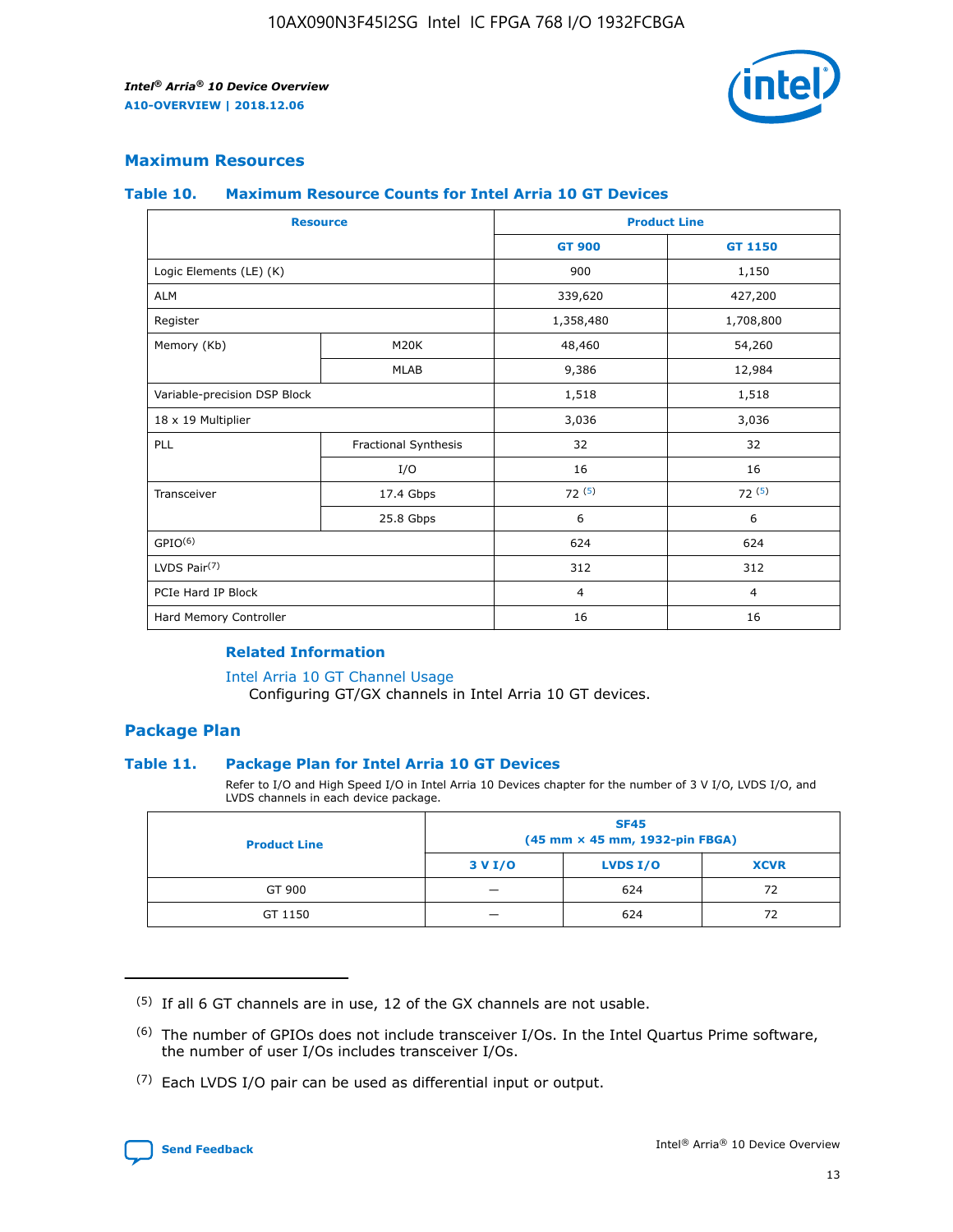

#### **Related Information**

[I/O and High-Speed Differential I/O Interfaces in Intel Arria 10 Devices chapter, Intel](https://www.intel.com/content/www/us/en/programmable/documentation/sam1403482614086.html#sam1403482030321) [Arria 10 Device Handbook](https://www.intel.com/content/www/us/en/programmable/documentation/sam1403482614086.html#sam1403482030321)

Provides the number of 3 V and LVDS I/Os, and LVDS channels for each Intel Arria 10 device package.

# **Intel Arria 10 SX**

This section provides the available options, maximum resource counts, and package plan for the Intel Arria 10 SX devices.

The information in this section is correct at the time of publication. For the latest information and to get more details, refer to the Intel FPGA Product Selector.

#### **Related Information**

[Intel FPGA Product Selector](http://www.altera.com/products/selector/psg-selector.html) Provides the latest information on Intel products.

#### **Available Options**

#### **Figure 3. Sample Ordering Code and Available Options for Intel Arria 10 SX Devices**



#### **Related Information**

[Transceiver Performance for Intel Arria 10 GX/SX Devices](https://www.intel.com/content/www/us/en/programmable/documentation/mcn1413182292568.html#mcn1413213965502) Provides more information about the transceiver speed grade.

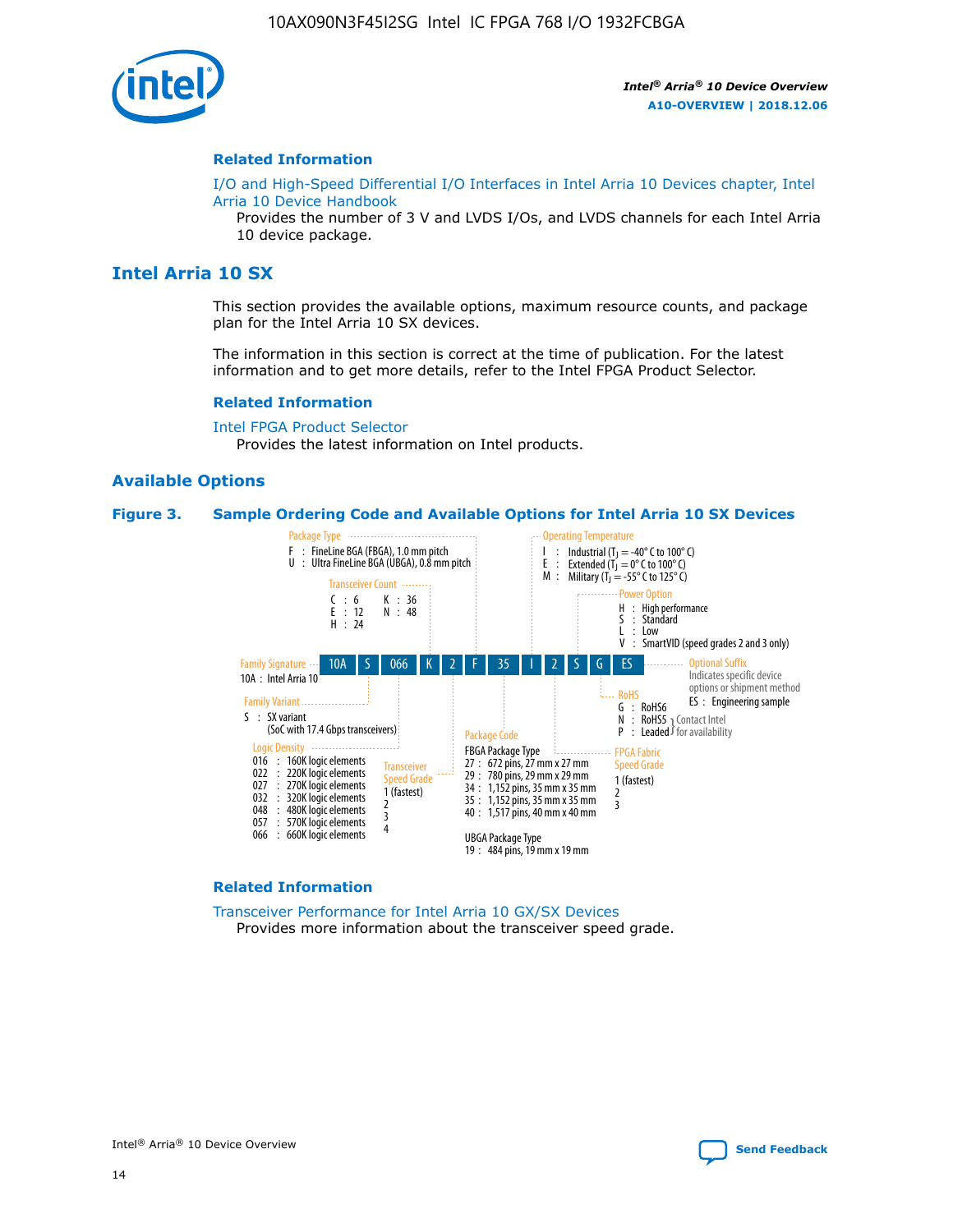

# **Maximum Resources**

## **Table 12. Maximum Resource Counts for Intel Arria 10 SX Devices**

| <b>Resource</b>                   |                         | <b>Product Line</b> |               |                |                |                |                |                |  |  |  |
|-----------------------------------|-------------------------|---------------------|---------------|----------------|----------------|----------------|----------------|----------------|--|--|--|
|                                   |                         | <b>SX 160</b>       | <b>SX 220</b> | <b>SX 270</b>  | <b>SX 320</b>  | <b>SX 480</b>  | <b>SX 570</b>  | <b>SX 660</b>  |  |  |  |
| Logic Elements (LE) (K)           |                         | 160                 | 220           | 270            | 320            | 480            | 570            | 660            |  |  |  |
| <b>ALM</b>                        |                         | 61,510              | 80,330        | 101,620        | 119,900        | 183,590        | 217,080        | 251,680        |  |  |  |
| Register                          |                         | 246,040             | 321,320       | 406,480        | 479,600        | 734,360        | 868,320        | 1,006,720      |  |  |  |
| Memory (Kb)                       | <b>M20K</b>             | 8,800               | 11,740        | 15,000         | 17,820         | 28,620         | 36,000         | 42,620         |  |  |  |
|                                   | <b>MLAB</b>             | 1,050               | 1,690         | 2,452          | 2,727          | 4,164          | 5,096          | 5,788          |  |  |  |
| Variable-precision DSP Block      |                         | 156                 | 192           | 830            | 985            | 1,368          | 1,523          | 1,687          |  |  |  |
| 18 x 19 Multiplier                |                         | 312                 | 384           | 1,660          | 1,970          | 2,736          | 3,046          | 3,374          |  |  |  |
| PLL                               | Fractional<br>Synthesis | 6                   | 6             | 8              | 8              | 12             | 16             | 16             |  |  |  |
|                                   | I/O                     | 6                   | 6             | 8              | 8              | 12             | 16             | 16             |  |  |  |
| 17.4 Gbps Transceiver             |                         | 12                  | 12            | 24             | 24             | 36             | 48             | 48             |  |  |  |
| GPIO <sup>(8)</sup>               |                         | 288                 | 288           | 384            | 384            | 492            | 696            | 696            |  |  |  |
| LVDS Pair $(9)$                   |                         | 120                 | 120           | 168            | 168            | 174            | 324            | 324            |  |  |  |
| PCIe Hard IP Block                |                         | $\mathbf{1}$        | $\mathbf{1}$  | $\overline{2}$ | $\overline{2}$ | $\overline{2}$ | $\overline{2}$ | $\overline{2}$ |  |  |  |
| Hard Memory Controller            |                         | 6                   | 6             | 8              | 8              | 12             | 16             | 16             |  |  |  |
| ARM Cortex-A9 MPCore<br>Processor |                         | Yes                 | Yes           | Yes            | Yes            | Yes            | Yes            | <b>Yes</b>     |  |  |  |

# **Package Plan**

## **Table 13. Package Plan for Intel Arria 10 SX Devices (U19, F27, F29, and F34)**

Refer to I/O and High Speed I/O in Intel Arria 10 Devices chapter for the number of 3 V I/O, LVDS I/O, and LVDS channels in each device package.

| <b>Product Line</b> | U19<br>$(19 \text{ mm} \times 19 \text{ mm})$<br>484-pin UBGA) |                    |             | <b>F27</b><br>$(27 \text{ mm} \times 27 \text{ mm})$ .<br>672-pin FBGA) |                    | <b>F29</b><br>$(29 \text{ mm} \times 29 \text{ mm})$ .<br>780-pin FBGA) |            |                    | <b>F34</b><br>$(35 \text{ mm} \times 35 \text{ mm})$<br><b>1152-pin FBGA)</b> |           |                    |             |
|---------------------|----------------------------------------------------------------|--------------------|-------------|-------------------------------------------------------------------------|--------------------|-------------------------------------------------------------------------|------------|--------------------|-------------------------------------------------------------------------------|-----------|--------------------|-------------|
|                     | 3V<br>I/O                                                      | <b>LVDS</b><br>I/O | <b>XCVR</b> | 3V<br>I/O                                                               | <b>LVDS</b><br>I/O | <b>XCVR</b>                                                             | 3 V<br>I/O | <b>LVDS</b><br>I/O | <b>XCVR</b>                                                                   | 3V<br>I/O | <b>LVDS</b><br>I/O | <b>XCVR</b> |
| SX 160              | 48                                                             | 144                | 6           | 48                                                                      | 192                | 12                                                                      | 48         | 240                | 12                                                                            |           |                    |             |
| SX 220              | 48                                                             | 144                | 6           | 48                                                                      | 192                | 12                                                                      | 48         | 240                | 12                                                                            |           |                    |             |
| SX 270              |                                                                |                    |             | 48                                                                      | 192                | 12                                                                      | 48         | 312                | 12                                                                            | 48        | 336                | 24          |
| SX 320              |                                                                |                    |             | 48                                                                      | 192                | 12                                                                      | 48         | 312                | 12                                                                            | 48        | 336                | 24          |
|                     |                                                                | continued          |             |                                                                         |                    |                                                                         |            |                    |                                                                               |           |                    |             |

 $(8)$  The number of GPIOs does not include transceiver I/Os. In the Intel Quartus Prime software, the number of user I/Os includes transceiver I/Os.

 $(9)$  Each LVDS I/O pair can be used as differential input or output.

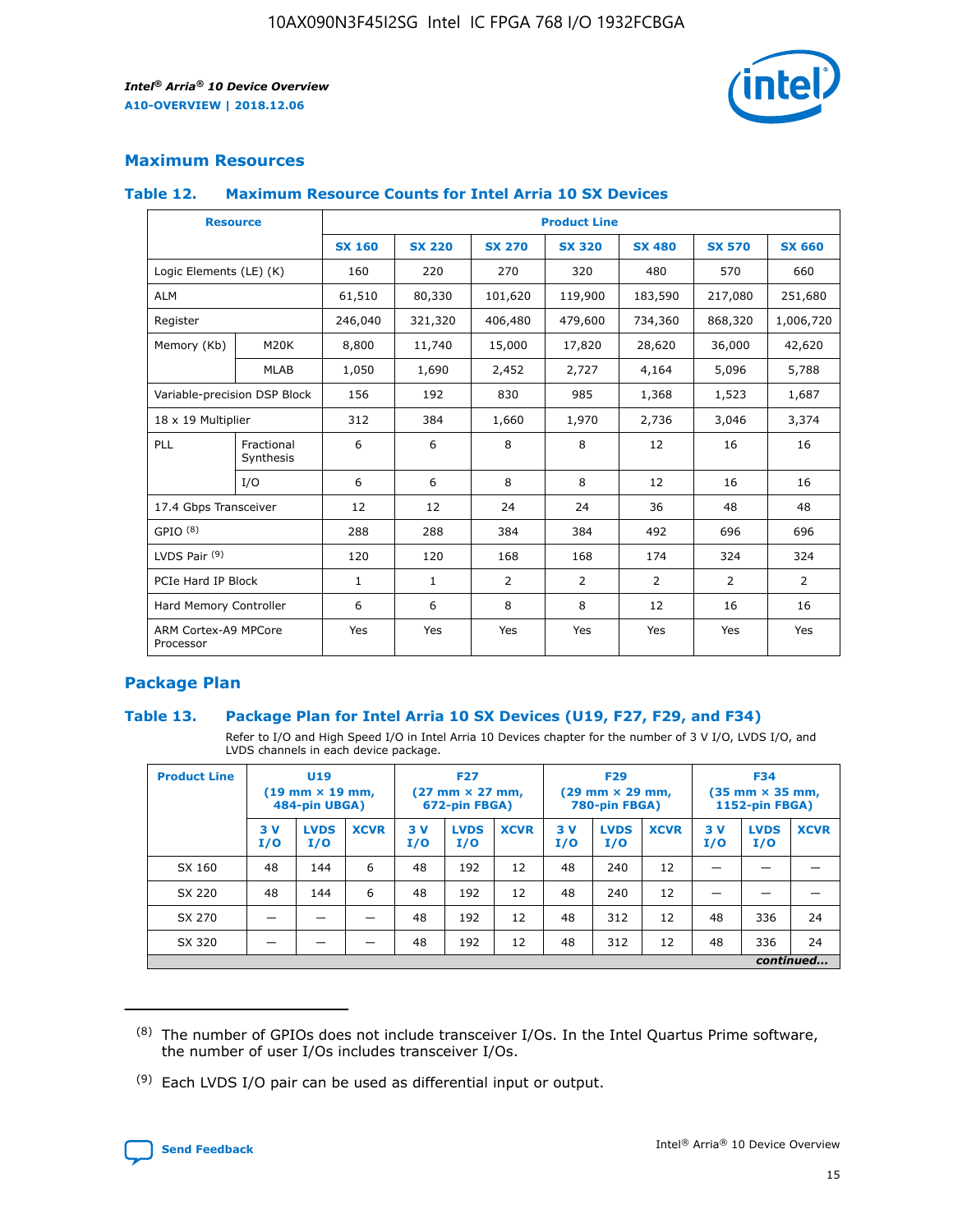

| <b>Product Line</b> | U <sub>19</sub><br>$(19 \text{ mm} \times 19 \text{ mm})$<br>484-pin UBGA) |                    | <b>F27</b><br>$(27 \text{ mm} \times 27 \text{ mm})$<br>672-pin FBGA) |           | <b>F29</b><br>$(29 \text{ mm} \times 29 \text{ mm})$<br>780-pin FBGA) |             |           | <b>F34</b><br>$(35$ mm $\times$ 35 mm,<br><b>1152-pin FBGA)</b> |             |           |                    |             |
|---------------------|----------------------------------------------------------------------------|--------------------|-----------------------------------------------------------------------|-----------|-----------------------------------------------------------------------|-------------|-----------|-----------------------------------------------------------------|-------------|-----------|--------------------|-------------|
|                     | 3V<br>I/O                                                                  | <b>LVDS</b><br>I/O | <b>XCVR</b>                                                           | 3V<br>I/O | <b>LVDS</b><br>I/O                                                    | <b>XCVR</b> | 3V<br>I/O | <b>LVDS</b><br>I/O                                              | <b>XCVR</b> | 3V<br>I/O | <b>LVDS</b><br>I/O | <b>XCVR</b> |
| SX 480              |                                                                            |                    |                                                                       |           |                                                                       |             | 48        | 312                                                             | 12          | 48        | 444                | 24          |
| SX 570              |                                                                            |                    |                                                                       |           |                                                                       |             |           |                                                                 |             | 48        | 444                | 24          |
| SX 660              |                                                                            |                    |                                                                       |           |                                                                       |             |           |                                                                 |             | 48        | 444                | 24          |

## **Table 14. Package Plan for Intel Arria 10 SX Devices (F35, KF40, and NF40)**

Refer to I/O and High Speed I/O in Intel Arria 10 Devices chapter for the number of 3 V I/O, LVDS I/O, and LVDS channels in each device package.

| <b>Product Line</b> | <b>F35</b><br>(35 mm × 35 mm,<br><b>1152-pin FBGA)</b> |          |             |                                           | <b>KF40</b><br>(40 mm × 40 mm,<br>1517-pin FBGA) |    | <b>NF40</b><br>$(40 \text{ mm} \times 40 \text{ mm})$<br>1517-pin FBGA) |          |             |  |
|---------------------|--------------------------------------------------------|----------|-------------|-------------------------------------------|--------------------------------------------------|----|-------------------------------------------------------------------------|----------|-------------|--|
|                     | 3 V I/O                                                | LVDS I/O | <b>XCVR</b> | <b>LVDS I/O</b><br>3 V I/O<br><b>XCVR</b> |                                                  |    | 3 V I/O                                                                 | LVDS I/O | <b>XCVR</b> |  |
| SX 270              | 48                                                     | 336      | 24          |                                           |                                                  |    |                                                                         |          |             |  |
| SX 320              | 48                                                     | 336      | 24          |                                           |                                                  |    |                                                                         |          |             |  |
| SX 480              | 48                                                     | 348      | 36          |                                           |                                                  |    |                                                                         |          |             |  |
| SX 570              | 48                                                     | 348      | 36          | 96                                        | 600                                              | 36 | 48                                                                      | 540      | 48          |  |
| SX 660              | 48                                                     | 348      | 36          | 96                                        | 600                                              | 36 | 48                                                                      | 540      | 48          |  |

# **Related Information**

[I/O and High-Speed Differential I/O Interfaces in Intel Arria 10 Devices chapter, Intel](https://www.intel.com/content/www/us/en/programmable/documentation/sam1403482614086.html#sam1403482030321) [Arria 10 Device Handbook](https://www.intel.com/content/www/us/en/programmable/documentation/sam1403482614086.html#sam1403482030321)

Provides the number of 3 V and LVDS I/Os, and LVDS channels for each Intel Arria 10 device package.

Intel<sup>®</sup> Arria<sup>®</sup> 10 Device Overview **[Send Feedback](mailto:FPGAtechdocfeedback@intel.com?subject=Feedback%20on%20Intel%20Arria%2010%20Device%20Overview%20(A10-OVERVIEW%202018.12.06)&body=We%20appreciate%20your%20feedback.%20In%20your%20comments,%20also%20specify%20the%20page%20number%20or%20paragraph.%20Thank%20you.)** Send Feedback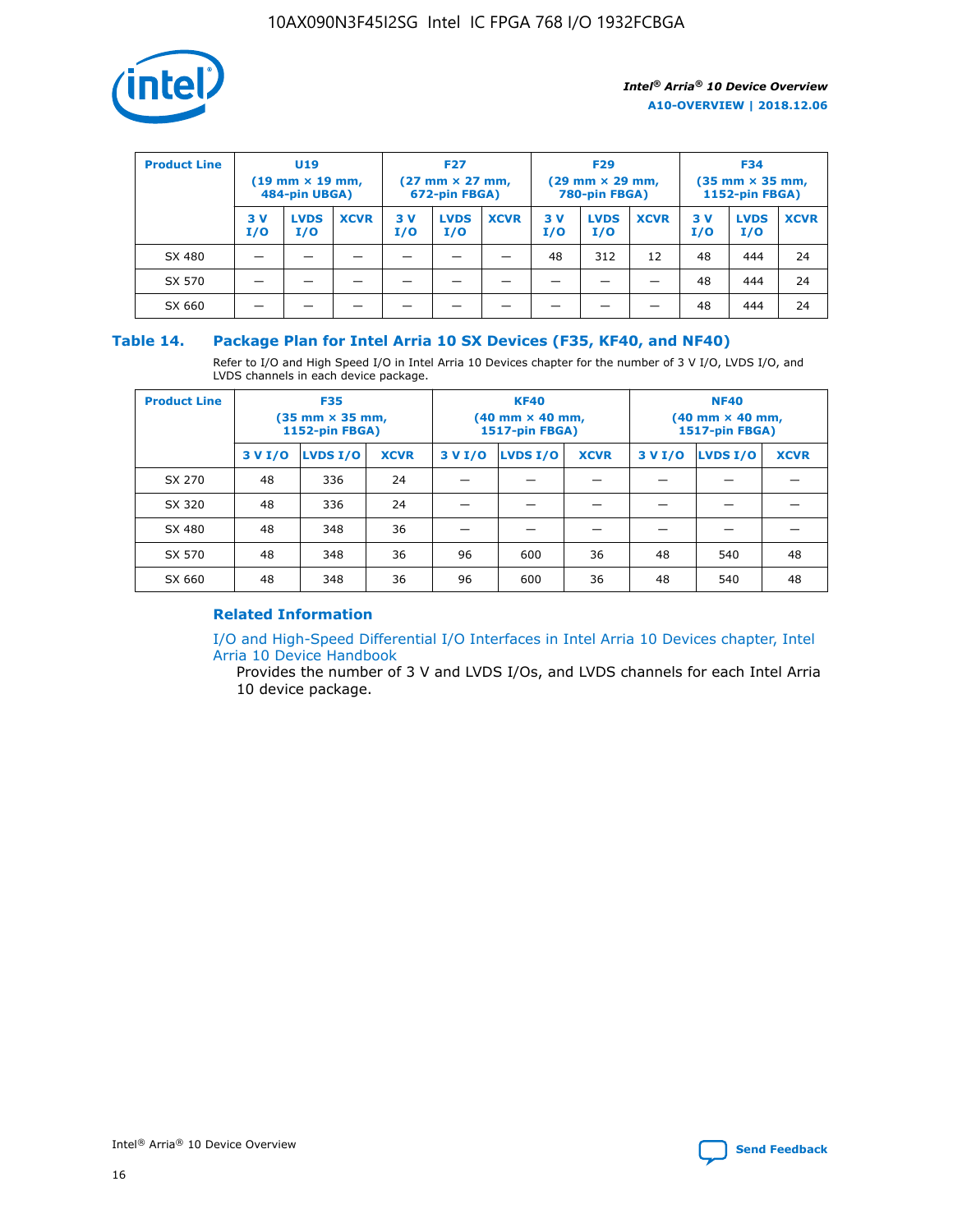

# **I/O Vertical Migration for Intel Arria 10 Devices**

#### **Figure 4. Migration Capability Across Intel Arria 10 Product Lines**

- The arrows indicate the migration paths. The devices included in each vertical migration path are shaded. Devices with fewer resources in the same path have lighter shades.
- To achieve the full I/O migration across product lines in the same migration path, restrict I/Os and transceivers usage to match the product line with the lowest I/O and transceiver counts.
- An LVDS I/O bank in the source device may be mapped to a 3 V I/O bank in the target device. To use memory interface clock frequency higher than 533 MHz, assign external memory interface pins only to banks that are LVDS I/O in both devices.
- There may be nominal 0.15 mm package height difference between some product lines in the same package type.
	- **Variant Product Line Package U19 F27 F29 F34 F35 KF40 NF40 RF40 NF45 SF45 UF45** Intel® Arria® 10 GX GX 160 GX 220 GX 270 GX 320 GX 480 GX 570 GX 660 GX 900 GX 1150 Intel Arria 10 GT GT 900 GT 1150 Intel Arria 10 SX SX 160 SX 220 SX 270 SX 320 SX 480 SX 570 SX 660
- Some migration paths are not shown in the Intel Quartus Prime software **Pin Migration View**.

*Note:* To verify the pin migration compatibility, use the **Pin Migration View** window in the Intel Quartus Prime software Pin Planner.

# **Adaptive Logic Module**

Intel Arria 10 devices use a 20 nm ALM as the basic building block of the logic fabric.

The ALM architecture is the same as the previous generation FPGAs, allowing for efficient implementation of logic functions and easy conversion of IP between the device generations.

The ALM, as shown in following figure, uses an 8-input fracturable look-up table (LUT) with four dedicated registers to help improve timing closure in register-rich designs and achieve an even higher design packing capability than the traditional two-register per LUT architecture.

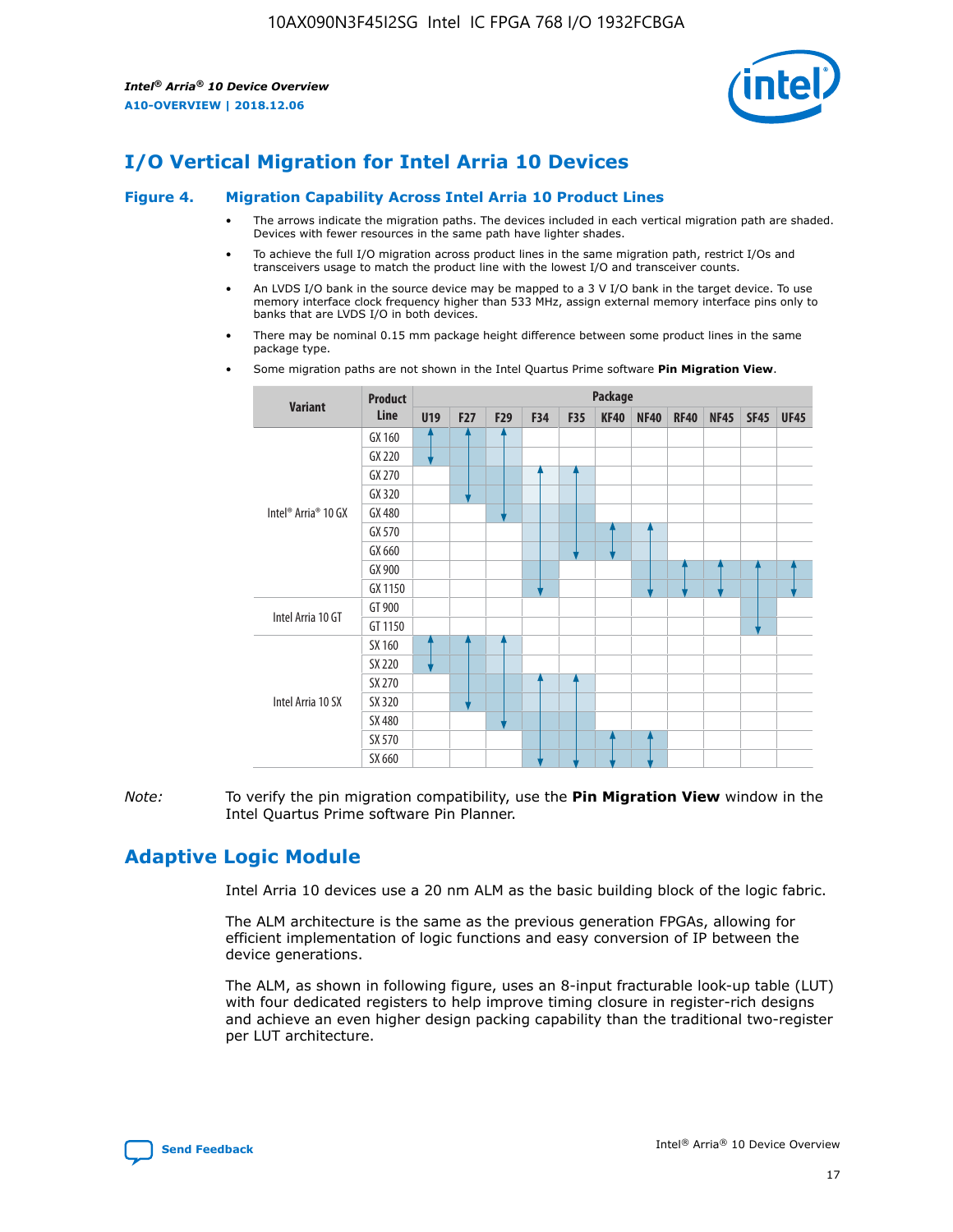

**Figure 5. ALM for Intel Arria 10 Devices**



The Intel Quartus Prime software optimizes your design according to the ALM logic structure and automatically maps legacy designs into the Intel Arria 10 ALM architecture.

# **Variable-Precision DSP Block**

The Intel Arria 10 variable precision DSP blocks support fixed-point arithmetic and floating-point arithmetic.

Features for fixed-point arithmetic:

- High-performance, power-optimized, and fully registered multiplication operations
- 18-bit and 27-bit word lengths
- Two 18 x 19 multipliers or one 27 x 27 multiplier per DSP block
- Built-in addition, subtraction, and 64-bit double accumulation register to combine multiplication results
- Cascading 19-bit or 27-bit when pre-adder is disabled and cascading 18-bit when pre-adder is used to form the tap-delay line for filtering applications
- Cascading 64-bit output bus to propagate output results from one block to the next block without external logic support
- Hard pre-adder supported in 19-bit and 27-bit modes for symmetric filters
- Internal coefficient register bank in both 18-bit and 27-bit modes for filter implementation
- 18-bit and 27-bit systolic finite impulse response (FIR) filters with distributed output adder
- Biased rounding support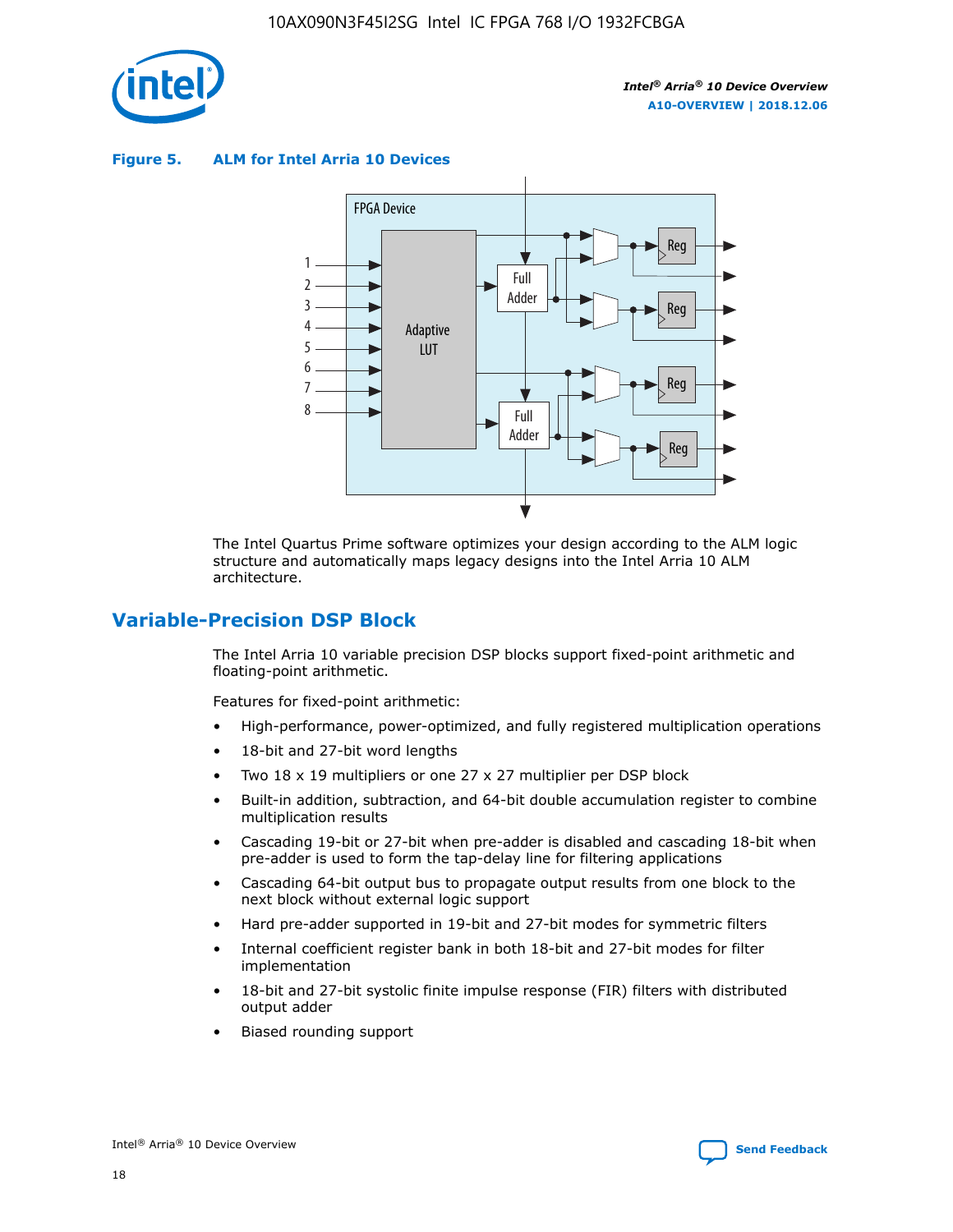

Features for floating-point arithmetic:

- A completely hardened architecture that supports multiplication, addition, subtraction, multiply-add, and multiply-subtract
- Multiplication with accumulation capability and a dynamic accumulator reset control
- Multiplication with cascade summation capability
- Multiplication with cascade subtraction capability
- Complex multiplication
- Direct vector dot product
- Systolic FIR filter

## **Table 15. Variable-Precision DSP Block Configurations for Intel Arria 10 Devices**

| <b>Usage Example</b>                                       | <b>Multiplier Size (Bit)</b>    | <b>DSP Block Resources</b> |
|------------------------------------------------------------|---------------------------------|----------------------------|
| Medium precision fixed point                               | Two 18 x 19                     |                            |
| High precision fixed or Single precision<br>floating point | One 27 x 27                     |                            |
| Fixed point FFTs                                           | One 19 x 36 with external adder |                            |
| Very high precision fixed point                            | One 36 x 36 with external adder |                            |
| Double precision floating point                            | One 54 x 54 with external adder | 4                          |

#### **Table 16. Resources for Fixed-Point Arithmetic in Intel Arria 10 Devices**

The table lists the variable-precision DSP resources by bit precision for each Intel Arria 10 device.

| <b>Variant</b>  | <b>Product Line</b> | Variable-<br>precision<br><b>DSP Block</b> | <b>Independent Input and Output</b><br><b>Multiplications Operator</b> |                                     | 18 x 19<br><b>Multiplier</b><br><b>Adder Sum</b> | $18 \times 18$<br><b>Multiplier</b><br><b>Adder</b> |
|-----------------|---------------------|--------------------------------------------|------------------------------------------------------------------------|-------------------------------------|--------------------------------------------------|-----------------------------------------------------|
|                 |                     |                                            | 18 x 19<br><b>Multiplier</b>                                           | $27 \times 27$<br><b>Multiplier</b> | <b>Mode</b>                                      | <b>Summed with</b><br>36 bit Input                  |
| AIntel Arria 10 | GX 160              | 156                                        | 312                                                                    | 156                                 | 156                                              | 156                                                 |
| GX              | GX 220              | 192                                        | 384                                                                    | 192                                 | 192                                              | 192                                                 |
|                 | GX 270              | 830                                        | 1,660                                                                  | 830                                 | 830                                              | 830                                                 |
|                 | GX 320              | 984                                        | 1,968                                                                  | 984                                 | 984                                              | 984                                                 |
|                 | GX 480              | 1,368                                      | 2,736                                                                  | 1,368                               | 1,368                                            | 1,368                                               |
|                 | GX 570              | 1,523                                      | 3,046                                                                  | 1,523                               | 1,523                                            | 1,523                                               |
|                 | GX 660              | 1,687                                      | 3,374                                                                  | 1,687                               | 1,687                                            | 1,687                                               |
|                 | GX 900              | 1,518                                      | 3,036                                                                  | 1,518                               | 1,518                                            | 1,518                                               |
|                 | GX 1150             | 1,518                                      | 3,036                                                                  | 1,518                               | 1,518                                            | 1,518                                               |
| Intel Arria 10  | GT 900              | 1,518                                      | 3,036                                                                  | 1,518                               | 1,518                                            | 1,518                                               |
| GT              | GT 1150             | 1,518                                      | 3,036                                                                  | 1,518                               | 1,518                                            | 1,518                                               |
| Intel Arria 10  | SX 160              | 156                                        | 312                                                                    | 156                                 | 156                                              | 156                                                 |
| <b>SX</b>       | SX 220              | 192                                        | 384                                                                    | 192                                 | 192                                              | 192                                                 |
|                 | SX 270              | 830                                        | 1,660                                                                  | 830                                 | 830                                              | 830                                                 |
|                 |                     |                                            |                                                                        |                                     |                                                  | continued                                           |

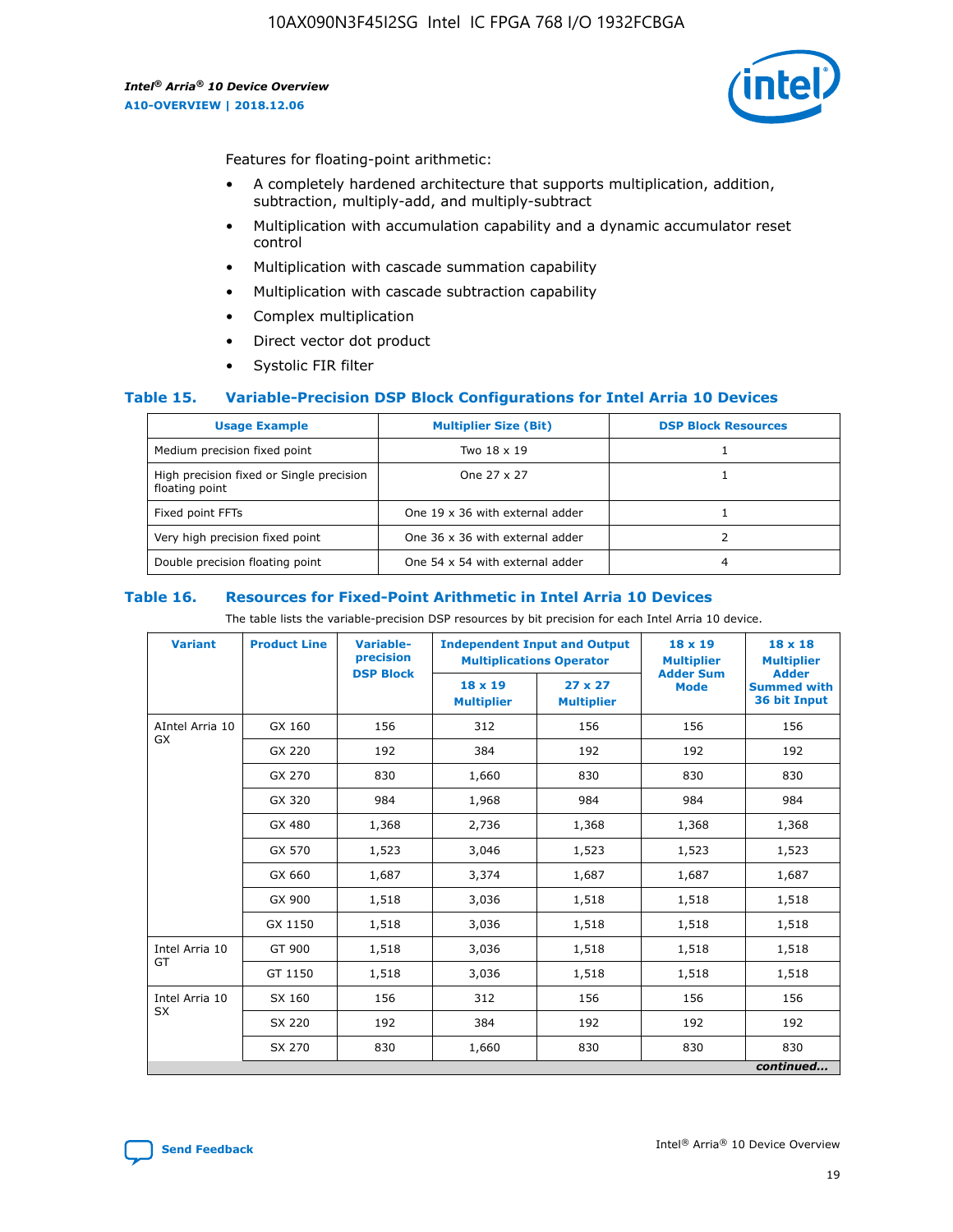

| <b>Variant</b> | <b>Product Line</b> | Variable-<br>precision | <b>Independent Input and Output</b><br><b>Multiplications Operator</b> |                                     | $18 \times 19$<br><b>Multiplier</b> | $18 \times 18$<br><b>Multiplier</b><br><b>Adder</b> |  |
|----------------|---------------------|------------------------|------------------------------------------------------------------------|-------------------------------------|-------------------------------------|-----------------------------------------------------|--|
|                |                     | <b>DSP Block</b>       | $18 \times 19$<br><b>Multiplier</b>                                    | $27 \times 27$<br><b>Multiplier</b> | <b>Adder Sum</b><br><b>Mode</b>     | <b>Summed with</b><br>36 bit Input                  |  |
|                | SX 320              | 984                    | 1,968                                                                  | 984                                 | 984                                 | 984                                                 |  |
|                | SX 480              | 1,368                  | 2,736                                                                  | 1,368                               | 1,368                               | 1,368                                               |  |
|                | SX 570              | 1,523                  | 3,046                                                                  | 1,523                               | 1,523                               | 1,523                                               |  |
|                | SX 660              | 1,687                  | 3,374                                                                  | 1,687                               | 1,687                               | 1,687                                               |  |

# **Table 17. Resources for Floating-Point Arithmetic in Intel Arria 10 Devices**

The table lists the variable-precision DSP resources by bit precision for each Intel Arria 10 device.

| <b>Variant</b> | <b>Product Line</b> | <b>Variable-</b><br>precision<br><b>DSP Block</b> | <b>Single</b><br><b>Precision</b><br><b>Floating-Point</b><br><b>Multiplication</b><br><b>Mode</b> | <b>Single-Precision</b><br><b>Floating-Point</b><br><b>Adder Mode</b> | Single-<br><b>Precision</b><br><b>Floating-Point</b><br><b>Multiply</b><br><b>Accumulate</b><br><b>Mode</b> | <b>Peak</b><br><b>Giga Floating-</b><br><b>Point</b><br><b>Operations</b><br>per Second<br>(GFLOPs) |
|----------------|---------------------|---------------------------------------------------|----------------------------------------------------------------------------------------------------|-----------------------------------------------------------------------|-------------------------------------------------------------------------------------------------------------|-----------------------------------------------------------------------------------------------------|
| Intel Arria 10 | GX 160              | 156                                               | 156                                                                                                | 156                                                                   | 156                                                                                                         | 140                                                                                                 |
| GX             | GX 220              | 192                                               | 192                                                                                                | 192                                                                   | 192                                                                                                         | 173                                                                                                 |
|                | GX 270              | 830                                               | 830                                                                                                | 830                                                                   | 830                                                                                                         | 747                                                                                                 |
|                | GX 320              | 984                                               | 984                                                                                                | 984                                                                   | 984                                                                                                         | 886                                                                                                 |
|                | GX 480              | 1,369                                             | 1,368                                                                                              | 1,368                                                                 | 1,368                                                                                                       | 1,231                                                                                               |
|                | GX 570              | 1,523                                             | 1,523                                                                                              | 1,523                                                                 | 1,523                                                                                                       | 1,371                                                                                               |
|                | GX 660              | 1,687                                             | 1,687                                                                                              | 1,687                                                                 | 1,687                                                                                                       | 1,518                                                                                               |
|                | GX 900              | 1,518                                             | 1,518                                                                                              | 1,518                                                                 | 1,518                                                                                                       | 1,366                                                                                               |
|                | GX 1150             | 1,518                                             | 1,518                                                                                              | 1,518                                                                 | 1,518                                                                                                       | 1,366                                                                                               |
| Intel Arria 10 | GT 900              | 1,518                                             | 1,518                                                                                              | 1,518                                                                 | 1,518                                                                                                       | 1,366                                                                                               |
| GT             | GT 1150             | 1,518                                             | 1,518                                                                                              | 1,518                                                                 | 1,518                                                                                                       | 1,366                                                                                               |
| Intel Arria 10 | SX 160              | 156                                               | 156                                                                                                | 156                                                                   | 156                                                                                                         | 140                                                                                                 |
| <b>SX</b>      | SX 220              | 192                                               | 192                                                                                                | 192                                                                   | 192                                                                                                         | 173                                                                                                 |
|                | SX 270              | 830                                               | 830                                                                                                | 830                                                                   | 830                                                                                                         | 747                                                                                                 |
|                | SX 320              | 984                                               | 984                                                                                                | 984                                                                   | 984                                                                                                         | 886                                                                                                 |
|                | SX 480              | 1,369                                             | 1,368                                                                                              | 1,368                                                                 | 1,368                                                                                                       | 1,231                                                                                               |
|                | SX 570              | 1,523                                             | 1,523                                                                                              | 1,523                                                                 | 1,523                                                                                                       | 1,371                                                                                               |
|                | SX 660              | 1,687                                             | 1,687                                                                                              | 1,687                                                                 | 1,687                                                                                                       | 1,518                                                                                               |

# **Embedded Memory Blocks**

The embedded memory blocks in the devices are flexible and designed to provide an optimal amount of small- and large-sized memory arrays to fit your design requirements.

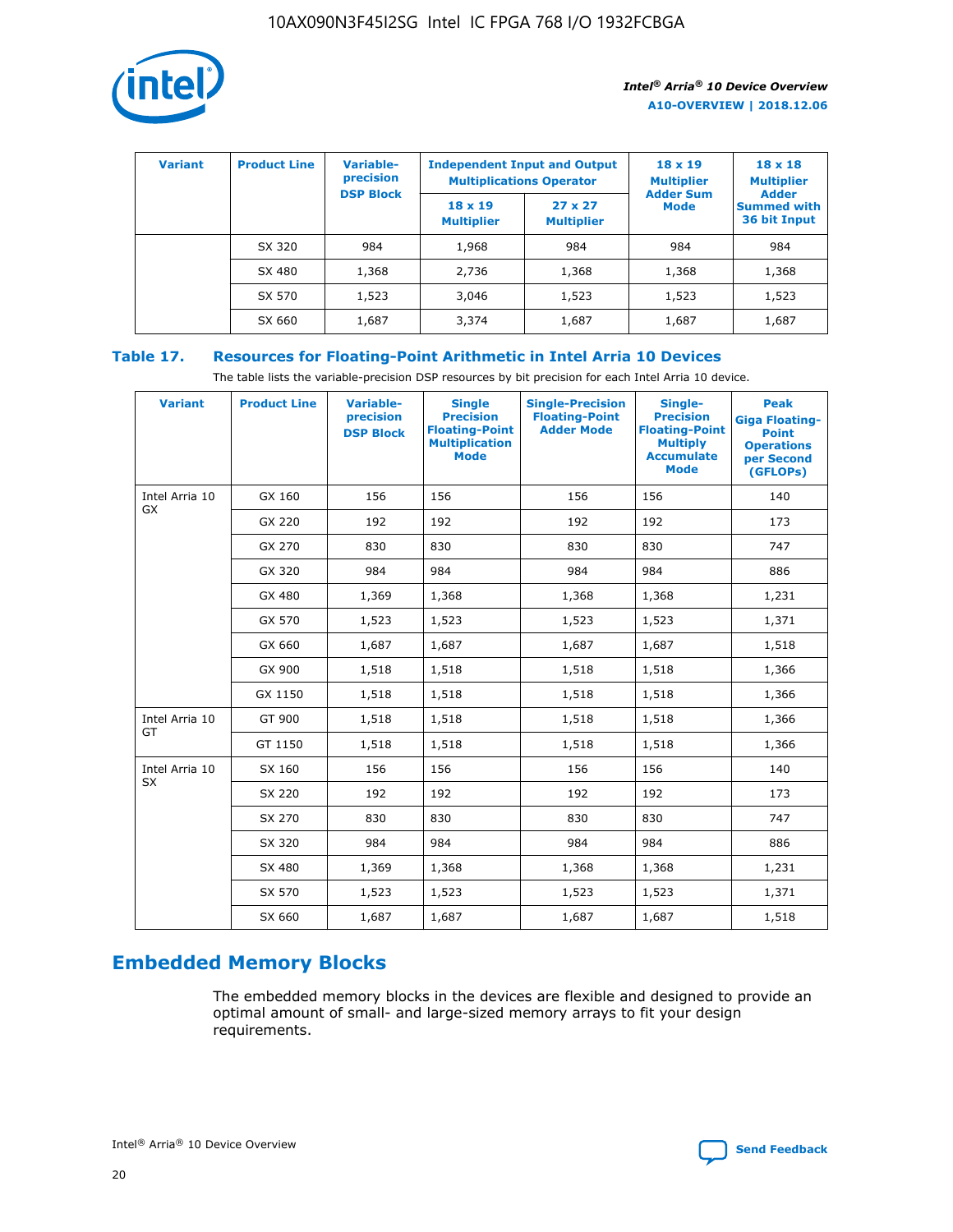

# **Types of Embedded Memory**

The Intel Arria 10 devices contain two types of memory blocks:

- 20 Kb M20K blocks—blocks of dedicated memory resources. The M20K blocks are ideal for larger memory arrays while still providing a large number of independent ports.
- 640 bit memory logic array blocks (MLABs)—enhanced memory blocks that are configured from dual-purpose logic array blocks (LABs). The MLABs are ideal for wide and shallow memory arrays. The MLABs are optimized for implementation of shift registers for digital signal processing (DSP) applications, wide and shallow FIFO buffers, and filter delay lines. Each MLAB is made up of ten adaptive logic modules (ALMs). In the Intel Arria 10 devices, you can configure these ALMs as ten 32 x 2 blocks, giving you one 32 x 20 simple dual-port SRAM block per MLAB.

# **Embedded Memory Capacity in Intel Arria 10 Devices**

|                   | <b>Product</b> |              | <b>M20K</b>         | <b>MLAB</b>  |                     | <b>Total RAM Bit</b> |
|-------------------|----------------|--------------|---------------------|--------------|---------------------|----------------------|
| <b>Variant</b>    | <b>Line</b>    | <b>Block</b> | <b>RAM Bit (Kb)</b> | <b>Block</b> | <b>RAM Bit (Kb)</b> | (Kb)                 |
| Intel Arria 10 GX | GX 160         | 440          | 8,800               | 1,680        | 1,050               | 9,850                |
|                   | GX 220         | 587          | 11,740              | 2,703        | 1,690               | 13,430               |
|                   | GX 270         | 750          | 15,000              | 3,922        | 2,452               | 17,452               |
|                   | GX 320         | 891          | 17,820              | 4,363        | 2,727               | 20,547               |
|                   | GX 480         | 1,431        | 28,620              | 6,662        | 4,164               | 32,784               |
|                   | GX 570         | 1,800        | 36,000              | 8,153        | 5,096               | 41,096               |
|                   | GX 660         | 2,131        | 42,620              | 9,260        | 5,788               | 48,408               |
|                   | GX 900         | 2,423        | 48,460              | 15,017       | 9,386               | 57,846               |
|                   | GX 1150        | 2,713        | 54,260              | 20,774       | 12,984              | 67,244               |
| Intel Arria 10 GT | GT 900         | 2,423        | 48,460              | 15,017       | 9,386               | 57,846               |
|                   | GT 1150        | 2,713        | 54,260              | 20,774       | 12,984              | 67,244               |
| Intel Arria 10 SX | SX 160         | 440          | 8,800               | 1,680        | 1,050               | 9,850                |
|                   | SX 220         | 587          | 11,740              | 2,703        | 1,690               | 13,430               |
|                   | SX 270         | 750          | 15,000              | 3,922        | 2,452               | 17,452               |
|                   | SX 320         | 891          | 17,820              | 4,363        | 2,727               | 20,547               |
|                   | SX 480         | 1,431        | 28,620              | 6,662        | 4,164               | 32,784               |
|                   | SX 570         | 1,800        | 36,000              | 8,153        | 5,096               | 41,096               |
|                   | SX 660         | 2,131        | 42,620              | 9,260        | 5,788               | 48,408               |

#### **Table 18. Embedded Memory Capacity and Distribution in Intel Arria 10 Devices**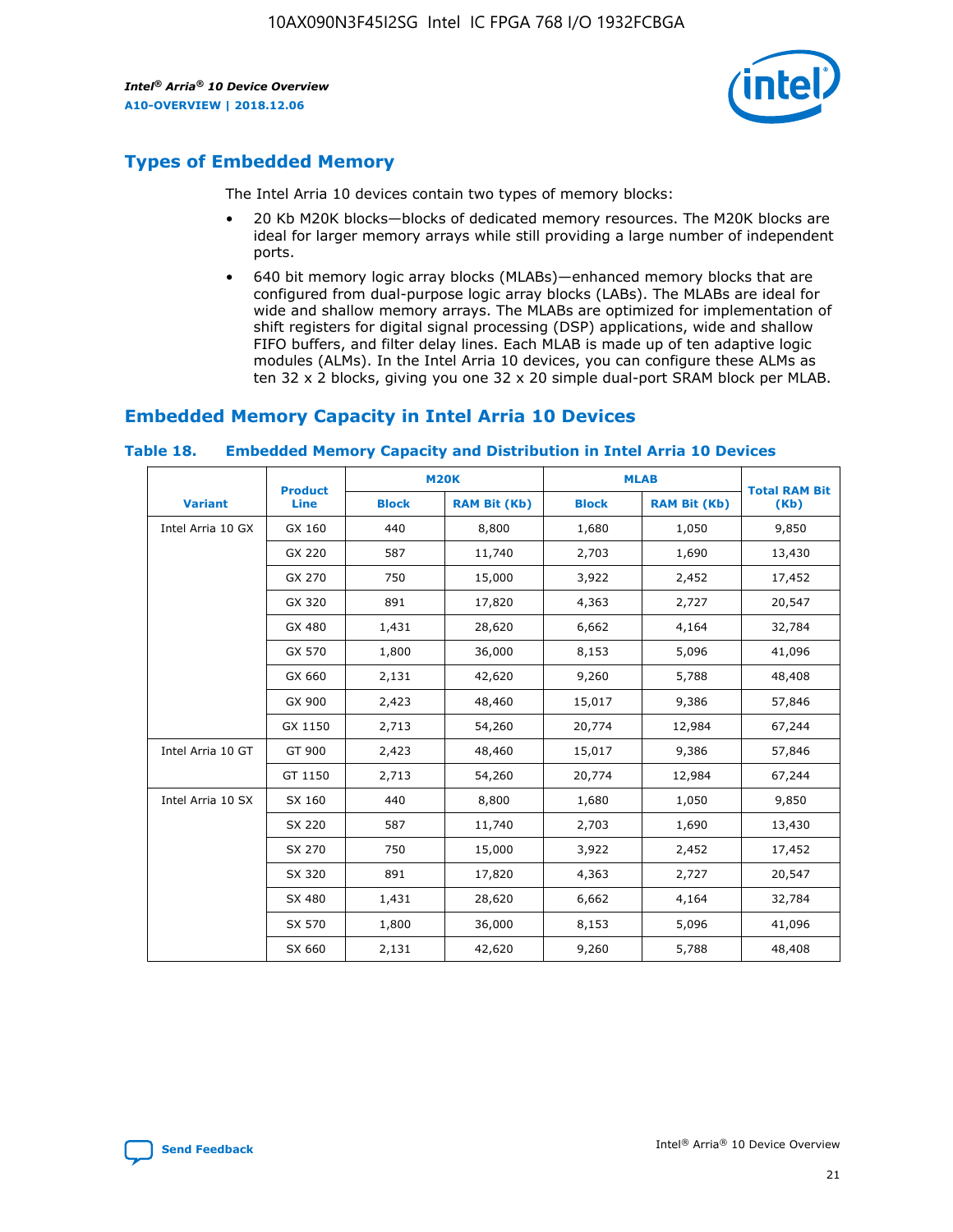

# **Embedded Memory Configurations for Single-port Mode**

#### **Table 19. Single-port Embedded Memory Configurations for Intel Arria 10 Devices**

This table lists the maximum configurations supported for single-port RAM and ROM modes.

| <b>Memory Block</b> | Depth (bits) | <b>Programmable Width</b> |
|---------------------|--------------|---------------------------|
| MLAB                | 32           | x16, x18, or x20          |
|                     | 64(10)       | x8, x9, x10               |
| M20K                | 512          | x40, x32                  |
|                     | 1K           | x20, x16                  |
|                     | 2K           | x10, x8                   |
|                     | 4K           | x5, x4                    |
|                     | 8K           | x2                        |
|                     | 16K          | x1                        |

# **Clock Networks and PLL Clock Sources**

The clock network architecture is based on Intel's global, regional, and peripheral clock structure. This clock structure is supported by dedicated clock input pins, fractional clock synthesis PLLs, and integer I/O PLLs.

# **Clock Networks**

The Intel Arria 10 core clock networks are capable of up to 800 MHz fabric operation across the full industrial temperature range. For the external memory interface, the clock network supports the hard memory controller with speeds up to 2,400 Mbps in a quarter-rate transfer.

To reduce power consumption, the Intel Quartus Prime software identifies all unused sections of the clock network and powers them down.

# **Fractional Synthesis and I/O PLLs**

Intel Arria 10 devices contain up to 32 fractional synthesis PLLs and up to 16 I/O PLLs that are available for both specific and general purpose uses in the core:

- Fractional synthesis PLLs—located in the column adjacent to the transceiver blocks
- I/O PLLs—located in each bank of the 48 I/Os

## **Fractional Synthesis PLLs**

You can use the fractional synthesis PLLs to:

- Reduce the number of oscillators that are required on your board
- Reduce the number of clock pins that are used in the device by synthesizing multiple clock frequencies from a single reference clock source

<sup>(10)</sup> Supported through software emulation and consumes additional MLAB blocks.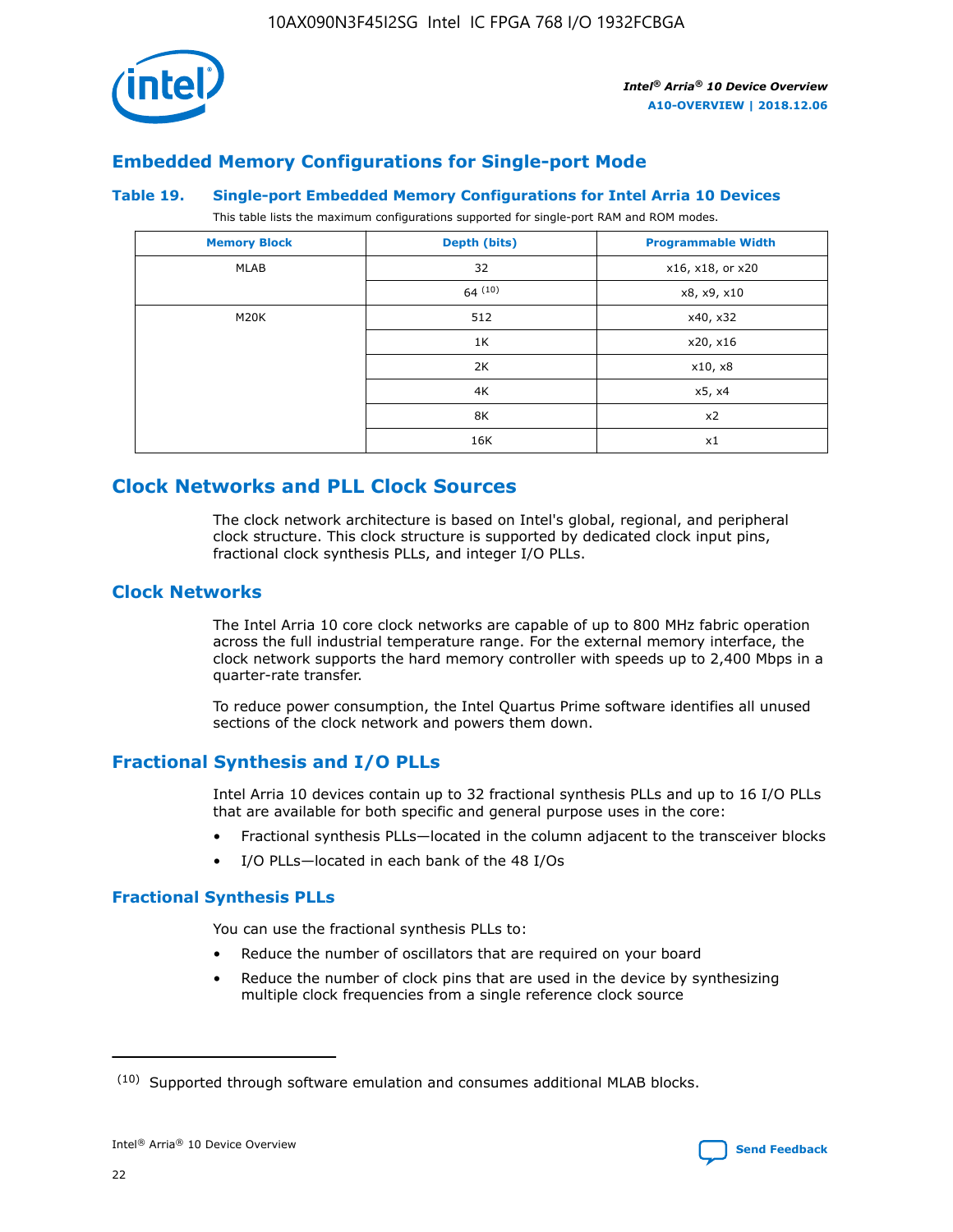10AX090N3F45I2SG Intel IC FPGA 768 I/O 1932FCBGA

*Intel® Arria® 10 Device Overview* **A10-OVERVIEW | 2018.12.06**



The fractional synthesis PLLs support the following features:

- Reference clock frequency synthesis for transceiver CMU and Advanced Transmit (ATX) PLLs
- Clock network delay compensation
- Zero-delay buffering
- Direct transmit clocking for transceivers
- Independently configurable into two modes:
	- Conventional integer mode equivalent to the general purpose PLL
	- Enhanced fractional mode with third order delta-sigma modulation
- PLL cascading

## **I/O PLLs**

The integer mode I/O PLLs are located in each bank of 48 I/Os. You can use the I/O PLLs to simplify the design of external memory and high-speed LVDS interfaces.

In each I/O bank, the I/O PLLs are adjacent to the hard memory controllers and LVDS SERDES. Because these PLLs are tightly coupled with the I/Os that need to use them, it makes it easier to close timing.

You can use the I/O PLLs for general purpose applications in the core such as clock network delay compensation and zero-delay buffering.

Intel Arria 10 devices support PLL-to-PLL cascading.

# **FPGA General Purpose I/O**

Intel Arria 10 devices offer highly configurable GPIOs. Each I/O bank contains 48 general purpose I/Os and a high-efficiency hard memory controller.

The following list describes the features of the GPIOs:

- Consist of 3 V I/Os for high-voltage application and LVDS I/Os for differential signaling
	- Up to two 3 V I/O banks, available in some devices, that support up to 3 V I/O standards
	- LVDS I/O banks that support up to 1.8 V I/O standards
- Support a wide range of single-ended and differential I/O interfaces
- LVDS speeds up to 1.6 Gbps
- Each LVDS pair of pins has differential input and output buffers, allowing you to configure the LVDS direction for each pair.
- Programmable bus hold and weak pull-up
- Programmable differential output voltage  $(V_{OD})$  and programmable pre-emphasis

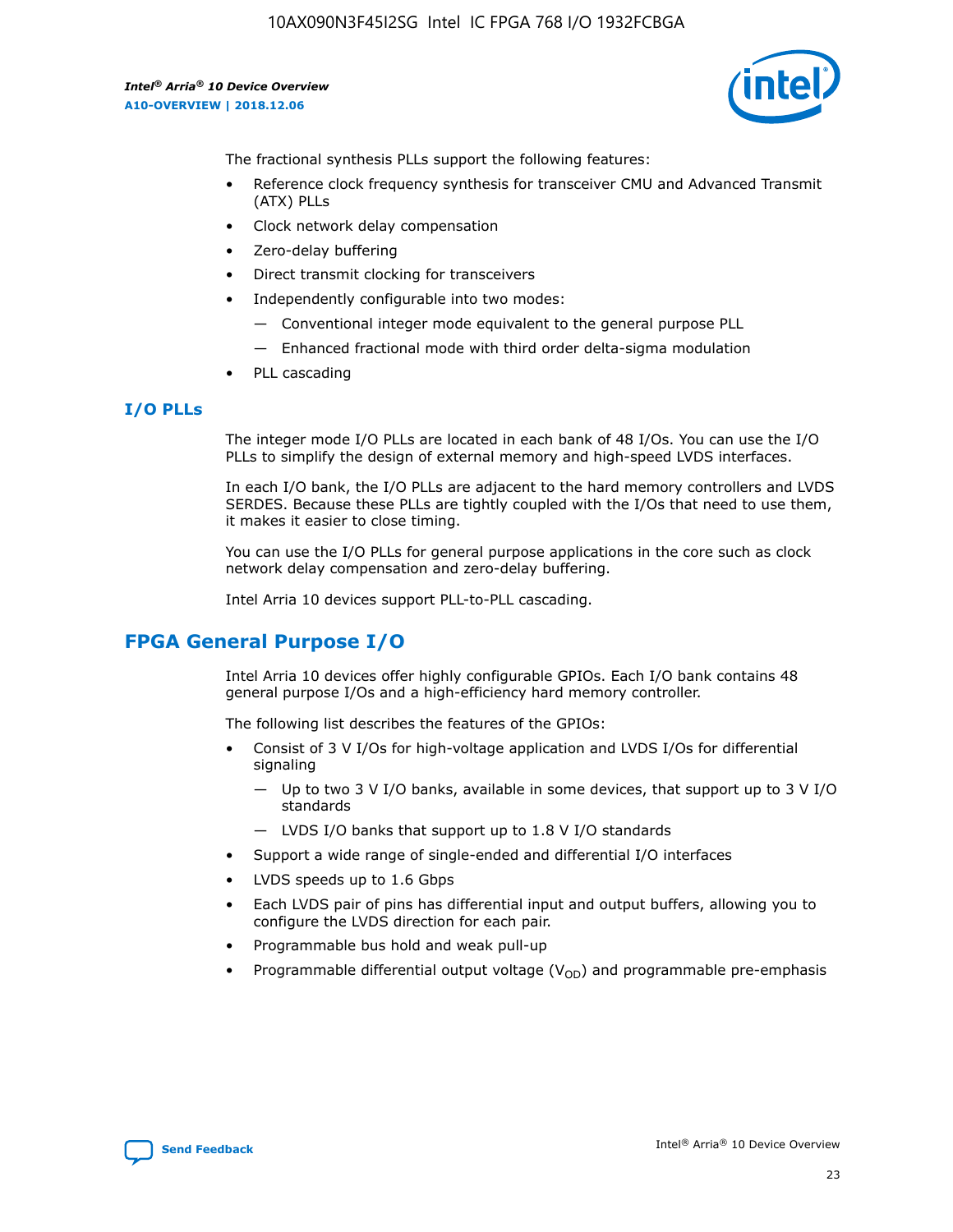

- Series (R<sub>S</sub>) and parallel (R<sub>T</sub>) on-chip termination (OCT) for all I/O banks with OCT calibration to limit the termination impedance variation
- On-chip dynamic termination that has the ability to swap between series and parallel termination, depending on whether there is read or write on a common bus for signal integrity
- Easy timing closure support using the hard read FIFO in the input register path, and delay-locked loop (DLL) delay chain with fine and coarse architecture

# **External Memory Interface**

Intel Arria 10 devices offer massive external memory bandwidth, with up to seven 32 bit DDR4 memory interfaces running at up to 2,400 Mbps. This bandwidth provides additional ease of design, lower power, and resource efficiencies of hardened highperformance memory controllers.

The memory interface within Intel Arria 10 FPGAs and SoCs delivers the highest performance and ease of use. You can configure up to a maximum width of 144 bits when using the hard or soft memory controllers. If required, you can bypass the hard memory controller and use a soft controller implemented in the user logic.

Each I/O contains a hardened DDR read/write path (PHY) capable of performing key memory interface functionality such as read/write leveling, FIFO buffering to lower latency and improve margin, timing calibration, and on-chip termination.

The timing calibration is aided by the inclusion of hard microcontrollers based on Intel's Nios® II technology, specifically tailored to control the calibration of multiple memory interfaces. This calibration allows the Intel Arria 10 device to compensate for any changes in process, voltage, or temperature either within the Intel Arria 10 device itself, or within the external memory device. The advanced calibration algorithms ensure maximum bandwidth and robust timing margin across all operating conditions.

In addition to parallel memory interfaces, Intel Arria 10 devices support serial memory technologies such as the Hybrid Memory Cube (HMC). The HMC is supported by the Intel Arria 10 high-speed serial transceivers which connect up to four HMC links, with each link running at data rates up to 15 Gbps.

## **Related Information**

#### [External Memory Interface Spec Estimator](http://www.altera.com/technology/memory/estimator/mem-emif-index.html)

Provides a parametric tool that allows you to find and compare the performance of the supported external memory interfaces in IntelFPGAs.

# **Memory Standards Supported by Intel Arria 10 Devices**

The I/Os are designed to provide high performance support for existing and emerging external memory standards.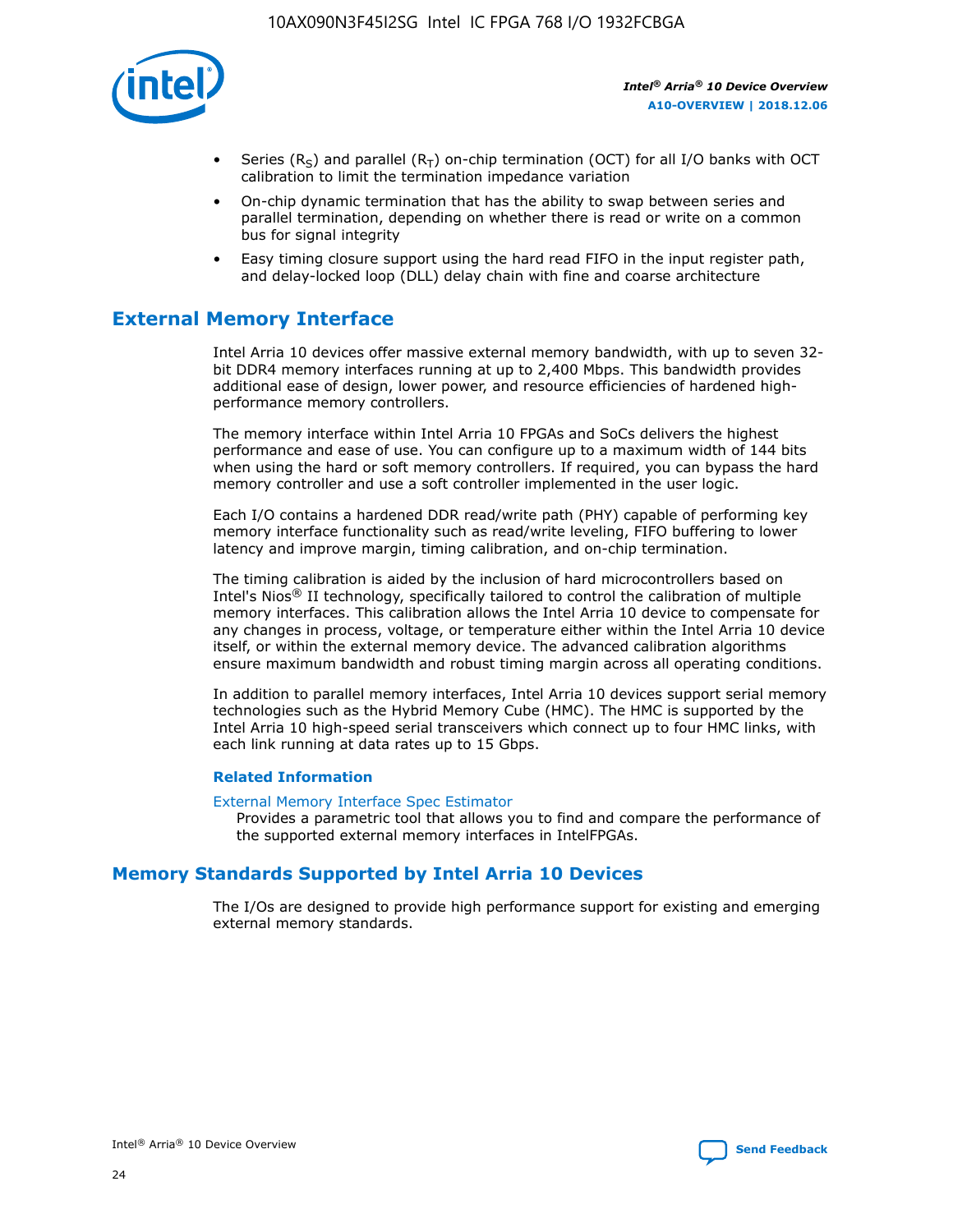

#### **Table 20. Memory Standards Supported by the Hard Memory Controller**

This table lists the overall capability of the hard memory controller. For specific details, refer to the External Memory Interface Spec Estimator and Intel Arria 10 Device Datasheet.

| <b>Memory Standard</b> | <b>Rate Support</b> | <b>Ping Pong PHY Support</b> | <b>Maximum Frequency</b><br>(MHz) |
|------------------------|---------------------|------------------------------|-----------------------------------|
| <b>DDR4 SDRAM</b>      | Quarter rate        | Yes                          | 1,067                             |
|                        |                     |                              | 1,200                             |
| DDR3 SDRAM             | Half rate           | Yes                          | 533                               |
|                        |                     |                              | 667                               |
|                        | Quarter rate        | Yes                          | 1,067                             |
|                        |                     |                              | 1,067                             |
| <b>DDR3L SDRAM</b>     | Half rate           | Yes                          | 533                               |
|                        |                     |                              | 667                               |
|                        | Quarter rate        | Yes                          | 933                               |
|                        |                     |                              | 933                               |
| LPDDR3 SDRAM           | Half rate           |                              | 533                               |
|                        | Quarter rate        |                              | 800                               |

## **Table 21. Memory Standards Supported by the Soft Memory Controller**

| <b>Memory Standard</b>      | <b>Rate Support</b> | <b>Maximum Frequency</b><br>(MHz) |
|-----------------------------|---------------------|-----------------------------------|
| <b>RLDRAM 3 (11)</b>        | Quarter rate        | 1,200                             |
| ODR IV SRAM <sup>(11)</sup> | Quarter rate        | 1,067                             |
| <b>ODR II SRAM</b>          | Full rate           | 333                               |
|                             | Half rate           | 633                               |
| <b>ODR II+ SRAM</b>         | Full rate           | 333                               |
|                             | Half rate           | 633                               |
| <b>ODR II+ Xtreme SRAM</b>  | Full rate           | 333                               |
|                             | Half rate           | 633                               |

#### **Table 22. Memory Standards Supported by the HPS Hard Memory Controller**

The hard processor system (HPS) is available in Intel Arria 10 SoC devices only.

| <b>Memory Standard</b> | <b>Rate Support</b> | <b>Maximum Frequency</b><br>(MHz) |
|------------------------|---------------------|-----------------------------------|
| <b>DDR4 SDRAM</b>      | Half rate           | 1,200                             |
| <b>DDR3 SDRAM</b>      | Half rate           | 1,067                             |
| <b>DDR3L SDRAM</b>     | Half rate           | 933                               |

<sup>(11)</sup> Intel Arria 10 devices support this external memory interface using hard PHY with soft memory controller.

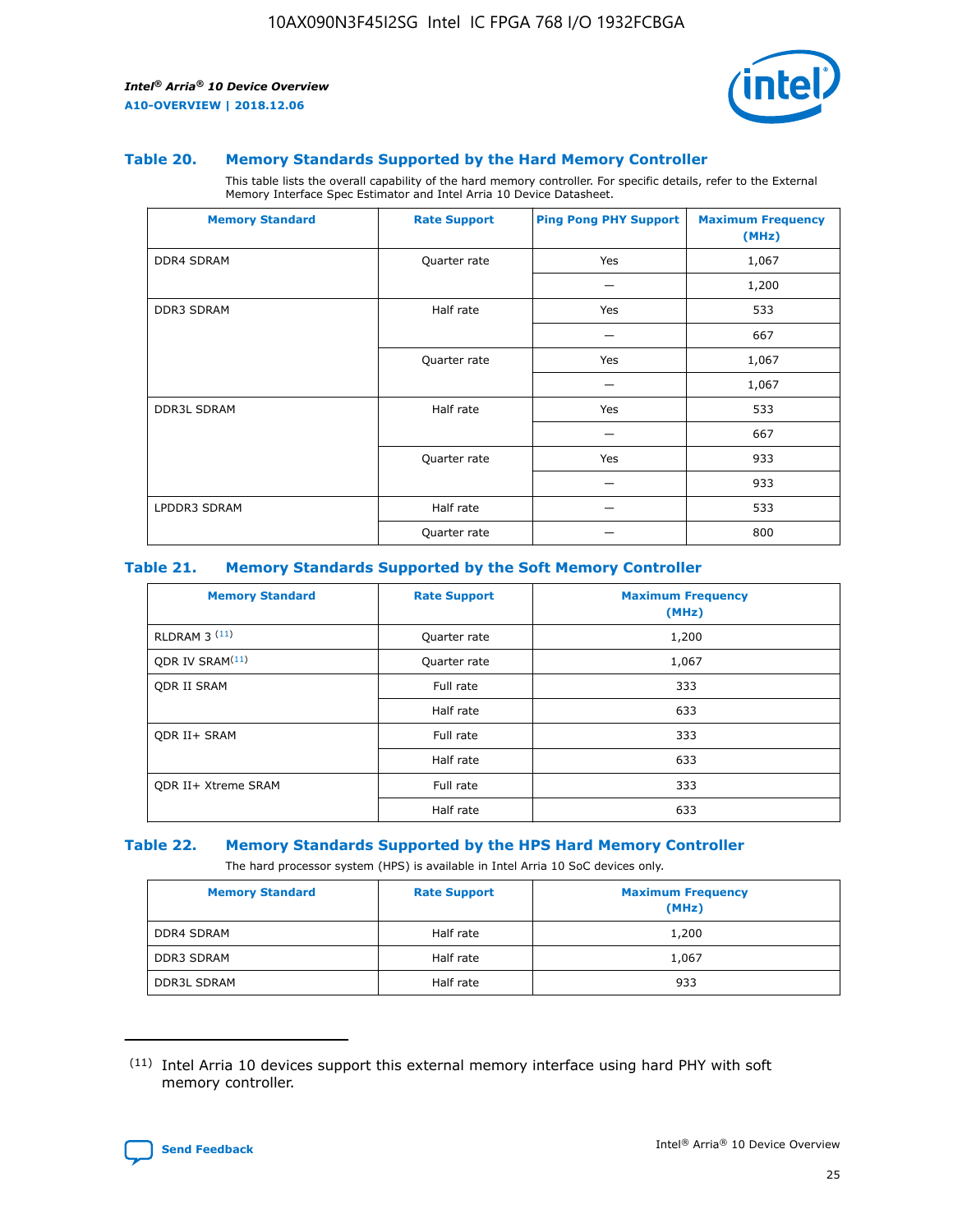

## **Related Information**

#### [Intel Arria 10 Device Datasheet](https://www.intel.com/content/www/us/en/programmable/documentation/mcn1413182292568.html#mcn1413182153340)

Lists the memory interface performance according to memory interface standards, rank or chip select configurations, and Intel Arria 10 device speed grades.

# **PCIe Gen1, Gen2, and Gen3 Hard IP**

Intel Arria 10 devices contain PCIe hard IP that is designed for performance and ease-of-use:

- Includes all layers of the PCIe stack—transaction, data link and physical layers.
- Supports PCIe Gen3, Gen2, and Gen1 Endpoint and Root Port in x1, x2, x4, or x8 lane configuration.
- Operates independently from the core logic—optional configuration via protocol (CvP) allows the PCIe link to power up and complete link training in less than 100 ms while the Intel Arria 10 device completes loading the programming file for the rest of the FPGA.
- Provides added functionality that makes it easier to support emerging features such as Single Root I/O Virtualization (SR-IOV) and optional protocol extensions.
- Provides improved end-to-end datapath protection using ECC.
- Supports FPGA configuration via protocol (CvP) using PCIe at Gen3, Gen2, or Gen1 speed.

#### **Related Information**

PCS Features on page 30

# **Enhanced PCS Hard IP for Interlaken and 10 Gbps Ethernet**

# **Interlaken Support**

The Intel Arria 10 enhanced PCS hard IP provides integrated Interlaken PCS supporting rates up to 25.8 Gbps per lane.

The Interlaken PCS is based on the proven functionality of the PCS developed for Intel's previous generation FPGAs, which demonstrated interoperability with Interlaken ASSP vendors and third-party IP suppliers. The Interlaken PCS is present in every transceiver channel in Intel Arria 10 devices.

## **Related Information**

PCS Features on page 30

# **10 Gbps Ethernet Support**

The Intel Arria 10 enhanced PCS hard IP supports 10GBASE-R PCS compliant with IEEE 802.3 10 Gbps Ethernet (10GbE). The integrated hard IP support for 10GbE and the 10 Gbps transceivers save external PHY cost, board space, and system power.

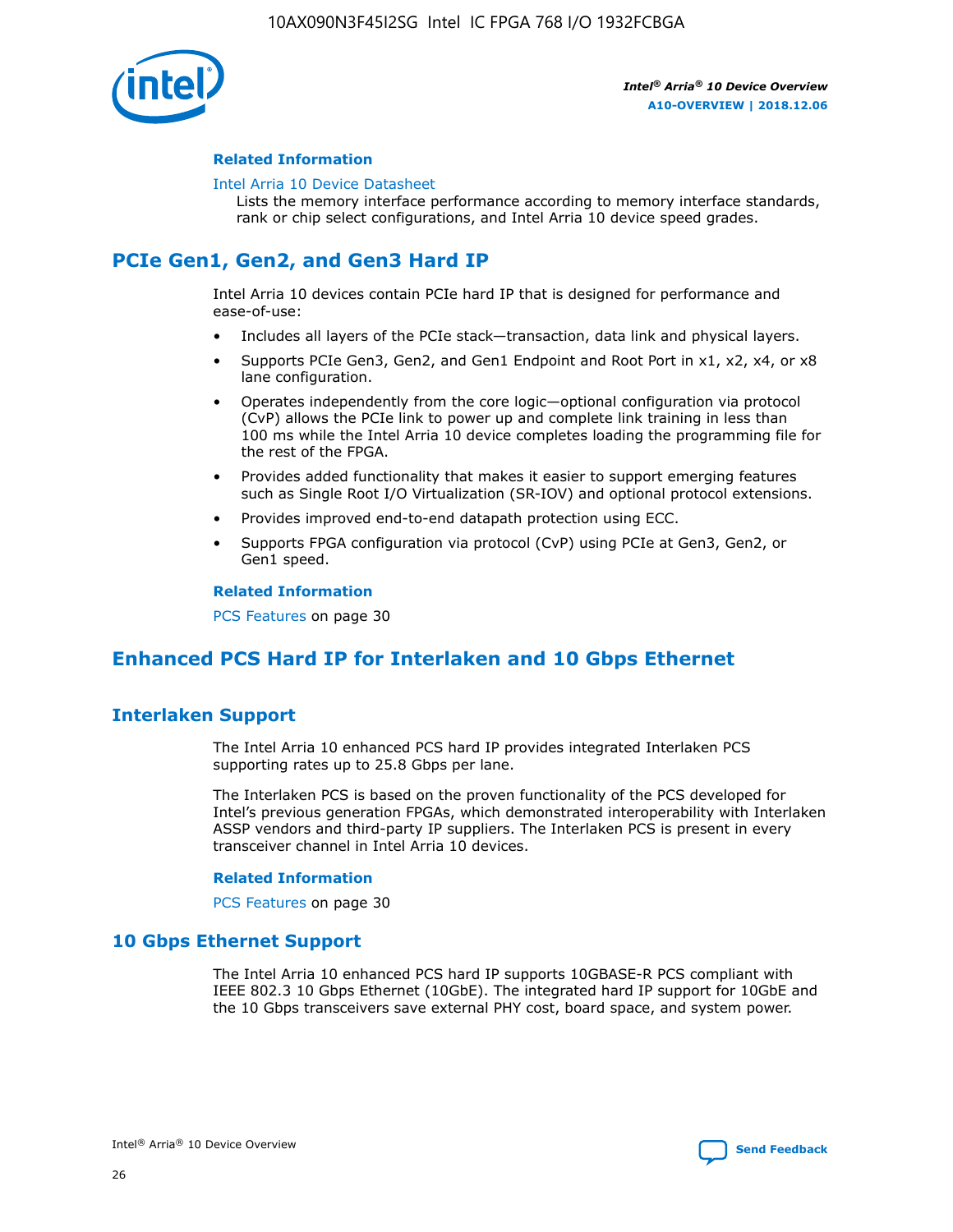

The scalable hard IP supports multiple independent 10GbE ports while using a single PLL for all the 10GBASE-R PCS instantiations, which saves on core logic resources and clock networks:

- Simplifies multiport 10GbE systems compared to XAUI interfaces that require an external XAUI-to-10G PHY.
- Incorporates Electronic Dispersion Compensation (EDC), which enables direct connection to standard 10 Gbps XFP and SFP+ pluggable optical modules.
- Supports backplane Ethernet applications and includes a hard 10GBASE-KR Forward Error Correction (FEC) circuit that you can use for 10 Gbps and 40 Gbps applications.

The 10 Gbps Ethernet PCS hard IP and 10GBASE-KR FEC are present in every transceiver channel.

#### **Related Information**

PCS Features on page 30

# **Low Power Serial Transceivers**

Intel Arria 10 FPGAs and SoCs include lowest power transceivers that deliver high bandwidth, throughput and low latency.

Intel Arria 10 devices deliver the industry's lowest power consumption per transceiver channel:

- 12.5 Gbps transceivers at as low as 242 mW
- 10 Gbps transceivers at as low as 168 mW
- 6 Gbps transceivers at as low as 117 mW

Intel Arria 10 transceivers support various data rates according to application:

- Chip-to-chip and chip-to-module applications—from 1 Gbps up to 25.8 Gbps
- Long reach and backplane applications—from 1 Gbps up to 12.5 with advanced adaptive equalization
- Critical power sensitive applications—from 1 Gbps up to 11.3 Gbps using lower power modes

The combination of 20 nm process technology and architectural advances provide the following benefits:

- Significant reduction in die area and power consumption
- Increase of up to two times in transceiver I/O density compared to previous generation devices while maintaining optimal signal integrity
- Up to 72 total transceiver channels—you can configure up to 6 of these channels to run as fast as 25.8 Gbps
- All channels feature continuous data rate support up to the maximum rated speed

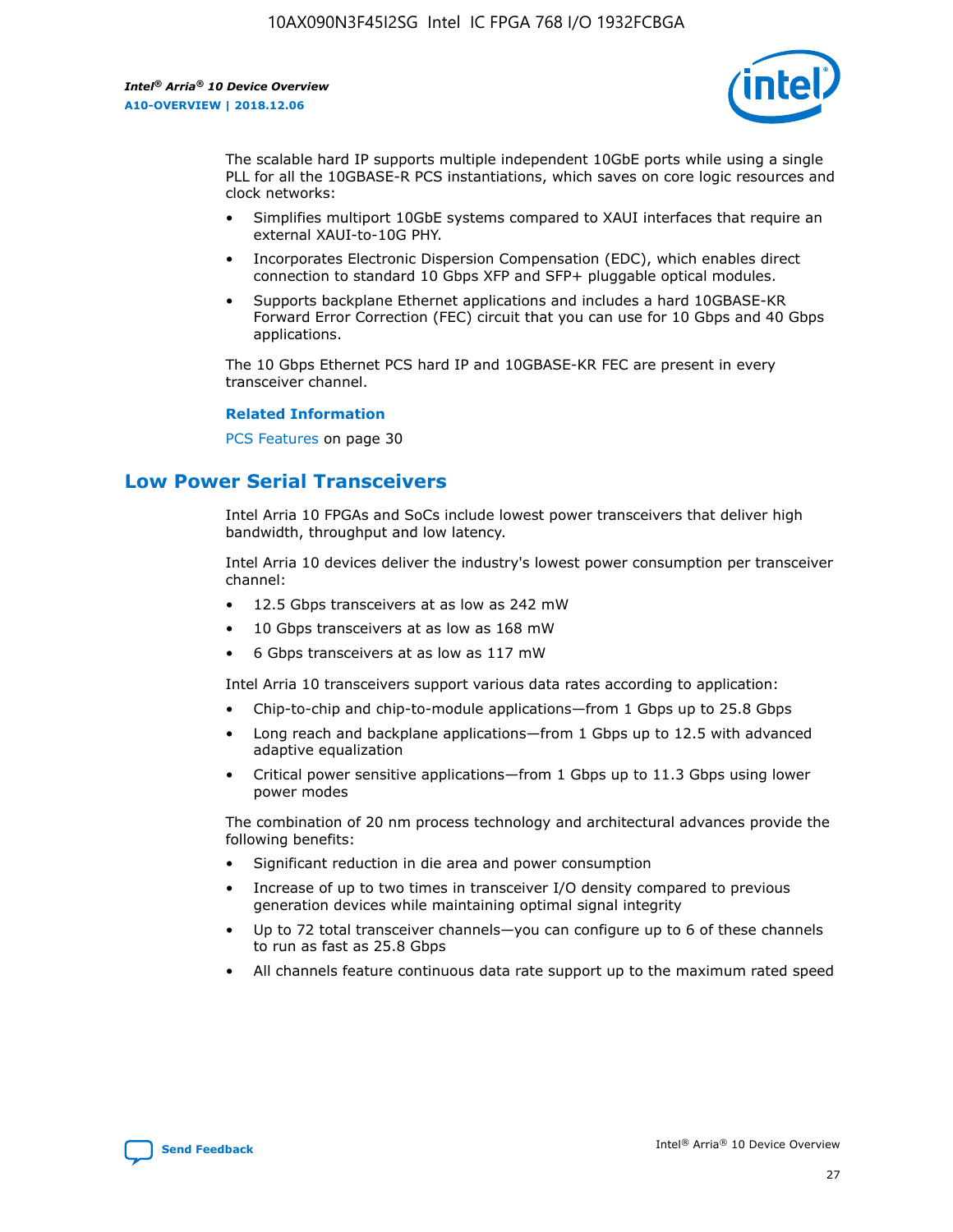



## **Figure 6. Intel Arria 10 Transceiver Block Architecture**

# **Transceiver Channels**

All transceiver channels feature a dedicated Physical Medium Attachment (PMA) and a hardened Physical Coding Sublayer (PCS).

- The PMA provides primary interfacing capabilities to physical channels.
- The PCS typically handles encoding/decoding, word alignment, and other preprocessing functions before transferring data to the FPGA core fabric.

A transceiver channel consists of a PMA and a PCS block. Most transceiver banks have 6 channels. There are some transceiver banks that contain only 3 channels.

A wide variety of bonded and non-bonded data rate configurations is possible using a highly configurable clock distribution network. Up to 80 independent transceiver data rates can be configured.

The following figures are graphical representations of top views of the silicon die, which correspond to reverse views for flip chip packages. Different Intel Arria 10 devices may have different floorplans than the ones shown in the figures.

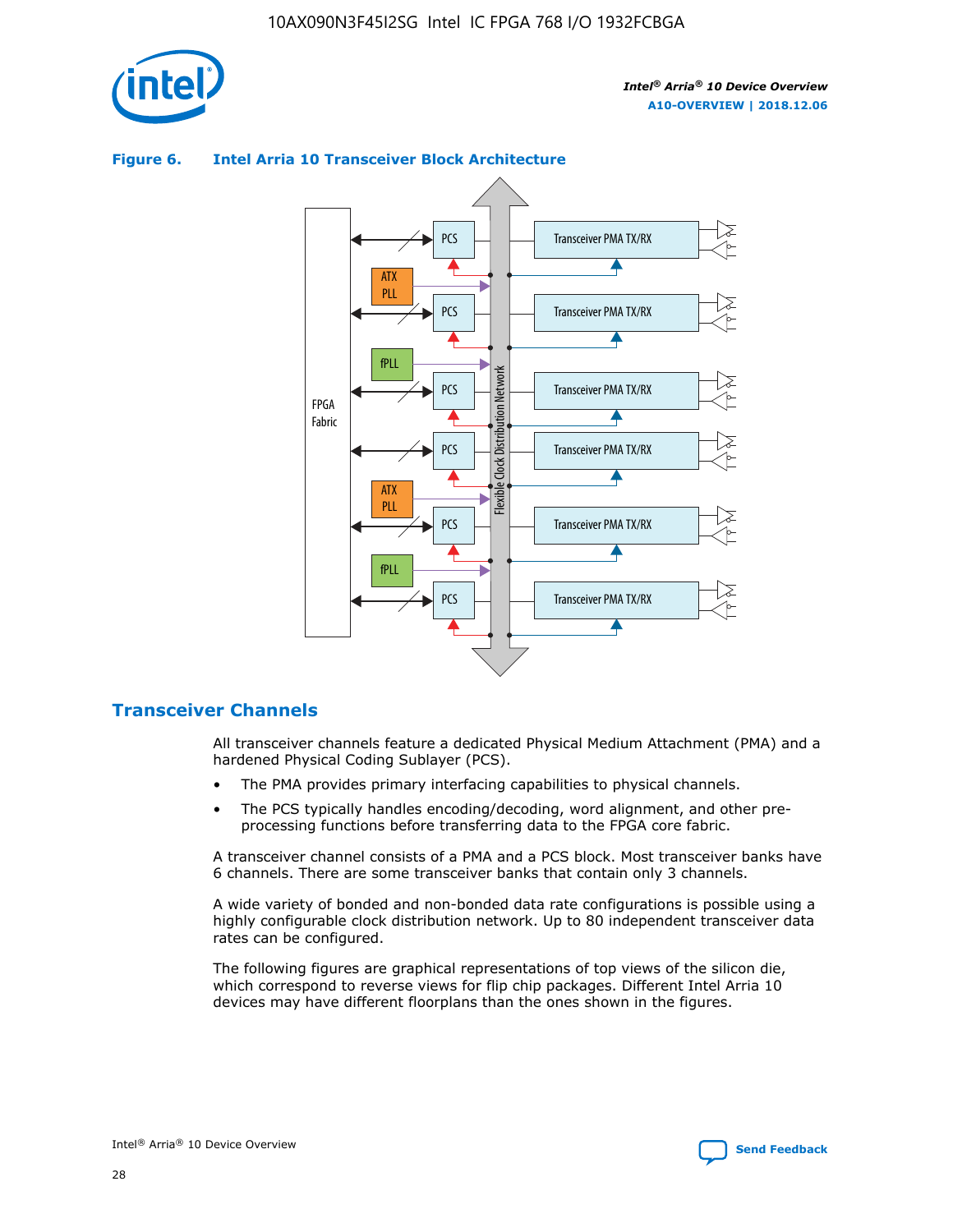

## **Figure 7. Device Chip Overview for Intel Arria 10 GX and GT Devices**



M20K Internal Memory Blocks Core Logic Fabric Transceiver Channels Hard IP Per Transceiver: Standard PCS and Enhanced PCS Hard IPs PCI Express Gen3 Hard IP Fractional PLLs M20K Internal Memory Blocks PCI Express Gen3 Hard IP Variable Precision DSP Blocks I/O PLLs Hard Memory Controllers, General-Purpose I/O Cells, LVDS Hard Processor Subsystem, Dual-Core ARM Cortex A9 M20K Internal Memory Blocks Variable Precision DSP Blocks M20K Internal Memory Blocks Core Logic Fabric I/O PLLs Hard Memory Controllers, General-Purpose I/O Cells, LVDS M20K Internal Memory Blocks Variable Precision DSP Blocks M20K Internal Memory Blocks Transceiver Channels Hard IP Per Transceiver: Standard PCS and Enhanced PCS Hard IPs PCI Express Gen3 Hard IP Fractional PLLs PCI Express Gen3 Hard IP  $\ddot{\cdot}$ Hard PCS Transceiver PMA fPLL ATX (LC) Hard PCS Transceiver PMA **Transmit** Hard PCS Transceiver PMA PLL fPLL Hard PCS Transceiver PMA Transceiver Clock Networks ATX (LC) Hard PCS Transceiver PMA Transmi Hard PCS Transceiver PMA PLL fPLL Hard PCS Transceiver PMA Transceiver PMA Hard PCS ATX (LC) **Transmit** Hard PCS Transceiver PMA PLL Unused transceiver chann can be used as additional transceiver transmit PLLs

# **PMA Features**

Intel Arria 10 transceivers provide exceptional signal integrity at data rates up to 25.8 Gbps. Clocking options include ultra-low jitter ATX PLLs (LC tank based), clock multiplier unit (CMU) PLLs, and fractional PLLs.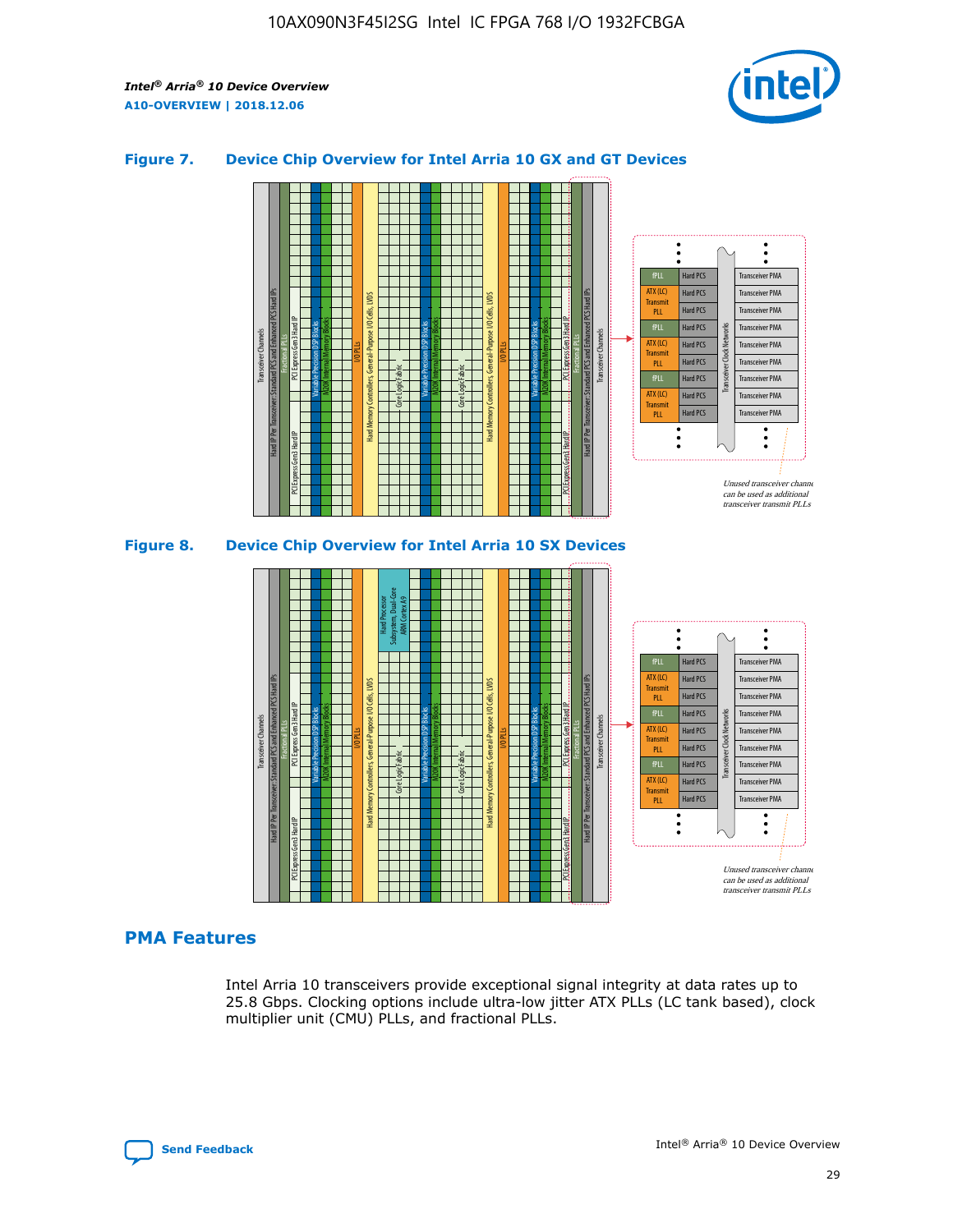

Each transceiver channel contains a channel PLL that can be used as the CMU PLL or clock data recovery (CDR) PLL. In CDR mode, the channel PLL recovers the receiver clock and data in the transceiver channel. Up to 80 independent data rates can be configured on a single Intel Arria 10 device.

## **Table 23. PMA Features of the Transceivers in Intel Arria 10 Devices**

| <b>Feature</b>                                             | <b>Capability</b>                                                                                                                                                                                                             |
|------------------------------------------------------------|-------------------------------------------------------------------------------------------------------------------------------------------------------------------------------------------------------------------------------|
| Chip-to-Chip Data Rates                                    | 1 Gbps to 17.4 Gbps (Intel Arria 10 GX devices)<br>1 Gbps to 25.8 Gbps (Intel Arria 10 GT devices)                                                                                                                            |
| <b>Backplane Support</b>                                   | Drive backplanes at data rates up to 12.5 Gbps                                                                                                                                                                                |
| <b>Optical Module Support</b>                              | SFP+/SFP, XFP, CXP, QSFP/QSFP28, CFP/CFP2/CFP4                                                                                                                                                                                |
| Cable Driving Support                                      | SFP+ Direct Attach, PCI Express over cable, eSATA                                                                                                                                                                             |
| Transmit Pre-Emphasis                                      | 4-tap transmit pre-emphasis and de-emphasis to compensate for system channel loss                                                                                                                                             |
| Continuous Time Linear<br>Equalizer (CTLE)                 | Dual mode, high-gain, and high-data rate, linear receive equalization to compensate for<br>system channel loss                                                                                                                |
| Decision Feedback Equalizer<br>(DFE)                       | 7-fixed and 4-floating tap DFE to equalize backplane channel loss in the presence of<br>crosstalk and noisy environments                                                                                                      |
| Variable Gain Amplifier                                    | Optimizes the signal amplitude prior to the CDR sampling and operates in fixed and<br>adaptive modes                                                                                                                          |
| Altera Digital Adaptive<br>Parametric Tuning (ADAPT)       | Fully digital adaptation engine to automatically adjust all link equalization parameters-<br>including CTLE, DFE, and variable gain amplifier blocks—that provide optimal link margin<br>without intervention from user logic |
| Precision Signal Integrity<br>Calibration Engine (PreSICE) | Hardened calibration controller to quickly calibrate all transceiver control parameters on<br>power-up, which provides the optimal signal integrity and jitter performance                                                    |
| Advanced Transmit (ATX)<br>PLL                             | Low jitter ATX (LC tank based) PLLs with continuous tuning range to cover a wide range of<br>standard and proprietary protocols                                                                                               |
| <b>Fractional PLLs</b>                                     | On-chip fractional frequency synthesizers to replace on-board crystal oscillators and reduce<br>system cost                                                                                                                   |
| Digitally Assisted Analog<br><b>CDR</b>                    | Superior jitter tolerance with fast lock time                                                                                                                                                                                 |
| Dynamic Partial<br>Reconfiguration                         | Allows independent control of the Avalon memory-mapped interface of each transceiver<br>channel for the highest transceiver flexibility                                                                                       |
| Multiple PCS-PMA and PCS-<br>PLD interface widths          | 8-, 10-, 16-, 20-, 32-, 40-, or 64-bit interface widths for flexibility of deserialization width,<br>encoding, and reduced latency                                                                                            |

# **PCS Features**

This table summarizes the Intel Arria 10 transceiver PCS features. You can use the transceiver PCS to support a wide range of protocols ranging from 1 Gbps to 25.8 Gbps.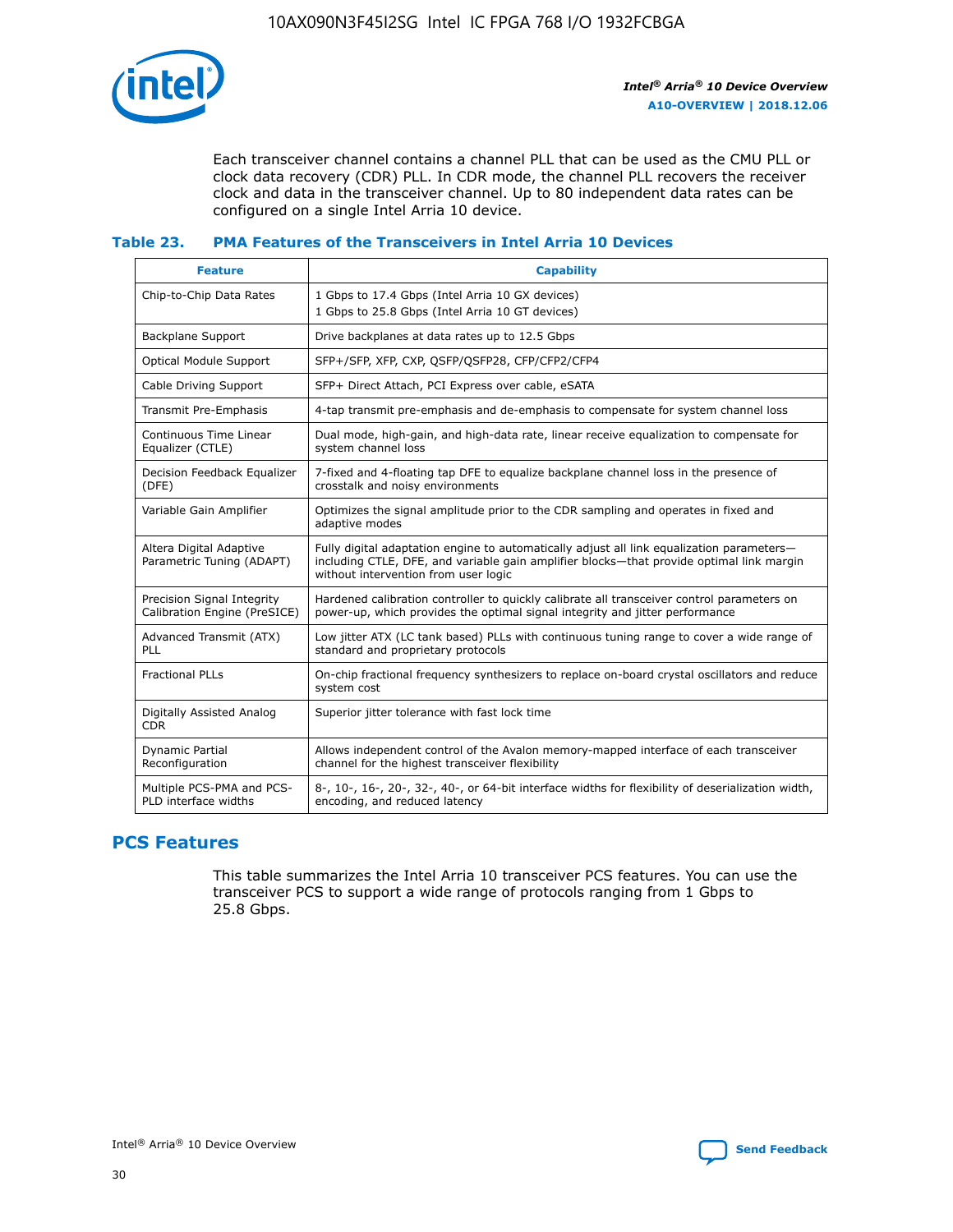

| <b>PCS</b>          | <b>Description</b>                                                                                                                                                                                                                                                                                                                                                                                             |
|---------------------|----------------------------------------------------------------------------------------------------------------------------------------------------------------------------------------------------------------------------------------------------------------------------------------------------------------------------------------------------------------------------------------------------------------|
| Standard PCS        | Operates at a data rate up to 12 Gbps<br>Supports protocols such as PCI-Express, CPRI 4.2+, GigE, IEEE 1588 in Hard PCS<br>Implements other protocols using Basic/Custom (Standard PCS) transceiver<br>configuration rules.                                                                                                                                                                                    |
| <b>Enhanced PCS</b> | Performs functions common to most serial data industry standards, such as word<br>alignment, encoding/decoding, and framing, before data is sent or received off-chip<br>through the PMA<br>• Handles data transfer to and from the FPGA fabric<br>Handles data transfer internally to and from the PMA<br>Provides frequency compensation<br>Performs channel bonding for multi-channel low skew applications |
| PCIe Gen3 PCS       | Supports the seamless switching of Data and Clock between the Gen1, Gen2, and Gen3<br>data rates<br>Provides support for PIPE 3.0 features<br>Supports the PIPE interface with the Hard IP enabled, as well as with the Hard IP<br>bypassed                                                                                                                                                                    |

#### **Related Information**

- PCIe Gen1, Gen2, and Gen3 Hard IP on page 26
- Interlaken Support on page 26
- 10 Gbps Ethernet Support on page 26

# **PCS Protocol Support**

This table lists some of the protocols supported by the Intel Arria 10 transceiver PCS. For more information about the blocks in the transmitter and receiver data paths, refer to the related information.

| <b>Protocol</b>                                 | <b>Data Rate</b><br>(Gbps) | <b>Transceiver IP</b>       | <b>PCS Support</b>                      |
|-------------------------------------------------|----------------------------|-----------------------------|-----------------------------------------|
| PCIe Gen3 x1, x2, x4, x8                        | 8.0                        | Native PHY (PIPE)           | Standard PCS and PCIe<br>Gen3 PCS       |
| PCIe Gen2 x1, x2, x4, x8                        | 5.0                        | Native PHY (PIPE)           | <b>Standard PCS</b>                     |
| PCIe Gen1 x1, x2, x4, x8                        | 2.5                        | Native PHY (PIPE)           | Standard PCS                            |
| 1000BASE-X Gigabit Ethernet                     | 1.25                       | Native PHY                  | <b>Standard PCS</b>                     |
| 1000BASE-X Gigabit Ethernet with<br>IEEE 1588v2 | 1.25                       | Native PHY                  | Standard PCS                            |
| 10GBASE-R                                       | 10.3125                    | Native PHY                  | <b>Enhanced PCS</b>                     |
| 10GBASE-R with IEEE 1588v2                      | 10.3125                    | Native PHY                  | <b>Enhanced PCS</b>                     |
| 10GBASE-R with KR FEC                           | 10.3125                    | Native PHY                  | <b>Enhanced PCS</b>                     |
| 10GBASE-KR and 1000BASE-X                       | 10.3125                    | 1G/10GbE and 10GBASE-KR PHY | Standard PCS and<br><b>Enhanced PCS</b> |
| Interlaken (CEI-6G/11G)                         | 3.125 to 17.4              | Native PHY                  | <b>Enhanced PCS</b>                     |
| SFI-S/SFI-5.2                                   | 11.2                       | Native PHY                  | <b>Enhanced PCS</b>                     |
| $10G$ SDI                                       | 10.692                     | Native PHY                  | <b>Enhanced PCS</b>                     |
|                                                 |                            |                             | continued                               |

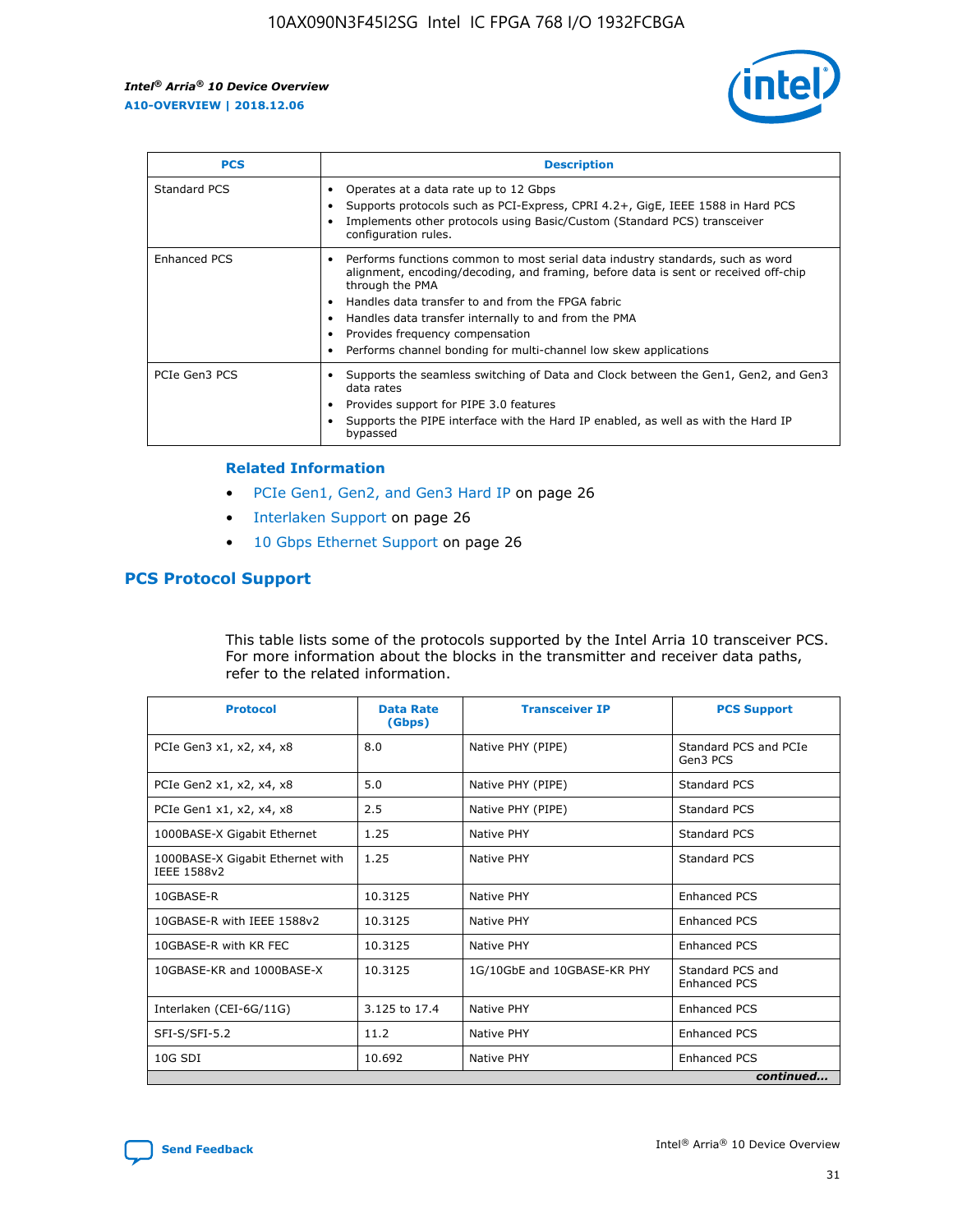

| <b>Protocol</b>      | <b>Data Rate</b><br>(Gbps) | <b>Transceiver IP</b> | <b>PCS Support</b> |
|----------------------|----------------------------|-----------------------|--------------------|
| CPRI 6.0 (64B/66B)   | 0.6144 to<br>10.1376       | Native PHY            | Enhanced PCS       |
| CPRI 4.2 (8B/10B)    | 0.6144 to<br>9.8304        | Native PHY            | Standard PCS       |
| OBSAI RP3 v4.2       | 0.6144 to 6.144            | Native PHY            | Standard PCS       |
| SD-SDI/HD-SDI/3G-SDI | $0.143(12)$ to<br>2.97     | Native PHY            | Standard PCS       |

## **Related Information**

#### [Intel Arria 10 Transceiver PHY User Guide](https://www.intel.com/content/www/us/en/programmable/documentation/nik1398707230472.html#nik1398707091164)

Provides more information about the supported transceiver protocols and PHY IP, the PMA architecture, and the standard, enhanced, and PCIe Gen3 PCS architecture.

# **SoC with Hard Processor System**

Each SoC device combines an FPGA fabric and a hard processor system (HPS) in a single device. This combination delivers the flexibility of programmable logic with the power and cost savings of hard IP in these ways:

- Reduces board space, system power, and bill of materials cost by eliminating a discrete embedded processor
- Allows you to differentiate the end product in both hardware and software, and to support virtually any interface standard
- Extends the product life and revenue through in-field hardware and software updates

 $(12)$  The 0.143 Gbps data rate is supported using oversampling of user logic that you must implement in the FPGA fabric.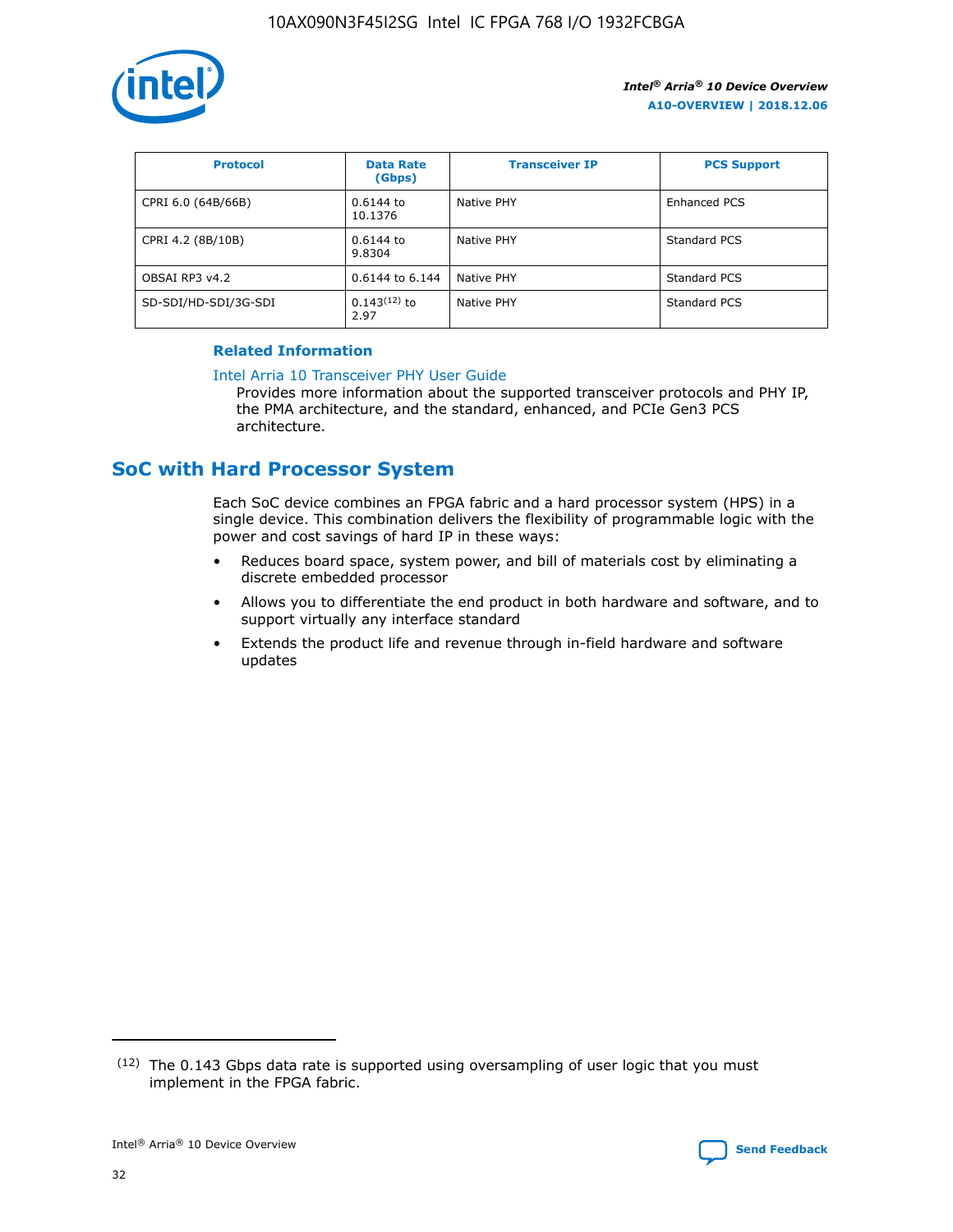

#### **Figure 9. HPS Block Diagram**

This figure shows a block diagram of the HPS with the dual ARM Cortex-A9 MPCore processor.



# **Key Advantages of 20-nm HPS**

The 20-nm HPS strikes a balance between enabling maximum software compatibility with 28-nm SoCs while still improving upon the 28-nm HPS architecture. These improvements address the requirements of the next generation target markets such as wireless and wireline communications, compute and storage equipment, broadcast and military in terms of performance, memory bandwidth, connectivity via backplane and security.

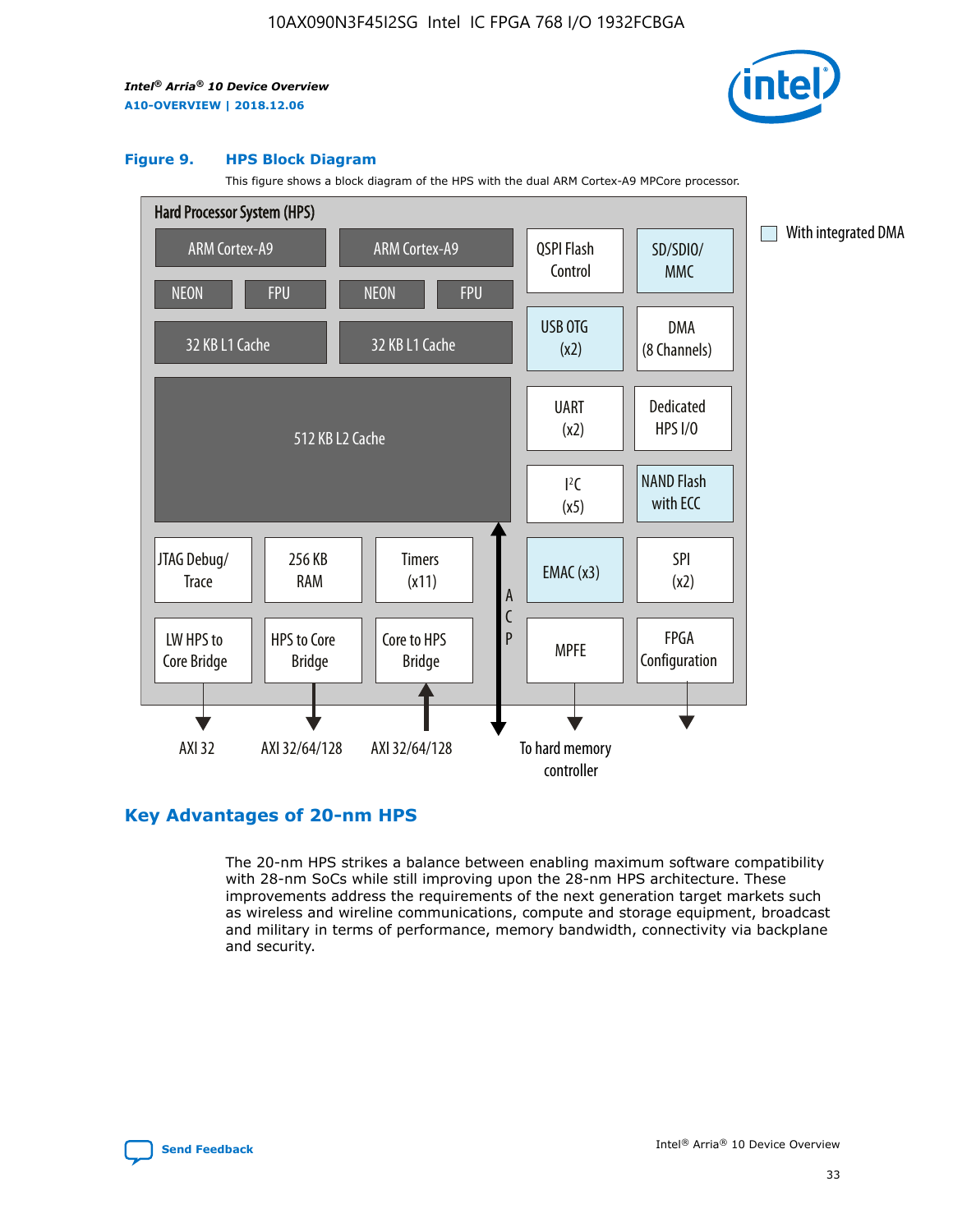

## **Table 24. Improvements in 20 nm HPS**

This table lists the key improvements of the 20 nm HPS compared to the 28 nm HPS.

| Advantages/<br><b>Improvements</b>                          | <b>Description</b>                                                                                                                                                                                                                                                                                                                                                                                                                                                                                                                                                                                                                                                                                                                                                                                                                                                                                                      |
|-------------------------------------------------------------|-------------------------------------------------------------------------------------------------------------------------------------------------------------------------------------------------------------------------------------------------------------------------------------------------------------------------------------------------------------------------------------------------------------------------------------------------------------------------------------------------------------------------------------------------------------------------------------------------------------------------------------------------------------------------------------------------------------------------------------------------------------------------------------------------------------------------------------------------------------------------------------------------------------------------|
| Increased performance and<br>overdrive capability           | While the nominal processor frequency is 1.2 GHz, the 20 nm HPS offers an "overdrive"<br>feature which enables a higher processor operating frequency. This requires a higher supply<br>voltage value that is unique to the HPS and may require a separate regulator.                                                                                                                                                                                                                                                                                                                                                                                                                                                                                                                                                                                                                                                   |
| Increased processor memory<br>bandwidth and DDR4<br>support | Up to 64-bit DDR4 memory at 2,400 Mbps support is available for the processor. The hard<br>memory controller for the HPS comprises a multi-port front end that manages connections<br>to a single port memory controller. The multi-port front end allows logic core and the HPS<br>to share ports and thereby the available bandwidth of the memory controller.                                                                                                                                                                                                                                                                                                                                                                                                                                                                                                                                                        |
| Flexible I/O sharing                                        | An advanced I/O pin muxing scheme allows improved sharing of I/O between the HPS and<br>the core logic. The following types of I/O are available for SoC:<br>17 dedicated I/Os-physically located inside the HPS block and are not accessible to<br>logic within the core. The 17 dedicated I/Os are used for HPS clock, resets, and<br>interfacing with boot devices, QSPI, and SD/MMC.<br>48 direct shared I/O-located closest to the HPS block and are ideal for high speed HPS<br>peripherals such as EMAC, USB, and others. There is one bank of 48 I/Os that supports<br>direct sharing where the 48 I/Os can be shared 12 I/Os at a time.<br>Standard (shared) I/O-all standard I/Os can be shared by the HPS peripherals and any<br>logic within the core. For designs where more than 48 I/Os are reguired to fully use all<br>the peripherals in the HPS, these I/Os can be connected through the core logic. |
| <b>EMAC</b> core                                            | Three EMAC cores are available in the HPS. The EMAC cores enable an application to<br>support two redundant Ethernet connections; for example, backplane, or two EMAC cores<br>for managing IEEE 1588 time stamp information while allowing a third EMAC core for debug<br>and configuration. All three EMACs can potentially share the same time stamps, simplifying<br>the 1588 time stamping implementation. A new serial time stamp interface allows core<br>logic to access and read the time stamp values. The integrated EMAC controllers can be<br>connected to external Ethernet PHY through the provided MDIO or I <sup>2</sup> C interface.                                                                                                                                                                                                                                                                  |
| On-chip memory                                              | The on-chip memory is updated to 256 KB support and can support larger data sets and<br>real time algorithms.                                                                                                                                                                                                                                                                                                                                                                                                                                                                                                                                                                                                                                                                                                                                                                                                           |
| <b>ECC</b> enhancements                                     | Improvements in L2 Cache ECC management allow identification of errors down to the<br>address level. ECC enhancements also enable improved error injection and status reporting<br>via the introduction of new memory mapped access to syndrome and data signals.                                                                                                                                                                                                                                                                                                                                                                                                                                                                                                                                                                                                                                                       |
| HPS to FPGA Interconnect<br>Backbone                        | Although the HPS and the Logic Core can operate independently, they are tightly coupled<br>via a high-bandwidth system interconnect built from high-performance ARM AMBA AXI bus<br>bridges. IP bus masters in the FPGA fabric have access to HPS bus slaves via the FPGA-to-<br>HPS interconnect. Similarly, HPS bus masters have access to bus slaves in the core fabric<br>via the HPS-to-FPGA bridge. Both bridges are AMBA AXI-3 compliant and support<br>simultaneous read and write transactions. Up to three masters within the core fabric can<br>share the HPS SDRAM controller with the processor. Additionally, the processor can be used<br>to configure the core fabric under program control via a dedicated 32-bit configuration port.                                                                                                                                                                  |
| FPGA configuration and HPS<br>booting                       | The FPGA fabric and HPS in the SoCs are powered independently. You can reduce the clock<br>frequencies or gate the clocks to reduce dynamic power.<br>You can configure the FPGA fabric and boot the HPS independently, in any order, providing<br>you with more design flexibility.                                                                                                                                                                                                                                                                                                                                                                                                                                                                                                                                                                                                                                    |
| Security                                                    | New security features have been introduced for anti-tamper management, secure boot,<br>encryption (AES), and authentication (SHA).                                                                                                                                                                                                                                                                                                                                                                                                                                                                                                                                                                                                                                                                                                                                                                                      |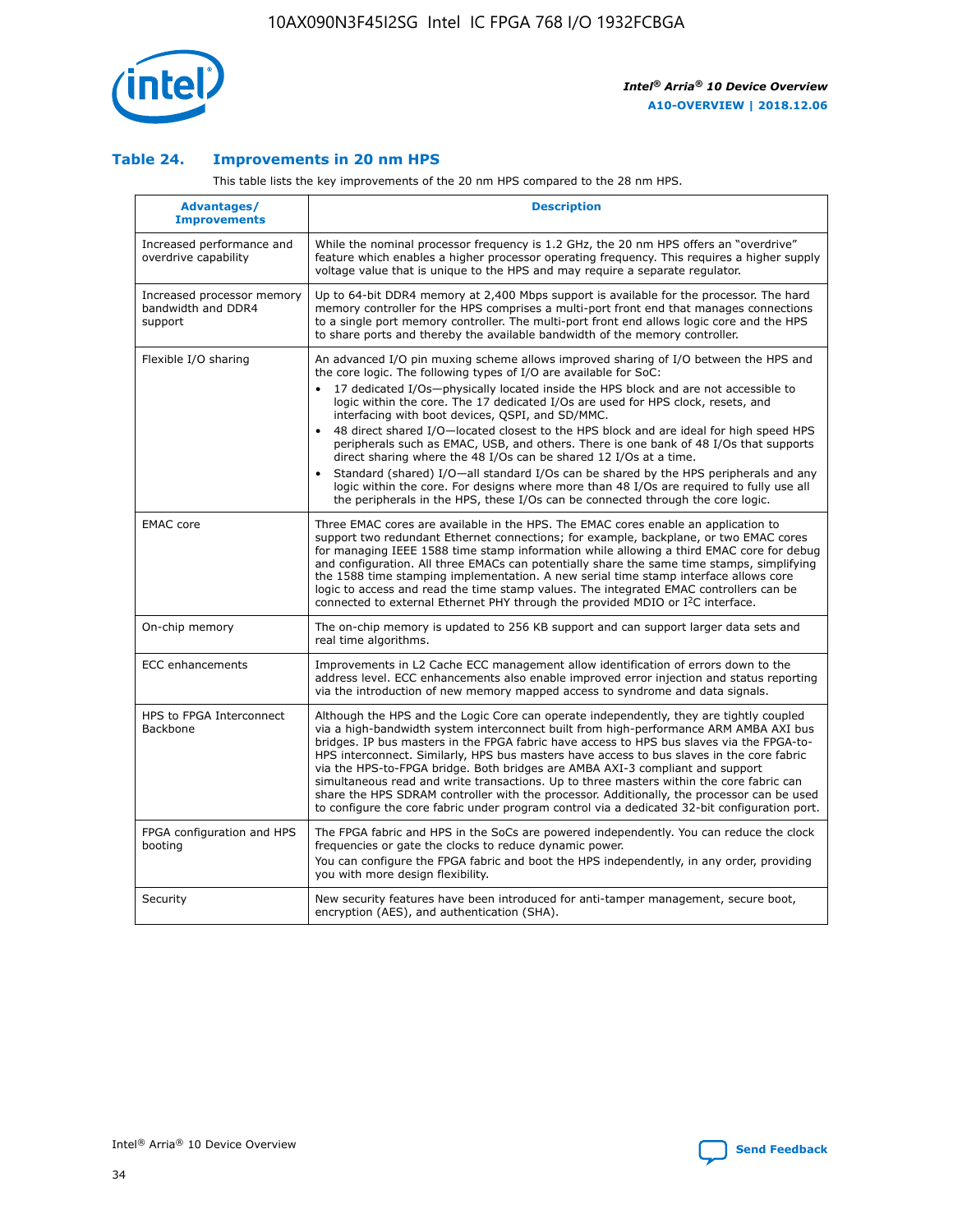

# **Features of the HPS**

The HPS has the following features:

- 1.2-GHz, dual-core ARM Cortex-A9 MPCore processor with up to 1.5-GHz via overdrive
	- ARMv7-A architecture that runs 32-bit ARM instructions, 16-bit and 32-bit Thumb instructions, and 8-bit Java byte codes in Jazelle style
	- Superscalar, variable length, out-of-order pipeline with dynamic branch prediction
	- Instruction Efficiency 2.5 MIPS/MHz, which provides total performance of 7500 MIPS at 1.5 GHz
- Each processor core includes:
	- 32 KB of L1 instruction cache, 32 KB of L1 data cache
	- Single- and double-precision floating-point unit and NEON media engine
	- CoreSight debug and trace technology
	- Snoop Control Unit (SCU) and Acceleration Coherency Port (ACP)
- 512 KB of shared L2 cache
- 256 KB of scratch RAM
- Hard memory controller with support for DDR3, DDR4 and optional error correction code (ECC) support
- Multiport Front End (MPFE) Scheduler interface to the hard memory controller
- 8-channel direct memory access (DMA) controller
- QSPI flash controller with SIO, DIO, QIO SPI Flash support
- NAND flash controller (ONFI 1.0 or later) with DMA and ECC support, updated to support 8 and 16-bit Flash devices and new command DMA to offload CPU for fast power down recovery
- Updated SD/SDIO/MMC controller to eMMC 4.5 with DMA with CE-ATA digital command support
- 3 10/100/1000 Ethernet media access control (MAC) with DMA
- 2 USB On-the-Go (OTG) controllers with DMA
- $\bullet$  5 I<sup>2</sup>C controllers (3 can be used by EMAC for MIO to external PHY)
- 2 UART 16550 Compatible controllers
- 4 serial peripheral interfaces (SPI) (2 Master, 2 Slaves)
- 62 programmable general-purpose I/Os, which includes 48 direct share I/Os that allows the HPS peripherals to connect directly to the FPGA I/Os
- 7 general-purpose timers
- 4 watchdog timers
- Anti-tamper, Secure Boot, Encryption (AES) and Authentication (SHA)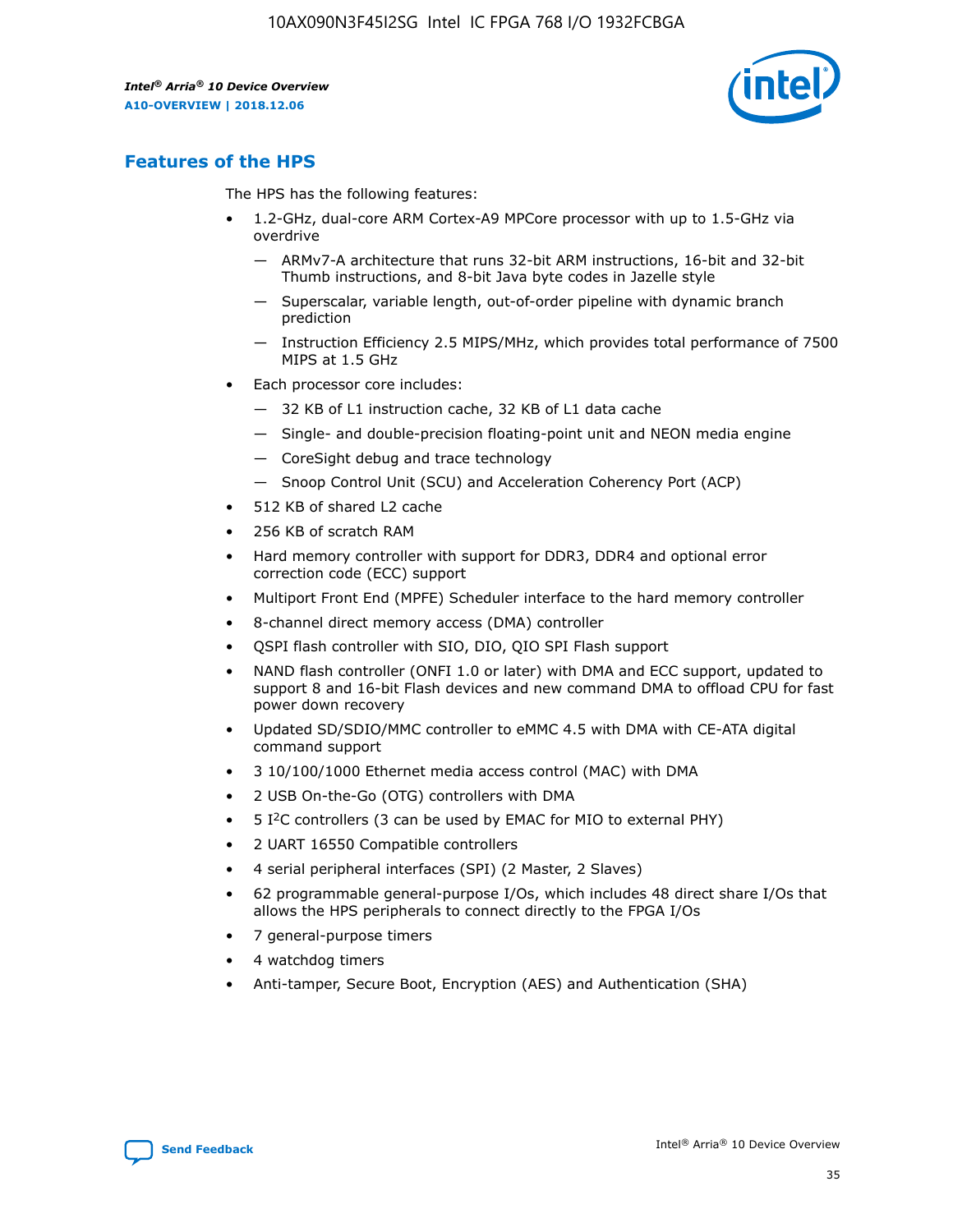

# **System Peripherals and Debug Access Port**

Each Ethernet MAC, USB OTG, NAND flash controller, and SD/MMC controller module has an integrated DMA controller. For modules without an integrated DMA controller, an additional DMA controller module provides up to eight channels of high-bandwidth data transfers. Peripherals that communicate off-chip are multiplexed with other peripherals at the HPS pin level. This allows you to choose which peripherals interface with other devices on your PCB.

The debug access port provides interfaces to industry standard JTAG debug probes and supports ARM CoreSight debug and core traces to facilitate software development.

## **HPS–FPGA AXI Bridges**

The HPS–FPGA bridges, which support the Advanced Microcontroller Bus Architecture (AMBA) Advanced eXtensible Interface (AXI™) specifications, consist of the following bridges:

- FPGA-to-HPS AMBA AXI bridge—a high-performance bus supporting 32, 64, and 128 bit data widths that allows the FPGA fabric to issue transactions to slaves in the HPS.
- HPS-to-FPGA Avalon/AMBA AXI bridge—a high-performance bus supporting 32, 64, and 128 bit data widths that allows the HPS to issue transactions to slaves in the FPGA fabric.
- Lightweight HPS-to-FPGA AXI bridge—a lower latency 32 bit width bus that allows the HPS to issue transactions to soft peripherals in the FPGA fabric. This bridge is primarily used for control and status register (CSR) accesses to peripherals in the FPGA fabric.

The HPS–FPGA AXI bridges allow masters in the FPGA fabric to communicate with slaves in the HPS logic, and vice versa. For example, the HPS-to-FPGA AXI bridge allows you to share memories instantiated in the FPGA fabric with one or both microprocessors in the HPS, while the FPGA-to-HPS AXI bridge allows logic in the FPGA fabric to access the memory and peripherals in the HPS.

Each HPS–FPGA bridge also provides asynchronous clock crossing for data transferred between the FPGA fabric and the HPS.

## **HPS SDRAM Controller Subsystem**

The HPS SDRAM controller subsystem contains a multiport SDRAM controller and DDR PHY that are shared between the FPGA fabric (through the FPGA-to-HPS SDRAM interface), the level 2 (L2) cache, and the level 3 (L3) system interconnect. The FPGA-to-HPS SDRAM interface supports AMBA AXI and Avalon® Memory-Mapped (Avalon-MM) interface standards, and provides up to six individual ports for access by masters implemented in the FPGA fabric.

The HPS SDRAM controller supports up to 3 masters (command ports), 3x 64-bit read data ports and 3x 64-bit write data ports.

To maximize memory performance, the SDRAM controller subsystem supports command and data reordering, deficit round-robin arbitration with aging, and high-priority bypass features.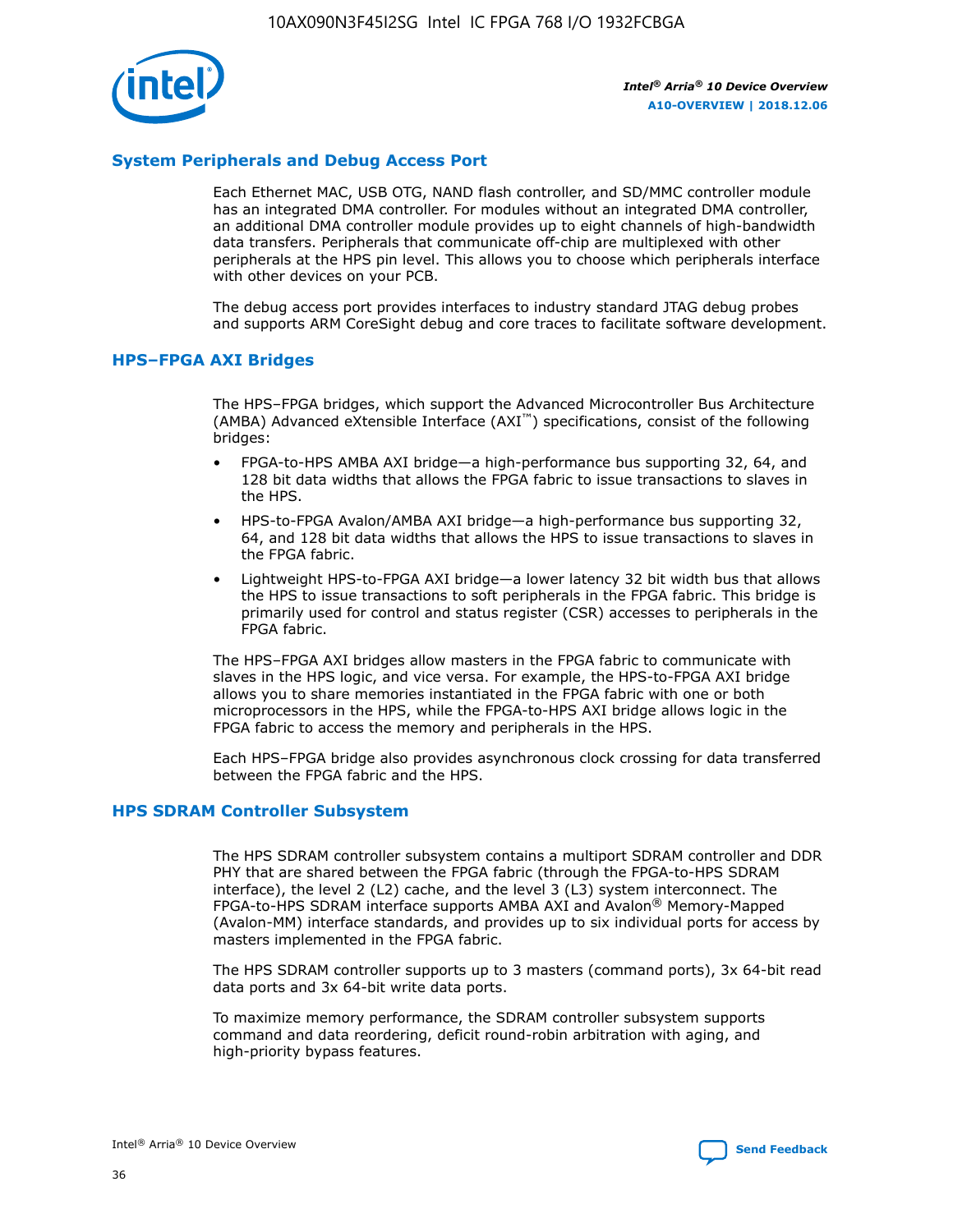

# **FPGA Configuration and HPS Booting**

The FPGA fabric and HPS in the SoC FPGA must be powered at the same time. You can reduce the clock frequencies or gate the clocks to reduce dynamic power.

Once powered, the FPGA fabric and HPS can be configured independently thus providing you with more design flexibility:

- You can boot the HPS independently. After the HPS is running, the HPS can fully or partially reconfigure the FPGA fabric at any time under software control. The HPS can also configure other FPGAs on the board through the FPGA configuration controller.
- Configure the FPGA fabric first, and then boot the HPS from memory accessible to the FPGA fabric.

## **Hardware and Software Development**

For hardware development, you can configure the HPS and connect your soft logic in the FPGA fabric to the HPS interfaces using the Platform Designer system integration tool in the Intel Quartus Prime software.

For software development, the ARM-based SoC FPGA devices inherit the rich software development ecosystem available for the ARM Cortex-A9 MPCore processor. The software development process for Intel SoC FPGAs follows the same steps as those for other SoC devices from other manufacturers. Support for Linux\*, VxWorks\*, and other operating systems are available for the SoC FPGAs. For more information on the operating systems support availability, contact the Intel FPGA sales team.

You can begin device-specific firmware and software development on the Intel SoC FPGA Virtual Target. The Virtual Target is a fast PC-based functional simulation of a target development system—a model of a complete development board. The Virtual Target enables the development of device-specific production software that can run unmodified on actual hardware.

# **Dynamic and Partial Reconfiguration**

The Intel Arria 10 devices support dynamic and partial reconfiguration. You can use dynamic and partial reconfiguration simultaneously to enable seamless reconfiguration of both the device core and transceivers.

# **Dynamic Reconfiguration**

You can reconfigure the PMA and PCS blocks while the device continues to operate. This feature allows you to change the data rates, protocol, and analog settings of a channel in a transceiver bank without affecting on-going data transfer in other transceiver banks. This feature is ideal for applications that require dynamic multiprotocol or multirate support.

# **Partial Reconfiguration**

Using partial reconfiguration, you can reconfigure some parts of the device while keeping the device in operation.

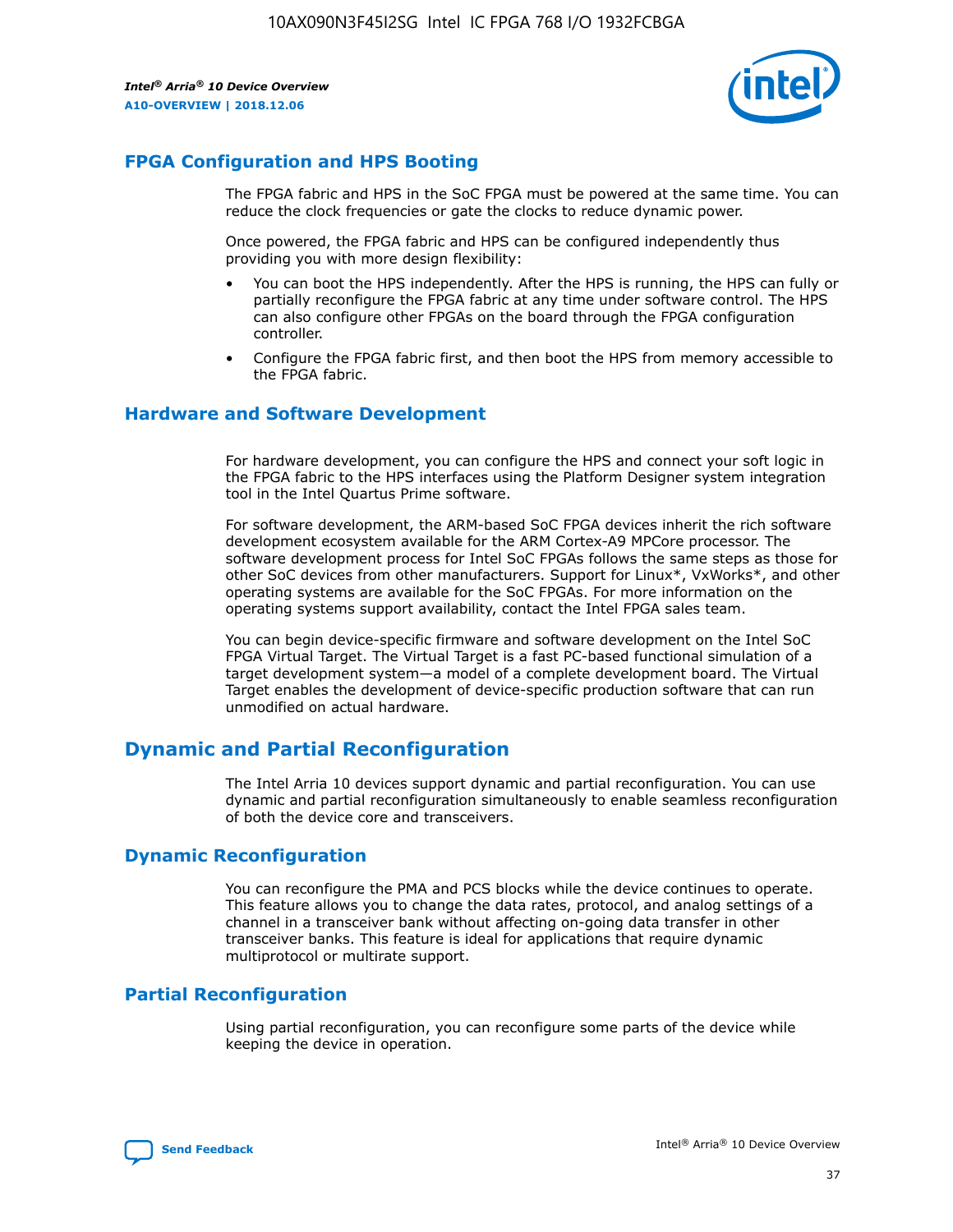

Instead of placing all device functions in the FPGA fabric, you can store some functions that do not run simultaneously in external memory and load them only when required. This capability increases the effective logic density of the device, and lowers cost and power consumption.

In the Intel solution, you do not have to worry about intricate device architecture to perform a partial reconfiguration. The partial reconfiguration capability is built into the Intel Quartus Prime design software, making such time-intensive task simple.

Intel Arria 10 devices support partial reconfiguration in the following configuration options:

- Using an internal host:
	- All supported configuration modes where the FPGA has access to external memory devices such as serial and parallel flash memory.
	- Configuration via Protocol [CvP (PCIe)]
- Using an external host—passive serial (PS), fast passive parallel (FPP) x8, FPP x16, and FPP x32 I/O interface.

# **Enhanced Configuration and Configuration via Protocol**

## **Table 25. Configuration Schemes and Features of Intel Arria 10 Devices**

Intel Arria 10 devices support 1.8 V programming voltage and several configuration schemes.

| <b>Scheme</b>                                                          | <b>Data</b><br><b>Width</b> | <b>Max Clock</b><br>Rate<br>(MHz) | <b>Max Data</b><br>Rate<br>(Mbps)<br>(13) | <b>Decompression</b> | <b>Design</b><br>Security <sup>(1</sup><br>4) | <b>Partial</b><br>Reconfiguration<br>(15) | <b>Remote</b><br><b>System</b><br><b>Update</b> |
|------------------------------------------------------------------------|-----------------------------|-----------------------------------|-------------------------------------------|----------------------|-----------------------------------------------|-------------------------------------------|-------------------------------------------------|
| <b>JTAG</b>                                                            | 1 bit                       | 33                                | 33                                        |                      |                                               | Yes(16)                                   |                                                 |
| Active Serial (AS)<br>through the<br>EPCO-L<br>configuration<br>device | 1 bit,<br>4 bits            | 100                               | 400                                       | Yes                  | Yes                                           | Yes(16)                                   | Yes                                             |
| Passive serial (PS)<br>through CPLD or<br>external<br>microcontroller  | 1 bit                       | 100                               | 100                                       | Yes                  | Yes                                           | Yes <sup>(16)</sup>                       | Parallel<br>Flash<br>Loader<br>(PFL) IP<br>core |
|                                                                        |                             |                                   |                                           |                      |                                               |                                           | continued                                       |

<sup>(13)</sup> Enabling either compression or design security features affects the maximum data rate. Refer to the Intel Arria 10 Device Datasheet for more information.

<sup>(14)</sup> Encryption and compression cannot be used simultaneously.

 $(15)$  Partial reconfiguration is an advanced feature of the device family. If you are interested in using partial reconfiguration, contact Intel for support.

 $(16)$  Partial configuration can be performed only when it is configured as internal host.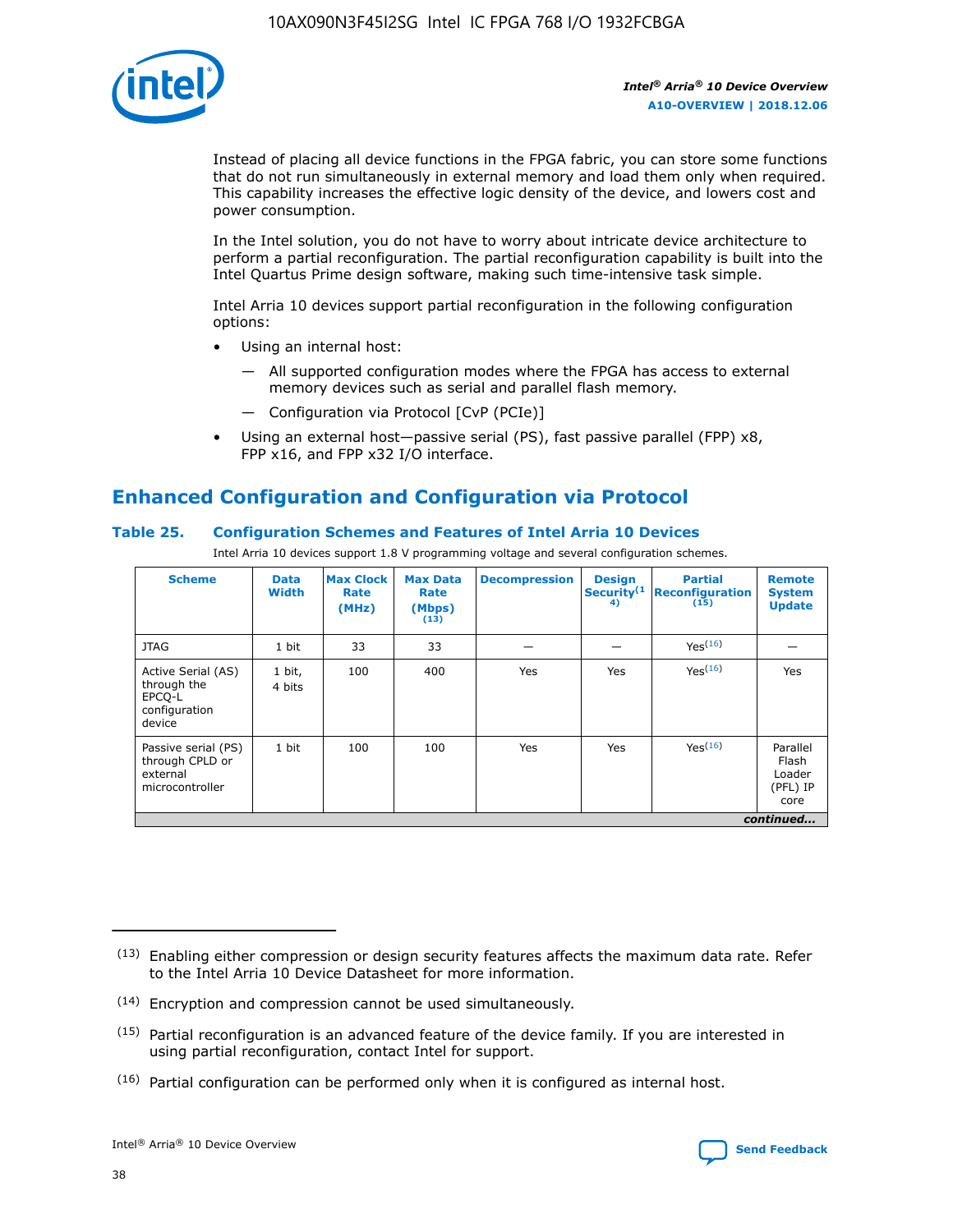

| <b>Scheme</b>                                    | <b>Data</b><br><b>Width</b> | <b>Max Clock</b><br>Rate<br>(MHz) | <b>Max Data</b><br>Rate<br>(Mbps)<br>(13) | <b>Decompression</b> | <b>Design</b><br>Security <sup>(1</sup><br>4) | <b>Partial</b><br><b>Reconfiguration</b><br>(15) | <b>Remote</b><br><b>System</b><br><b>Update</b> |
|--------------------------------------------------|-----------------------------|-----------------------------------|-------------------------------------------|----------------------|-----------------------------------------------|--------------------------------------------------|-------------------------------------------------|
| Fast passive                                     | 8 bits                      | 100                               | 3200                                      | Yes                  | Yes                                           | Yes(17)                                          | PFL IP                                          |
| parallel (FPP)<br>through CPLD or                | 16 bits                     |                                   |                                           | Yes                  | Yes                                           |                                                  | core                                            |
| external<br>microcontroller                      | 32 bits                     |                                   |                                           | Yes                  | Yes                                           |                                                  |                                                 |
| Configuration via                                | 16 bits                     | 100                               | 3200                                      | Yes                  | Yes                                           | Yes <sup>(17)</sup>                              |                                                 |
| <b>HPS</b>                                       | 32 bits                     |                                   |                                           | Yes                  | Yes                                           |                                                  |                                                 |
| Configuration via<br>Protocol [CvP<br>$(PCIe^*)$ | x1, x2,<br>x4, x8<br>lanes  |                                   | 8000                                      | Yes                  | Yes                                           | Yes(16)                                          |                                                 |

You can configure Intel Arria 10 devices through PCIe using Configuration via Protocol (CvP). The Intel Arria 10 CvP implementation conforms to the PCIe 100 ms power-up-to-active time requirement.

## **Related Information**

[Configuration via Protocol \(CvP\) Implementation in Intel FPGAs User Guide](https://www.intel.com/content/www/us/en/programmable/documentation/dsu1441819344145.html#dsu1442269728522) Provides more information about the CvP configuration scheme.

# **SEU Error Detection and Correction**

Intel Arria 10 devices offer robust and easy-to-use single-event upset (SEU) error detection and correction circuitry.

The detection and correction circuitry includes protection for Configuration RAM (CRAM) programming bits and user memories. The CRAM is protected by a continuously running CRC error detection circuit with integrated ECC that automatically corrects one or two errors and detects higher order multi-bit errors. When more than two errors occur, correction is available through reloading of the core programming file, providing a complete design refresh while the FPGA continues to operate.

The physical layout of the Intel Arria 10 CRAM array is optimized to make the majority of multi-bit upsets appear as independent single-bit or double-bit errors which are automatically corrected by the integrated CRAM ECC circuitry. In addition to the CRAM protection, the M20K memory blocks also include integrated ECC circuitry and are layout-optimized for error detection and correction. The MLAB does not have ECC.

(14) Encryption and compression cannot be used simultaneously.

<sup>(17)</sup> Supported at a maximum clock rate of 100 MHz.



 $(13)$  Enabling either compression or design security features affects the maximum data rate. Refer to the Intel Arria 10 Device Datasheet for more information.

 $(15)$  Partial reconfiguration is an advanced feature of the device family. If you are interested in using partial reconfiguration, contact Intel for support.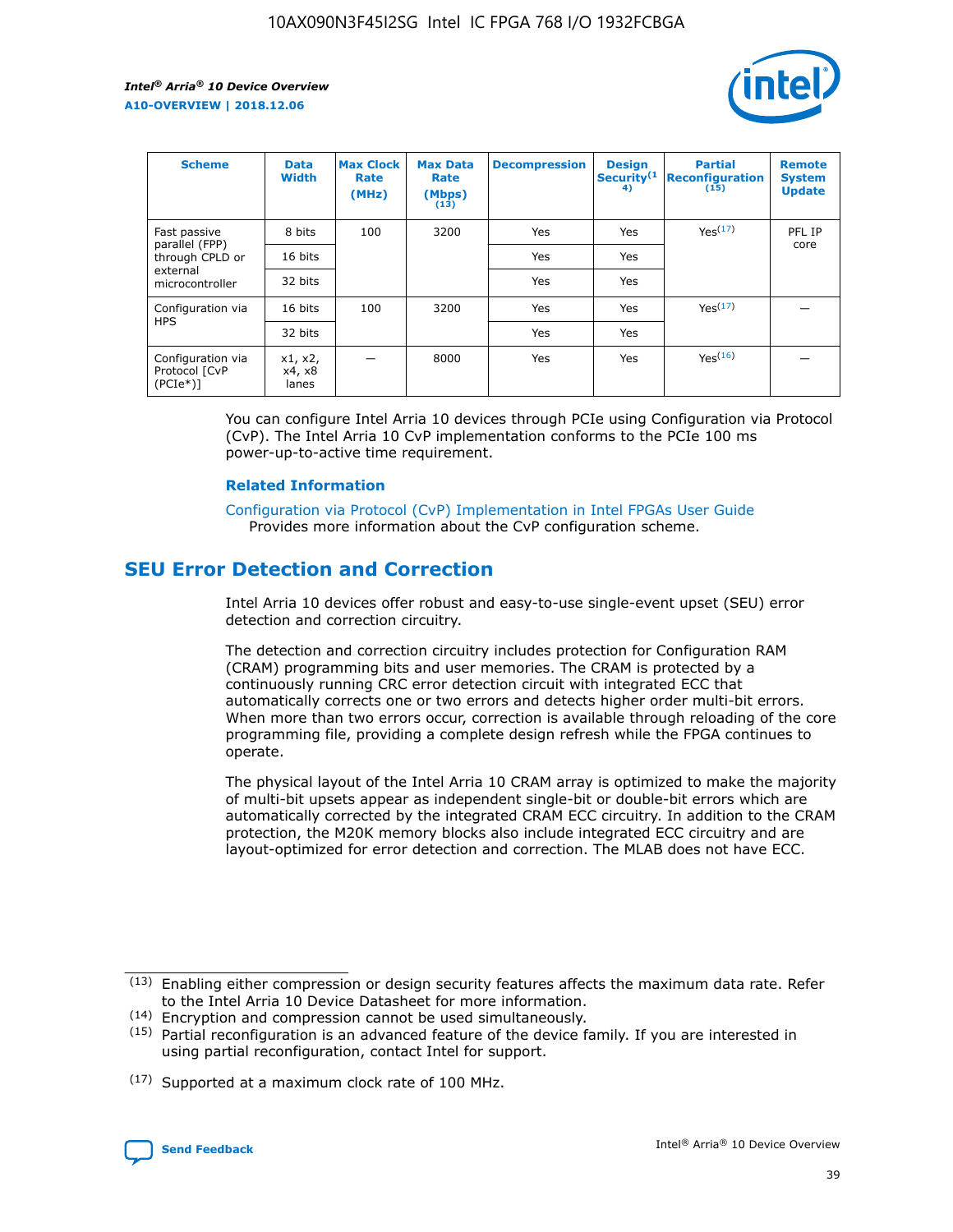

# **Power Management**

Intel Arria 10 devices leverage the advanced 20 nm process technology, a low 0.9 V core power supply, an enhanced core architecture, and several optional power reduction techniques to reduce total power consumption by as much as 40% compared to Arria V devices and as much as 60% compared to Stratix V devices.

The optional power reduction techniques in Intel Arria 10 devices include:

- **SmartVID**—a code is programmed into each device during manufacturing that allows a smart regulator to operate the device at lower core  $V_{CC}$  while maintaining performance
- **Programmable Power Technology**—non-critical timing paths are identified by the Intel Quartus Prime software and the logic in these paths is biased for low power instead of high performance
- **Low Static Power Options**—devices are available with either standard static power or low static power while maintaining performance

Furthermore, Intel Arria 10 devices feature Intel's industry-leading low power transceivers and include a number of hard IP blocks that not only reduce logic resources but also deliver substantial power savings compared to soft implementations. In general, hard IP blocks consume up to 90% less power than the equivalent soft logic implementations.

# **Incremental Compilation**

The Intel Quartus Prime software incremental compilation feature reduces compilation time and helps preserve performance to ease timing closure. The incremental compilation feature enables the partial reconfiguration flow for Intel Arria 10 devices.

Incremental compilation supports top-down, bottom-up, and team-based design flows. This feature facilitates modular, hierarchical, and team-based design flows where different designers compile their respective design sections in parallel. Furthermore, different designers or IP providers can develop and optimize different blocks of the design independently. These blocks can then be imported into the top level project.

# **Document Revision History for Intel Arria 10 Device Overview**

| <b>Document</b><br><b>Version</b> | <b>Changes</b>                                                                                                                                                                                                                                                              |
|-----------------------------------|-----------------------------------------------------------------------------------------------------------------------------------------------------------------------------------------------------------------------------------------------------------------------------|
| 2018.12.06                        | Added links to Intel Arria 10 device errata documents.<br>Removed automotive temperature option from the Intel Arria 10 GX devices.<br>Removed -3 fabric speed grade from the Intel Arria 10 GT devices.<br>Updated power options for the Intel Arria 10 GX and GT devices. |
| 2018.04.09                        | Updated the lowest $V_{CC}$ from 0.83 V to 0.82 V in the topic listing a summary of the device features.                                                                                                                                                                    |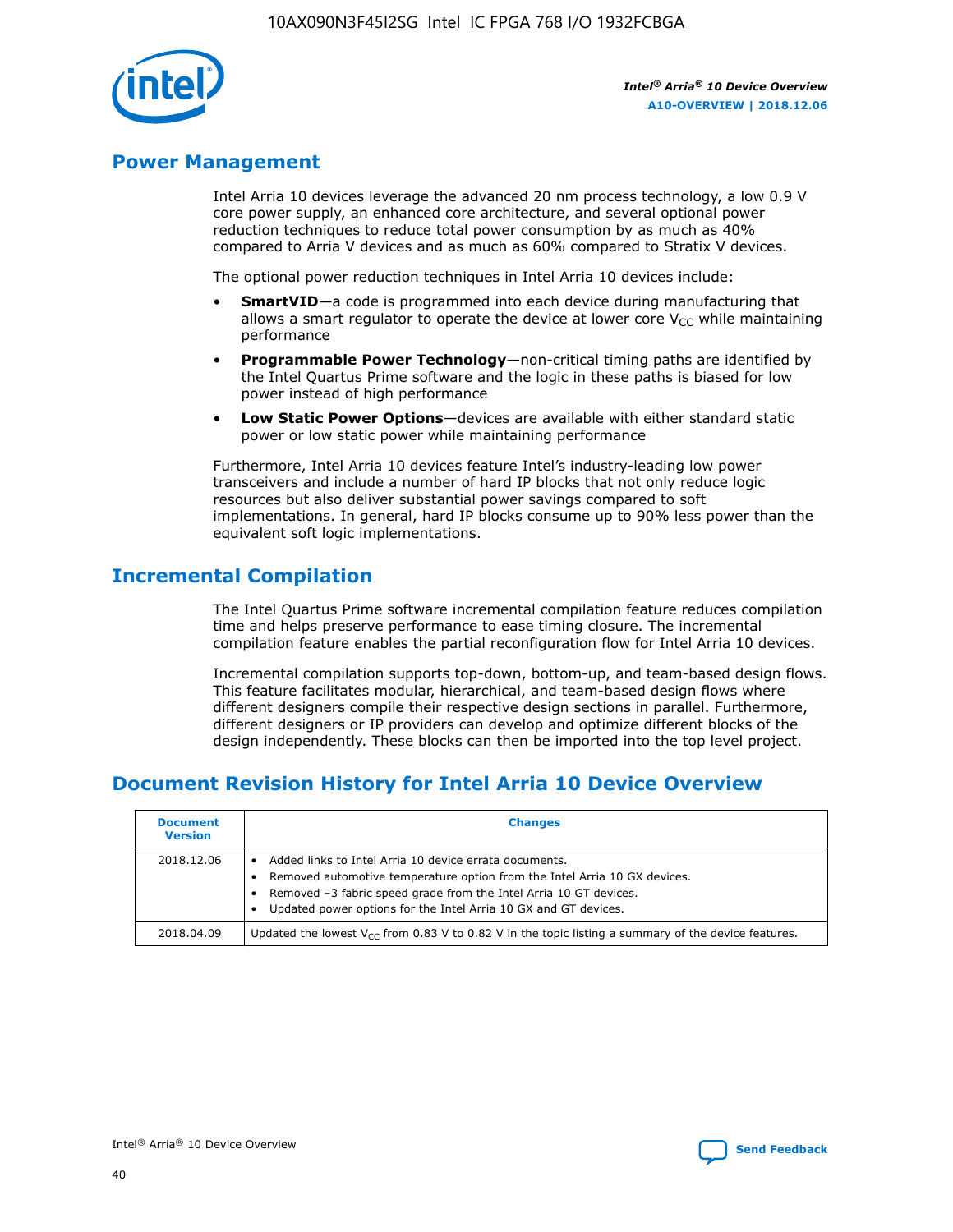*Intel® Arria® 10 Device Overview* **A10-OVERVIEW | 2018.12.06**



| <b>Date</b>    | <b>Version</b> | <b>Changes</b>                                                                                                                                                                                                                                                                                                                                                                                                                                                                                                                                                                                                                                                                                                                                                                                                                                                                                                                                                            |
|----------------|----------------|---------------------------------------------------------------------------------------------------------------------------------------------------------------------------------------------------------------------------------------------------------------------------------------------------------------------------------------------------------------------------------------------------------------------------------------------------------------------------------------------------------------------------------------------------------------------------------------------------------------------------------------------------------------------------------------------------------------------------------------------------------------------------------------------------------------------------------------------------------------------------------------------------------------------------------------------------------------------------|
| January 2018   | 2018.01.17     | Updated the maximum data rate for HPS (Intel Arria 10 SX devices<br>external memory interface DDR3 controller from 2,166 Mbps to 2,133<br>Mbps.<br>Updated maximum frequency supported for half rate QDRII and QDRII<br>+ SRAM to 633 MHz in Memory Standards Supported by the Soft<br>Memory Controller table.<br>Updated transceiver backplane capability to 12.5 Gbps.<br>$\bullet$<br>Removed transceiver speed grade 5 in Sample Ordering Core and<br>Available Options for Intel Arria 10 GX Devices figure.<br>Removed package code 40, low static power, SmartVID, industrial, and<br>military operating temperature support from Sample Ordering Core and<br>Available Options for Intel Arria 10 GT Devices figure.<br>Updated short reach transceiver rate for Intel Arria 10 GT devices to<br>25.8 Gbps.<br>Removed On-Die Instrumentation - EyeQ and Jitter Margin Tool<br>support from PMA Features of the Transceivers in Intel Arria 10 Devices<br>table. |
| September 2017 | 2017.09.20     | Updated the maximum speed of the DDR4 external memory interface from<br>1,333 MHz/2,666 Mbps to 1,200 MHz/2,400 Mbps.                                                                                                                                                                                                                                                                                                                                                                                                                                                                                                                                                                                                                                                                                                                                                                                                                                                     |
| July 2017      | 2017.07.13     | Corrected the automotive temperature range in the figure showing the<br>available options for the Intel Arria 10 GX devices from "-40°C to 100°C"<br>to "-40°C to 125°C".                                                                                                                                                                                                                                                                                                                                                                                                                                                                                                                                                                                                                                                                                                                                                                                                 |
| July 2017      | 2017.07.06     | Added automotive temperature option to Intel Arria 10 GX device family.                                                                                                                                                                                                                                                                                                                                                                                                                                                                                                                                                                                                                                                                                                                                                                                                                                                                                                   |
| May 2017       | 2017.05.08     | Corrected protocol names with "1588" to "IEEE 1588v2".<br>$\bullet$<br>Updated the vertical migration table to remove vertical migration<br>$\bullet$<br>between Intel Arria 10 GX and Intel Arria 10 SX device variants.<br>Removed all "Preliminary" marks.<br>$\bullet$                                                                                                                                                                                                                                                                                                                                                                                                                                                                                                                                                                                                                                                                                                |
| March 2017     | 2017.03.15     | Removed the topic about migration from Intel Arria 10 to Intel Stratix<br>10 devices.<br>Rebranded as Intel.<br>$\bullet$                                                                                                                                                                                                                                                                                                                                                                                                                                                                                                                                                                                                                                                                                                                                                                                                                                                 |
| October 2016   | 2016.10.31     | Removed package F36 from Intel Arria 10 GX devices.<br>Updated Intel Arria 10 GT sample ordering code and maximum GX<br>$\bullet$<br>transceiver count. Intel Arria 10 GT devices are available only in the<br>SF45 package option with a maximum of 72 transceivers.                                                                                                                                                                                                                                                                                                                                                                                                                                                                                                                                                                                                                                                                                                     |
| May 2016       | 2016.05.02     | Updated the FPGA Configuration and HPS Booting topic.<br>$\bullet$<br>Remove V <sub>CC</sub> PowerManager from the Summary of Features, Power<br>Management and Arria 10 Device Variants and packages topics. This<br>feature is no longer supported in Arria 10 devices.<br>Removed LPDDR3 from the Memory Standards Supported by the HPS<br>Hard Memory Controller table in the Memory Standards Supported by<br>Intel Arria 10 Devices topic. This standard is only supported by the<br>FPGA.<br>Removed transceiver speed grade 5 from the Device Variants and<br>Packages topic for Arria 10 GX and SX devices.                                                                                                                                                                                                                                                                                                                                                      |
| February 2016  | 2016.02.11     | Changed the maximum Arria 10 GT datarate to 25.8 Gbps and the<br>minimum datarate to 1 Gbps globally.<br>Revised the state for Core clock networks in the Summary of Features<br>$\bullet$<br>topic.<br>Changed the transceiver parameters in the "Summary of Features for<br>$\bullet$<br>Arria 10 Devices" table.<br>• Changed the transceiver parameters in the "Maximum Resource Counts<br>for Arria 10 GT Devices" table.<br>Changed the package availability for GT devices in the "Package Plan<br>for Arria 10 GT Devices" table.<br>Changed the package configurations for GT devices in the "Migration"<br>Capability Across Arria 10 Product Lines" figure.<br>continued                                                                                                                                                                                                                                                                                       |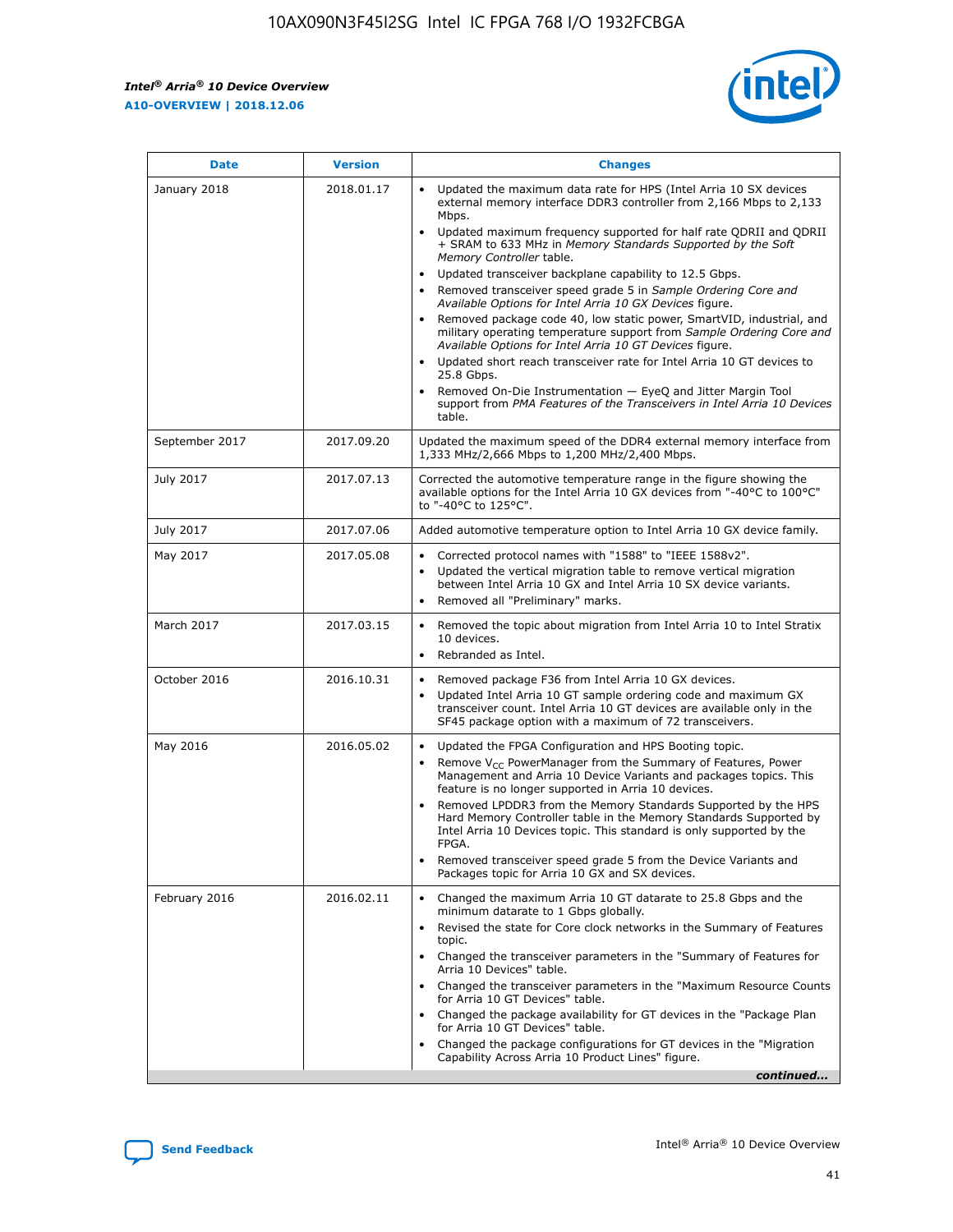

| <b>Date</b>   | <b>Version</b> | <b>Changes</b>                                                                                                                                                               |
|---------------|----------------|------------------------------------------------------------------------------------------------------------------------------------------------------------------------------|
|               |                | • Changed transceiver parameters in the "Low Power Serial Transceivers"<br>section.                                                                                          |
|               |                | • Changed the transceiver descriptions in the "Device Variants for the<br>Arria 10 Device Family" table.                                                                     |
|               |                | Changed the "Sample Ordering Code and Available Options for Arria 10<br>$\bullet$<br>GT Devices" figure.                                                                     |
|               |                | Changed the datarates for GT devices in the "PMA Features" section.                                                                                                          |
|               |                | Changed the datarates for GT devices in the "PCS Features" section.<br>$\bullet$                                                                                             |
| December 2015 | 2015.12.14     | Updated the number of M20K memory blocks for Arria 10 GX 660 from<br>2133 to 2131 and corrected the total RAM bit from 48,448 Kb to<br>48,408 Kb.                            |
|               |                | Corrected the number of DSP blocks for Arria 10 GX 660 from 1688 to<br>1687 in the table listing floating-point arithmetic resources.                                        |
| November 2015 | 2015.11.02     | Updated the maximum resources for Arria 10 GX 220, GX 320, GX 480,<br>$\bullet$<br>GX 660, SX 220, SX 320, SX 480, and SX 660.                                               |
|               |                | • Updated resource count for Arria 10 GX 320, GX 480, GX 660, SX 320,<br>SX 480, a SX 660 devices in Number of Multipliers in Intel Arria 10<br><b>Devices</b> table.        |
|               |                | Updated the available options for Arria 10 GX, GT, and SX.                                                                                                                   |
|               |                | Changed instances of Quartus II to Quartus Prime.<br>$\bullet$                                                                                                               |
| June 2015     | 2015.06.15     | Corrected label for Intel Arria 10 GT product lines in the vertical migration<br>figure.                                                                                     |
| May 2015      | 2015.05.15     | Corrected the DDR3 half rate and quarter rate maximum frequencies in the<br>table that lists the memory standards supported by the Intel Arria 10 hard<br>memory controller. |
| May 2015      | 2015.05.04     | • Added support for 13.5G JESD204b in the Summary of Features table.<br>• Added a link to Arria 10 GT Channel Usage in the Arria 10 GT Package<br>Plan topic.                |
|               |                | • Added a note to the table, Maximum Resource Counts for Arria 10 GT<br>devices.                                                                                             |
|               |                | • Updated the power requirements of the transceivers in the Low Power<br>Serial Transceivers topic.                                                                          |
| January 2015  | 2015.01.23     | • Added floating point arithmetic features in the Summary of Features<br>table.                                                                                              |
|               |                | • Updated the total embedded memory from 38.38 megabits (Mb) to<br>65.6 Mb.                                                                                                  |
|               |                | • Updated the table that lists the memory standards supported by Intel<br>Arria 10 devices.                                                                                  |
|               |                | Removed support for DDR3U, LPDDR3 SDRAM, RLDRAM 2, and DDR2.                                                                                                                 |
|               |                | Moved RLDRAM 3 support from hard memory controller to soft memory<br>controller. RLDRAM 3 support uses hard PHY with soft memory<br>controller.                              |
|               |                | Added soft memory controller support for QDR IV.<br>٠                                                                                                                        |
|               |                | Updated the maximum resource count table to include the number of<br>hard memory controllers available in each device variant.                                               |
|               |                | Updated the transceiver PCS data rate from 12.5 Gbps to 12 Gbps.<br>$\bullet$                                                                                                |
|               |                | Updated the max clock rate of PS, FPP x8, FPP x16, and Configuration<br>via HPS from 125 MHz to 100 MHz.                                                                     |
|               |                | Added a feature for fractional synthesis PLLs: PLL cascading.                                                                                                                |
|               |                | Updated the HPS programmable general-purpose I/Os from 54 to 62.<br>$\bullet$<br>continued                                                                                   |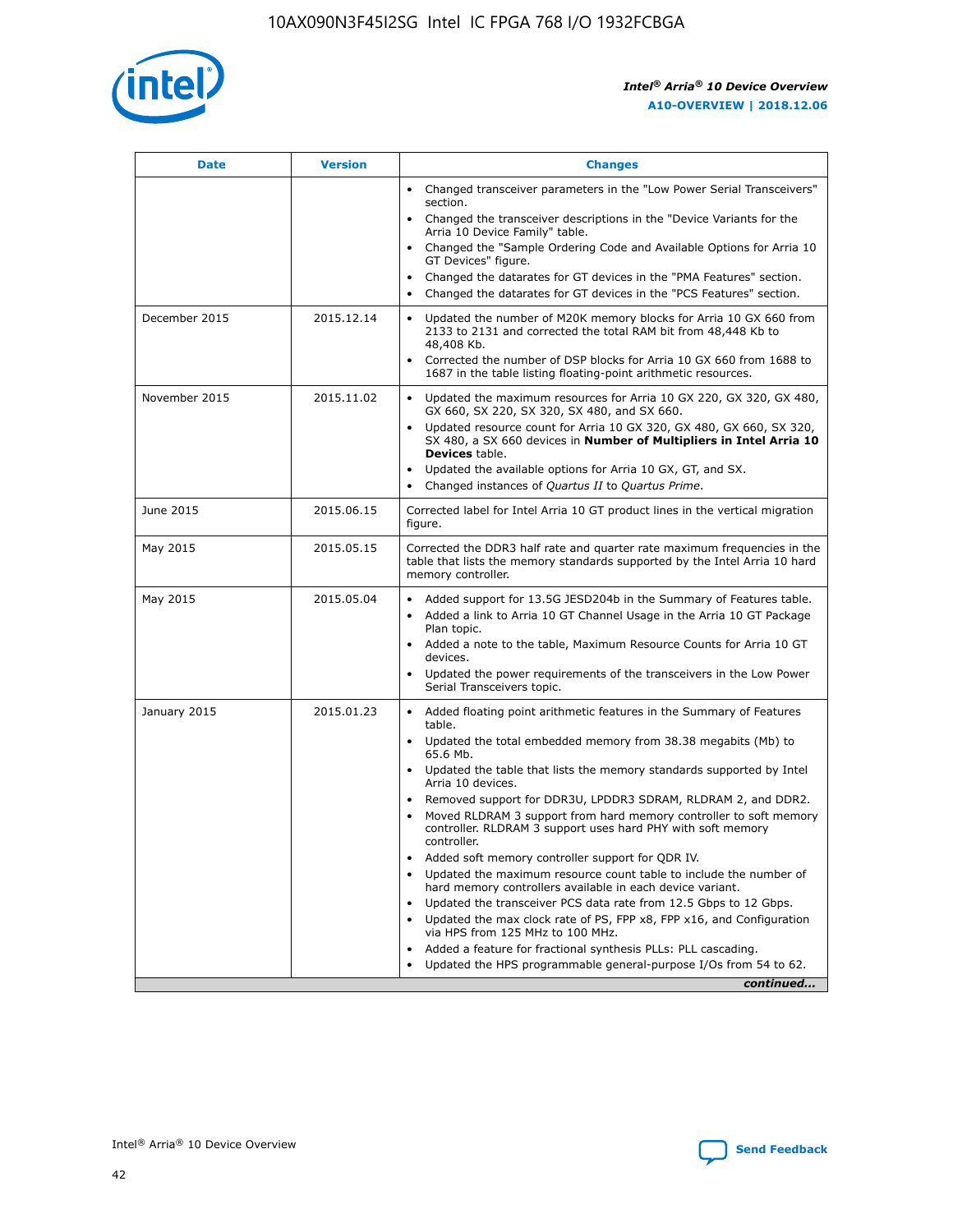r



| <b>Date</b>    | <b>Version</b> | <b>Changes</b>                                                                                                                                                                                                                                                                                                                                                                                                                                                                                                                                      |
|----------------|----------------|-----------------------------------------------------------------------------------------------------------------------------------------------------------------------------------------------------------------------------------------------------------------------------------------------------------------------------------------------------------------------------------------------------------------------------------------------------------------------------------------------------------------------------------------------------|
| September 2014 | 2014.09.30     | Corrected the 3 V I/O and LVDS I/O counts for F35 and F36 packages<br>$\bullet$<br>of Arria 10 GX.<br>Corrected the 3 V I/O, LVDS I/O, and transceiver counts for the NF40<br>$\bullet$<br>package of the Arria GX 570 and 660.<br>Removed 3 V I/O, LVDS I/O, and transceiver counts for the NF40<br>package of the Arria GX 900 and 1150. The NF40 package is not<br>available for Arria 10 GX 900 and 1150.                                                                                                                                       |
| August 2014    | 2014.08.18     | Updated Memory (Kb) M20K maximum resources for Arria 10 GX 660<br>devices from 42,660 to 42,620.<br>Added GPIO columns consisting of LVDS I/O Bank and 3V I/O Bank in<br>$\bullet$<br>the Package Plan table.<br>Added how to use memory interface clock frequency higher than 533<br>$\bullet$<br>MHz in the I/O vertical migration.<br>Added information to clarify that RLDRAM3 support uses hard PHY with<br>$\bullet$<br>soft memory controller.<br>Added variable precision DSP blocks support for floating-point<br>$\bullet$<br>arithmetic. |
| June 2014      | 2014.06.19     | Updated number of dedicated I/Os in the HPS block to 17.                                                                                                                                                                                                                                                                                                                                                                                                                                                                                            |
| February 2014  | 2014.02.21     | Updated transceiver speed grade options for GT devices in Figure 2.                                                                                                                                                                                                                                                                                                                                                                                                                                                                                 |
| February 2014  | 2014.02.06     | Updated data rate for Arria 10 GT devices from 28.1 Gbps to 28.3 Gbps.                                                                                                                                                                                                                                                                                                                                                                                                                                                                              |
| December 2013  | 2013.12.10     | Updated the HPS memory standards support from LPDDR2 to LPDDR3.<br>Updated HPS block diagram to include dedicated HPS I/O and FPGA<br>$\bullet$<br>Configuration blocks as well as repositioned SD/SDIO/MMC, DMA, SPI<br>and NAND Flash with ECC blocks.                                                                                                                                                                                                                                                                                            |
| December 2013  | 2013.12.02     | Initial release.                                                                                                                                                                                                                                                                                                                                                                                                                                                                                                                                    |